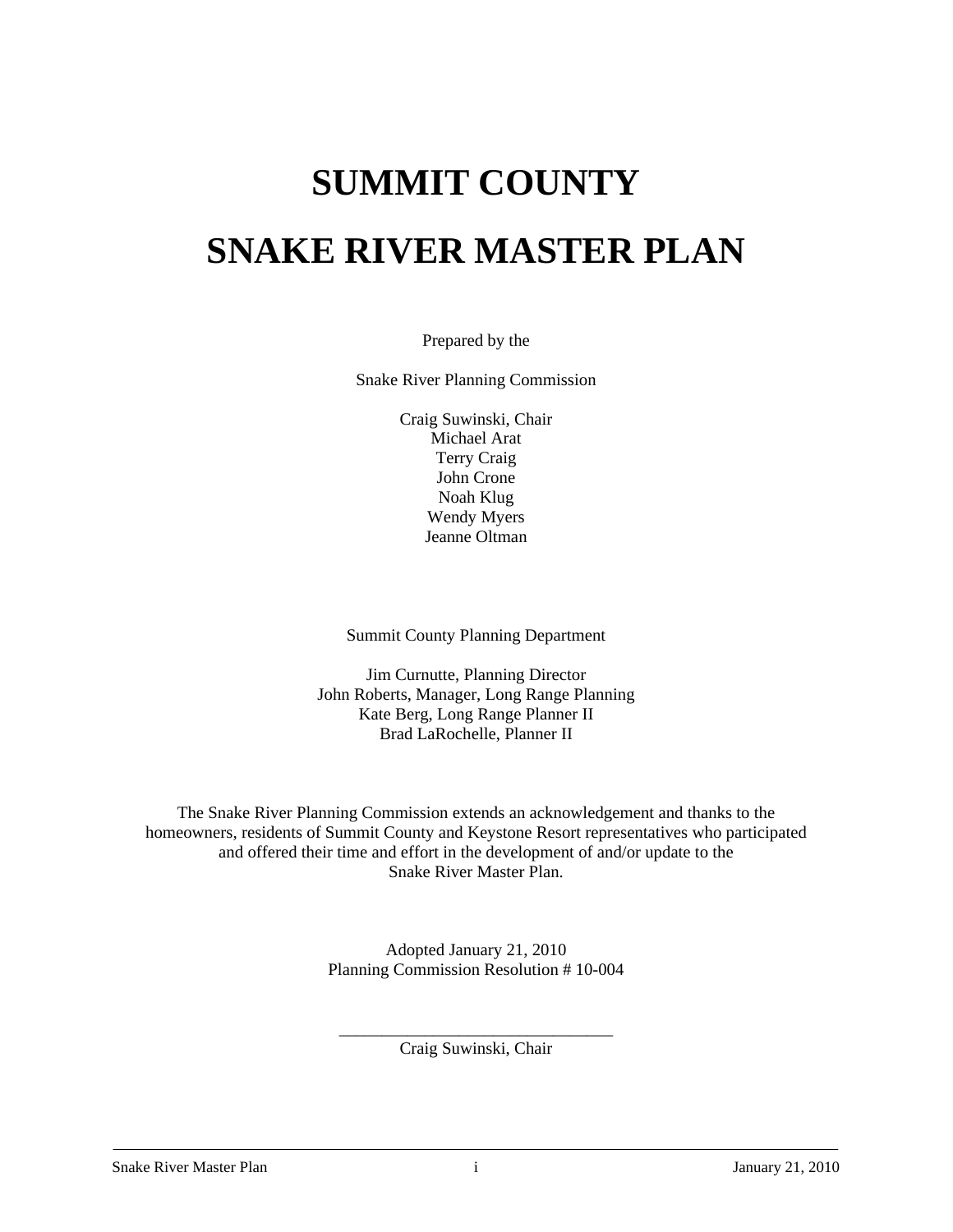## **TABLE OF CONTENTS**

| I.<br>HISTORY OF MASTER PLANS PREPARED FOR THE SNAKE RIVER BASIN 2<br>II.<br>Ш. |  |
|---------------------------------------------------------------------------------|--|
|                                                                                 |  |
|                                                                                 |  |
|                                                                                 |  |
|                                                                                 |  |
|                                                                                 |  |
|                                                                                 |  |
|                                                                                 |  |
|                                                                                 |  |
|                                                                                 |  |
|                                                                                 |  |
|                                                                                 |  |
|                                                                                 |  |
| IV.                                                                             |  |
| V.                                                                              |  |
|                                                                                 |  |
|                                                                                 |  |
|                                                                                 |  |
|                                                                                 |  |
|                                                                                 |  |
|                                                                                 |  |
|                                                                                 |  |
|                                                                                 |  |
|                                                                                 |  |
|                                                                                 |  |
| Open Space/Natural Resource/Recreation and Open Space and Recreation  14        |  |
|                                                                                 |  |
|                                                                                 |  |
|                                                                                 |  |
|                                                                                 |  |
|                                                                                 |  |
|                                                                                 |  |
|                                                                                 |  |
|                                                                                 |  |
|                                                                                 |  |
|                                                                                 |  |
|                                                                                 |  |
|                                                                                 |  |
|                                                                                 |  |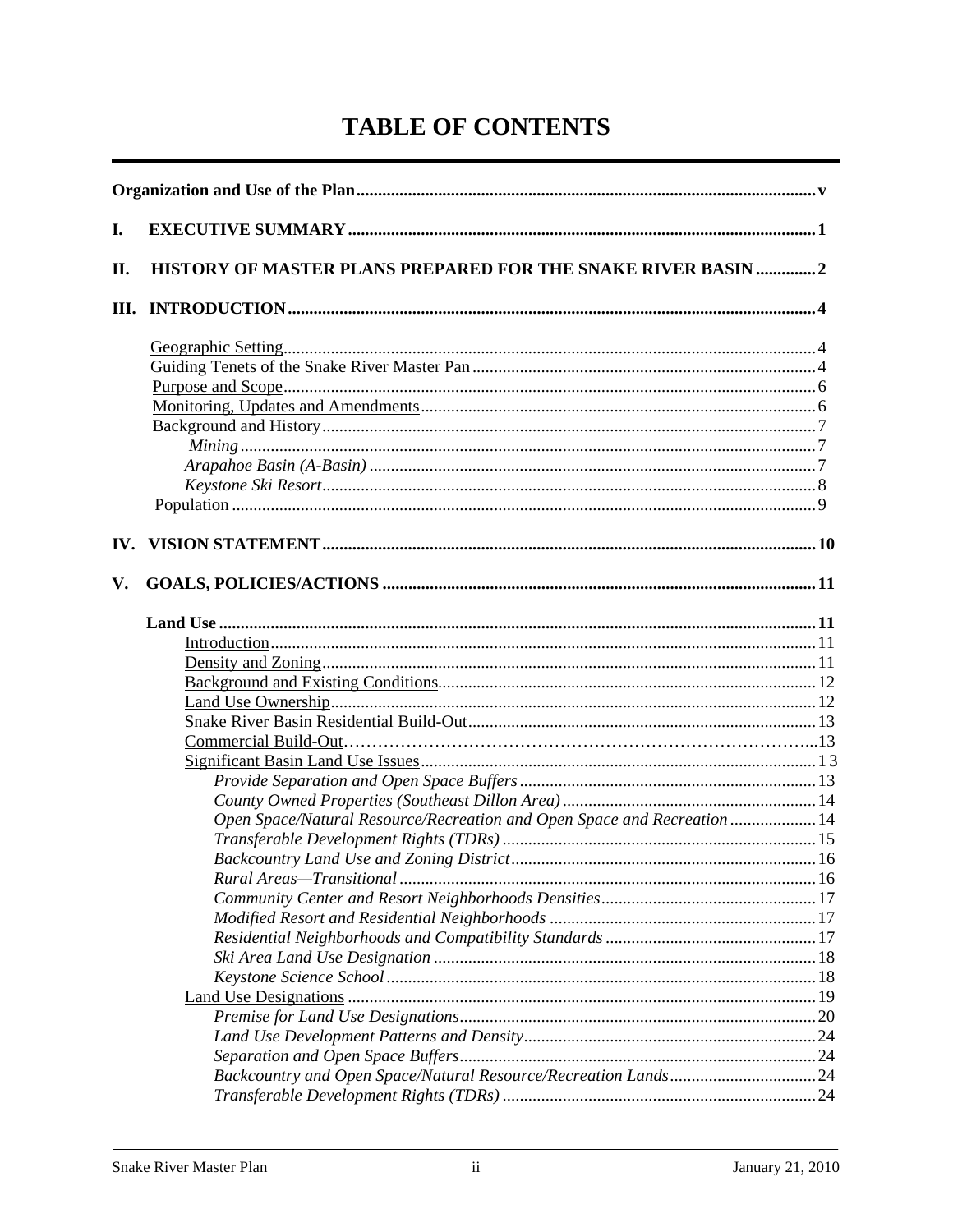| Overview of the Existing Inventory of Affordable Workforce and Employee Housing 31 |  |
|------------------------------------------------------------------------------------|--|
| Inventory of Affordable Workforce Housing and Employee Housing Units 32            |  |
|                                                                                    |  |
|                                                                                    |  |
|                                                                                    |  |
|                                                                                    |  |
|                                                                                    |  |
|                                                                                    |  |
|                                                                                    |  |
|                                                                                    |  |
|                                                                                    |  |
|                                                                                    |  |
|                                                                                    |  |
|                                                                                    |  |
|                                                                                    |  |
|                                                                                    |  |
|                                                                                    |  |
|                                                                                    |  |
|                                                                                    |  |
|                                                                                    |  |
|                                                                                    |  |
|                                                                                    |  |
|                                                                                    |  |
|                                                                                    |  |
|                                                                                    |  |
|                                                                                    |  |
|                                                                                    |  |

## **APPENDIX A. Implementation Strategies**

## **APPENDIX B. Definitions**

## **APPENDIX C. Architectural and Environmental Design Standards**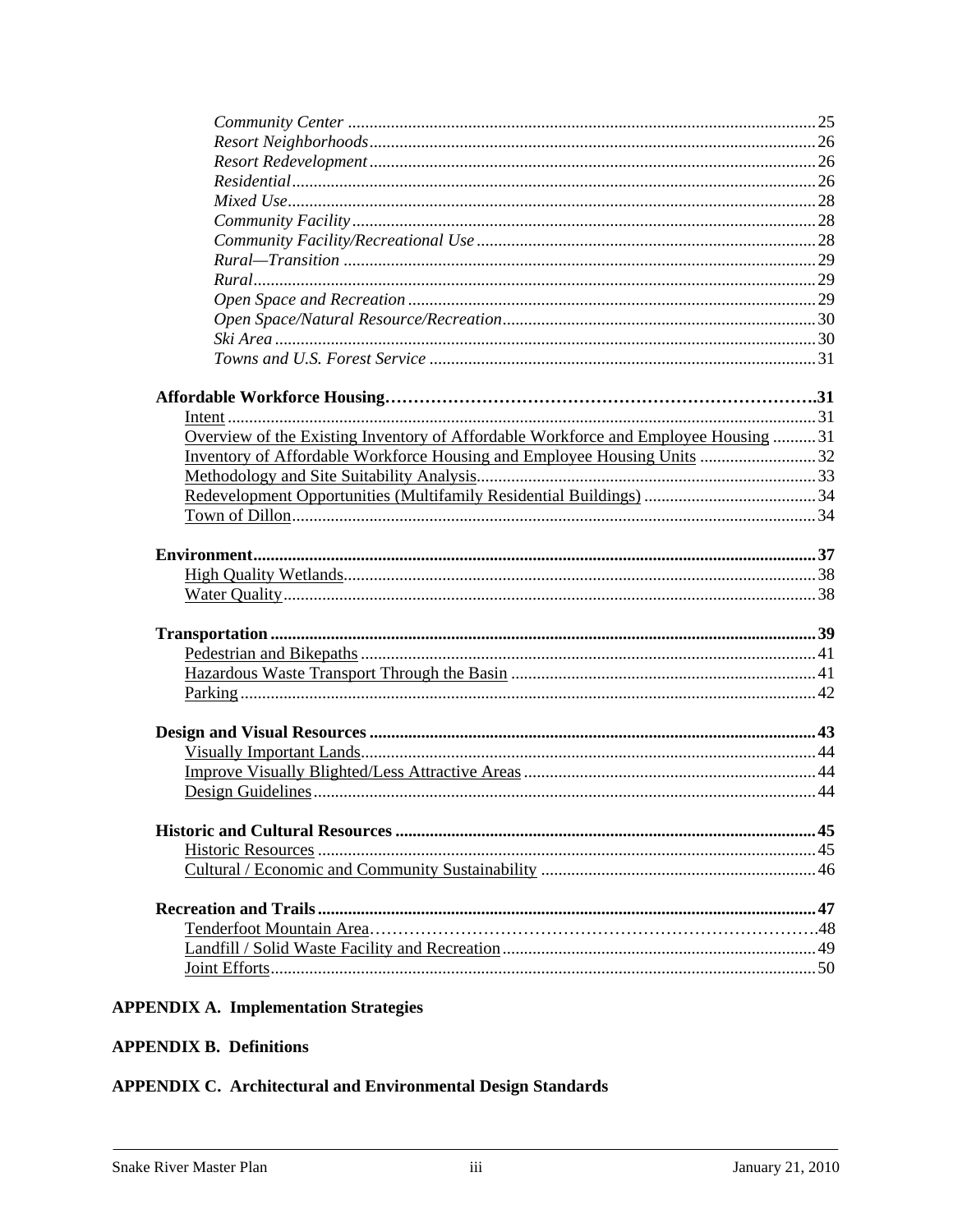## **VI. MAPS**

 Basin Land Use Land Use Map Area Enlargements Transferable Development Rights Affordable Workforce Housing Environmentally Sensitive Areas Visually Important Lands Significant Summer Routes Significant Winter Routes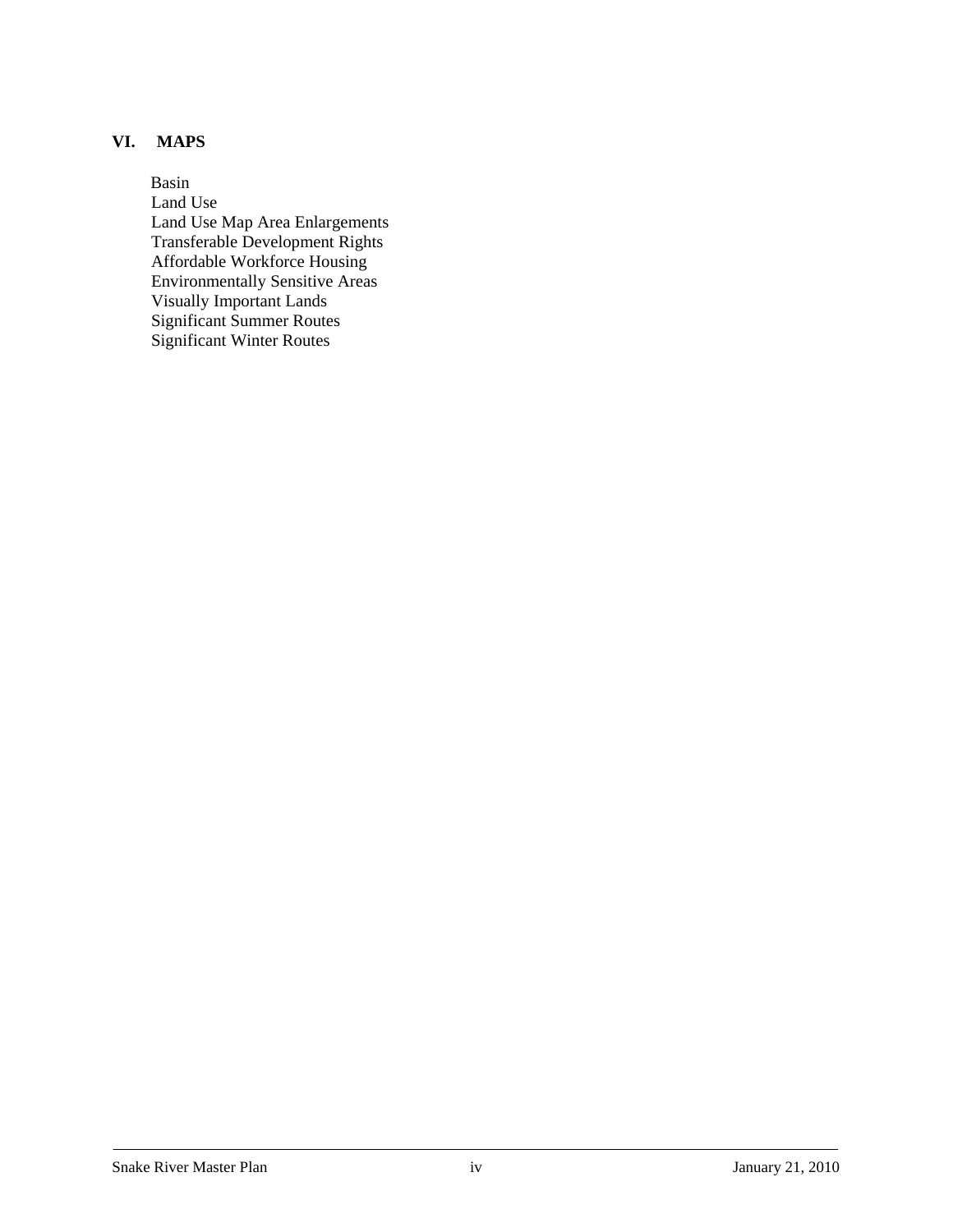### **Organization and Use of the Plan**

The Snake River Master Plan, hereafter referred to as "the Plan," is organized and presented in the following sections:

- **I. EXECUTIVE SUMMARY**: Previews the main issues associated with the Snake River Basin ("the Basin") and provides a summary of the significant recommendations of the Plan.
- **II. HISTORY OF MASTER PLANS PREPARED FOR THE SNAKE RIVER BASIN:** Presents a brief chronological summary of the development and adoption of master plans in the Basin.
- **III. INTRODUCTION:** Includes the guiding tenets and basic information on the purpose and scope of the Plan public participation, and monitoring and updating is presented. In addition, a background section is provided that gives an overview of the Basin's history, geographic setting, and population.
- **IV. VISION STATEMENT:** Presents the vision for the future development of the Basin.
- **V. GOALS, POLICIES/ACTIONS:** Identifies and defines Basin specific issues of importance accompanied by related goals and policies/actions.

**APPENDIX A - IMPLEMENTATION STRATEGIES:** Provides a list of measures that could be pursued to implement the action steps identified in the Goals and Policies/Actions section of the Plan. Strategies are prioritized and agencies responsible for implementation identified.

**APPENDIX B - DEFINITIONS:** Lists and defines key terms used within the Plan.

**APPENDIX C - ARCHITECTURAL AND ENVIRONMENTAL DESIGN STANDARDS:** Presents standards, guidelines and figures to achieve development that compliments and respects the Basin's mountain setting.

**VI. MAPS:** Provides mapped information for illustrative purposes.

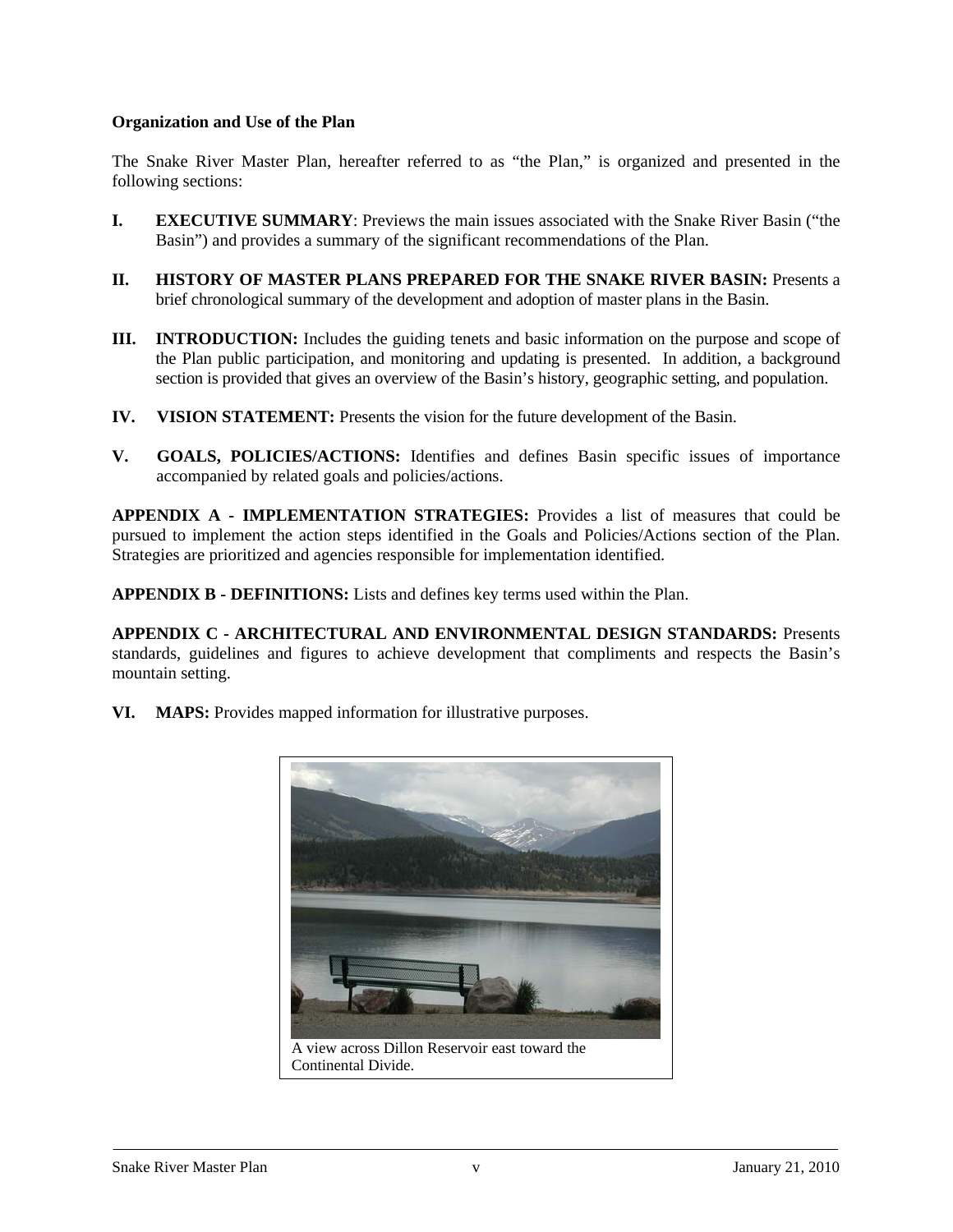#### **I. EXECUTIVE SUMMARY**

## *"Growth is good, controlled growth is better." -- Anonymous, Snake River Master Plan Update Public Survey*

Overall, the Plan, when combined with the Countywide Comprehensive Plan, serves as a foundation to guide physical development into the future and address issues perceived as important to Basin residents. Certain development proposals will be evaluated against the Plan to ensure they are in conformance with the Plan's overall direction and intent of its provisions. Whereas the Plan takes a comprehensive look at a range of issues in the Basin, the focus is primarily on land use. Driving tenets and ideologies that formed the land use framework and associated maps or policies include:

- Develop land use designations to recognize the Basin's vision, development potential, inherent development constraints and to accommodate a range of appropriate intensities and uses.
- Recognize existing Neighborhoods and residential development patterns found throughout the Basin.
- Encourage development patterns to protect the rural mountain character of the Basin. Specifically, protecting backcountry resources and environmentally sensitive areas by focusing development in existing urban and residential areas.
- Use compatibility standards to assess the appropriateness of additional density (upzonings) in residential neighborhoods.
- Provide for separation and open space buffers between communities.
- Protect National Forest System lands from development.
- Distinguish the unique land use issues associated with backcountry inholdings, mining claims or base areas located within ski area boundaries.

Outside of land use, the other elements in the Plan include: Affordable Workforce Housing, Environment, Transportation, Design and Visual Resources, Historic and Cultural Resources, and Recreation and Trails.

The maps, goals and policies/actions contained in the Plan are based on extensive analysis of current land use conditions and growth related issues. The Plan has been organized to provide background information on respective issues accompanied by appropriate goals, policies/actions or maps to address the issues. In addition, an Implementation Strategies section is provided that outlines and prioritizes measures to be taken to enact action steps identified in the policies.

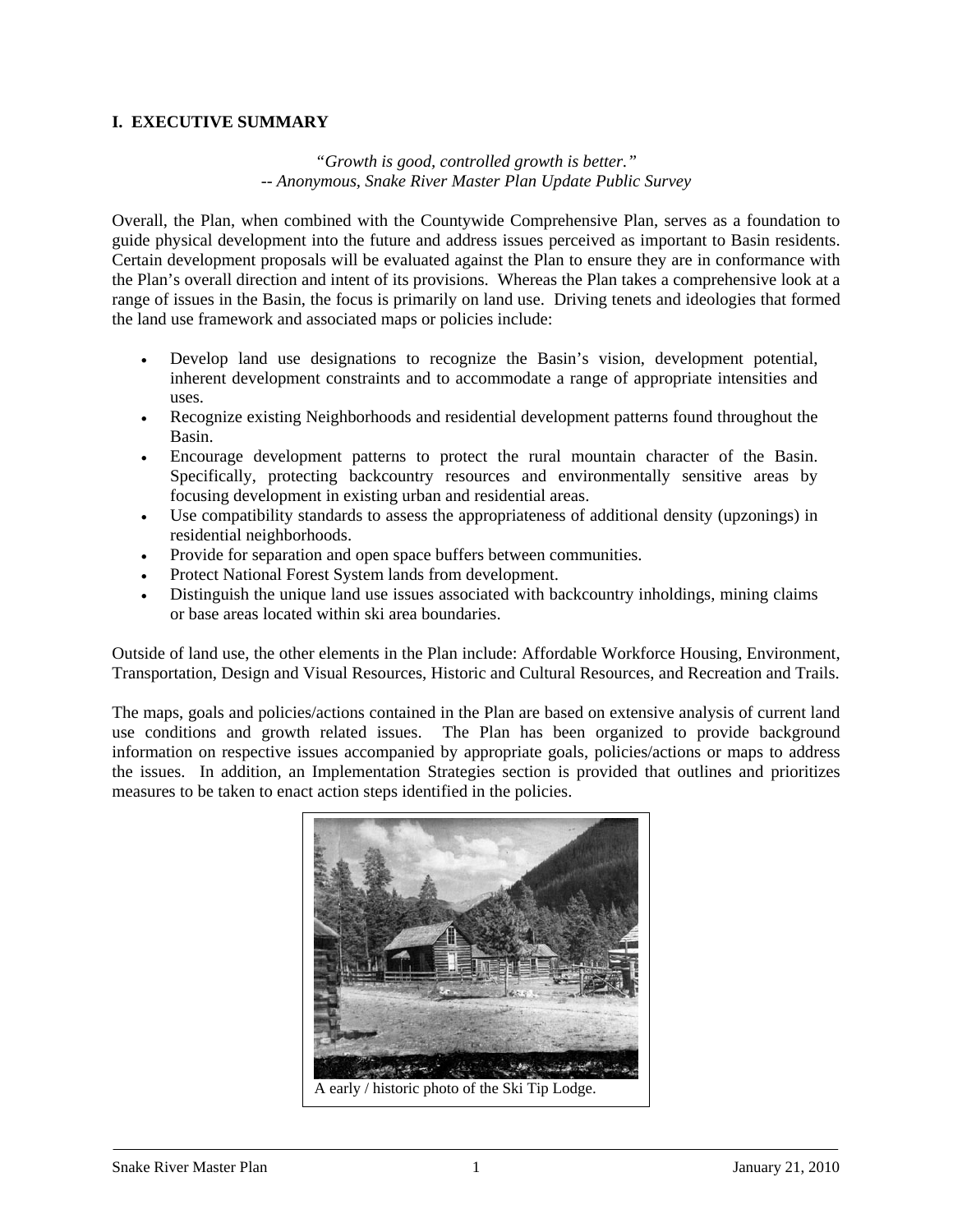## **II. HISTORY OF MASTER PLANS PREPARED FOR THE SNAKE RIVER BASIN**

The Basin has a long-standing history of master planning. Since the early 1970s considerable time, effort and money has been spent in developing and implementing master plans, and utilizing them in a wide range of initiatives, programs, decisions, land use proposals or development applications. Some of the critical junctures in master planning efforts in the Basin are described below.

## 1975 - Snake River Valley Guidelines

As the Keystone Ski Area developed and Keystone Village became a destination area, development pressure increased for the rezoning of properties in the Base II area for resort uses such as condos and commercial space. As a result, the County's Regional Planning Commission adopted the Snake River Valley Guidelines in 1975, which "acknowledged Base II as an area of potential growth". These Guidelines served as the first attempt to assign potential uses and actual unit densities to properties in the Keystone Area in order to direct future development.

## 1995 - Snake River Master Plan

The Snake River Master Plan was adopted in 1995 to address the physical development of the Basin. The Plan established a more cohesive or common vision for the future, articulated a desired future land use character within the Basin, and was very relevant to the concepts of equivalent unit density and Transferable Development Rights (TDRs).

Subsequent to the adoption of this master plan, the Keystone Resort PUD was developed and approved. The Keystone Resort PUD represented a significant rezoning to consolidate 14 separate existing PUDs into one PUD. Keystone voluntarily delayed their rezoning application in order to cooperatively work with the County to enable the development of the Snake River Master Plan first, and an evaluation of the broader based issues related to the potential build-out of the Keystone area and the Basin as a whole.

#### 2005 – Update to Snake River Master Plan

The Snake River Master Plan was significantly amended in 2005. The amendment addressed significant changes in development pressures, as well as population growth since 1995. The 2005 edition expanded on and refined: the original philosophies and direction provided in the 1995 Plan; modified land use designations and maps; updated policies to control growth and development; better reflected existing circumstances; and addressed issues unique to the Basin.

## 2008 – Affordable Workforce Housing

In September 2008, the Board of County Commissioners ("BOCC") directed all planning commissions and Planning Department Staff to pursue an update and amend their respective master plans (i.e. Lower Blue Master Plan, Snake River Master Plan, Ten Mile Master Plan and Upper Blue Master Plan). The updates were to focus on locating potential sites for affordable workforce housing and strengthening related narrative, goals, policies/actions and implementation strategies. Additionally, the amendment provided an opportunity to update: 1) outdated narrative, goals, policies/actions or strategies that had been implemented or were no longer relevant, and 2) master plan maps, data or information to reflect land use approvals that had occurred or existing conditions/circumstances that had changed since the last amendment to the Snake River Master Plan in 2005.

The update to the Plan was adopted on February 19, 2009 and identified eleven sites for potential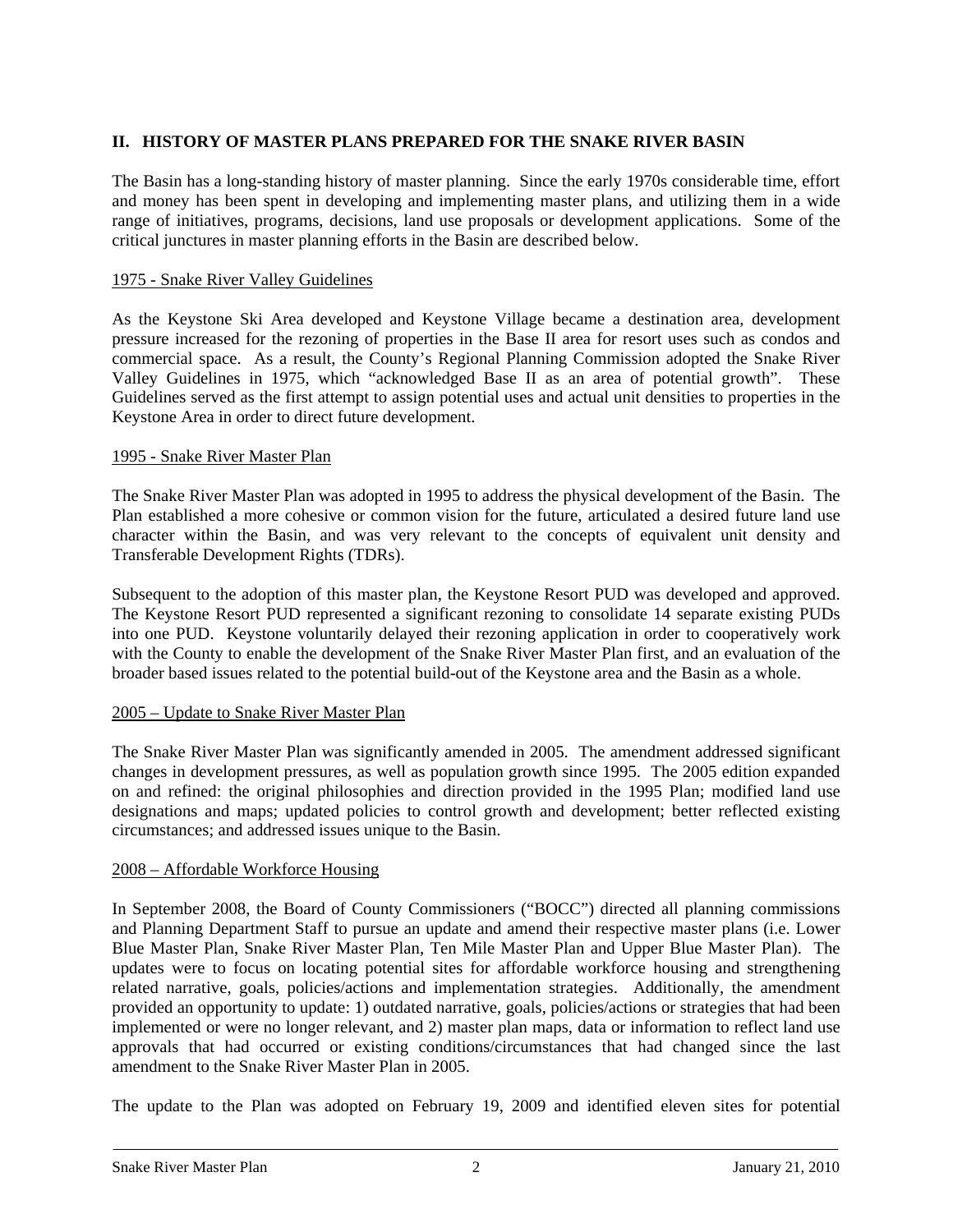affordable workforce housing in unincorporated portions of the Basin. General guidelines, to shape possible proposals, were developed for each of these respective locations.

#### 2010 – Applicability and Interrelationships of Master Plans

In August 2009 the BOCC reprioritized the Planning Department's work program to amend the County's master plans and Land Use and Development Code ("Development Code") to more thoroughly address issues related to the balance and interaction between the various master plan goals and policies. Moreover, the manner in which the Countywide Comprehensive Plan is intended to support and provide a general context to, rather than supersede, the specific goals and policies contained in the basin or subbasin master plans. The update was adopted on January 21, 2010.

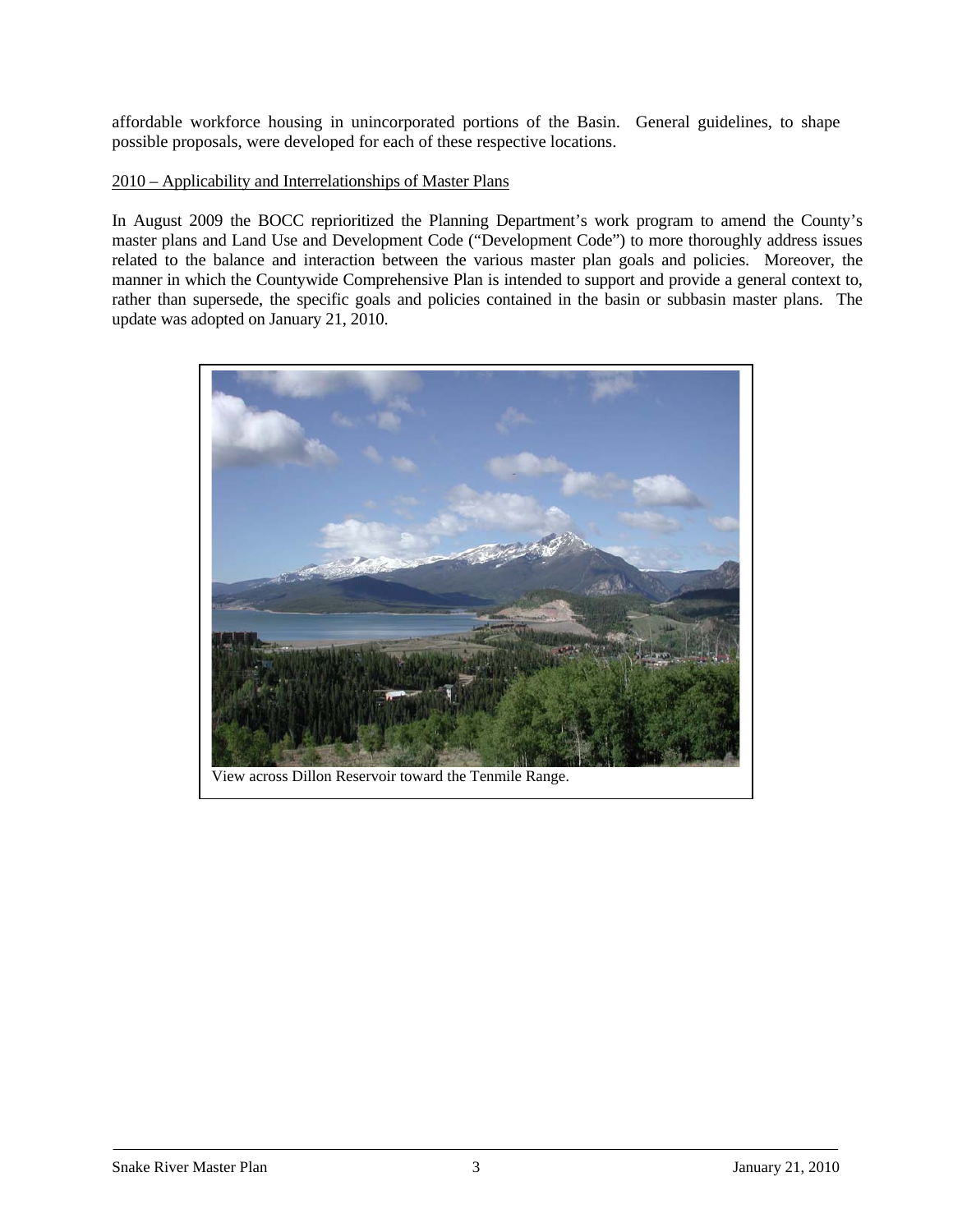**The narrative contained herein serves to explain some of the background and important considerations in developing the Plan, and provides a summary of significant elements and policy direction presented. The narrative does not serve as a goal or policy/action in its own right, or the basis for any determination as to applicable master plan goals and policies, and is for illustration and guidance only.** 

## **III. INTRODUCTION**

*"Summit County has become known for its rural nature – with an urban mentality. Let's keep it that way." -- Anonymous, Snake River Plan Update Public Survey*

#### Geographic Setting

The Basin occupies the eastern portion of the County and is dominated by mountains. The Basin is 74,015 acres in size and ranges in elevation from a low of 8,786 feet at the bottom of the Dillon Dam to a high of 14,270 atop Grays Peak. Ten miles of Interstate 70 (I-70) runs through the northwestern portion of the Basin extending from the western edge of the Eisenhower Tunnel down to the Town of Silverthorne. Colorado Highway 6 bisects the heart of the Basin extending east to west from Loveland Pass, through the Keystone corridor, around a portion of Dillon Reservoir and into the Town of Dillon.

The Basin's most distinguishing feature—the Continental Divide, demarcates the majority of its northern and eastern boundaries, and is characterized by a series of prominent peaks. These peaks include Grizzly, Torreys, Grays, Argentine, Sante Fe and Geneva Peaks. Other notable mountains surrounding the Montezuma area include Bear, Glacier and Teller. Independence Mountain overlooks the Keystone corridor whereas Tenderfoot Mountain serves as a northern backdrop to the residential areas of Dillon Valley, Town of Dillon, Corinthian Hills, and Summerwood PUD. Swan Mountain serves as a southwestern buffer to the Summit Cove area.

The Snake River is the largest and most significant river in the Basin. It begins above the Town of Montezuma, cuts through the Keystone corridor, and ultimately terminates in the Dillon Reservoir. It is fed by a number of high altitude tributaries of which the North Fork of the Snake and Peru Creek contribute the most water flow.

#### Guiding Tenets of the Snake River Master Plan

**Umbrella Document/Hierarchy of Master Plans:** The Countywide Comprehensive Plan is intended to provide general policy guidance, and serves as the umbrella document for this Plan. In contrast, the Snake River Master Plan serves as the primary document for particular guidance envisioned for the Basin, and is intended to be in harmony with the Countywide Comprehensive Plan. It is expressly intended that the Countywide Comprehensive Plan address broader issues and defer specific goals and policies/actions to this Plan for specific issues pertaining to the Basin. The goals and policies/actions presented in the Plan must be viewed in their totality and balanced with other goals and policies/actions presented in the Countywide Comprehensive Plan.

The heart of the Countywide Comprehensive Plan is the Land Use Element which directs the general location of where and how new growth will occur in the County. The Land Use Element establishes the County's overall direction on land use issues. For example, several policies focus on the need to identify urban areas and rural areas in the County. However, that specific identification is a task delegated to each basin master plan. Thus, basin or subbasin master plans continue to provide the primary guidance on the location of different types of land uses.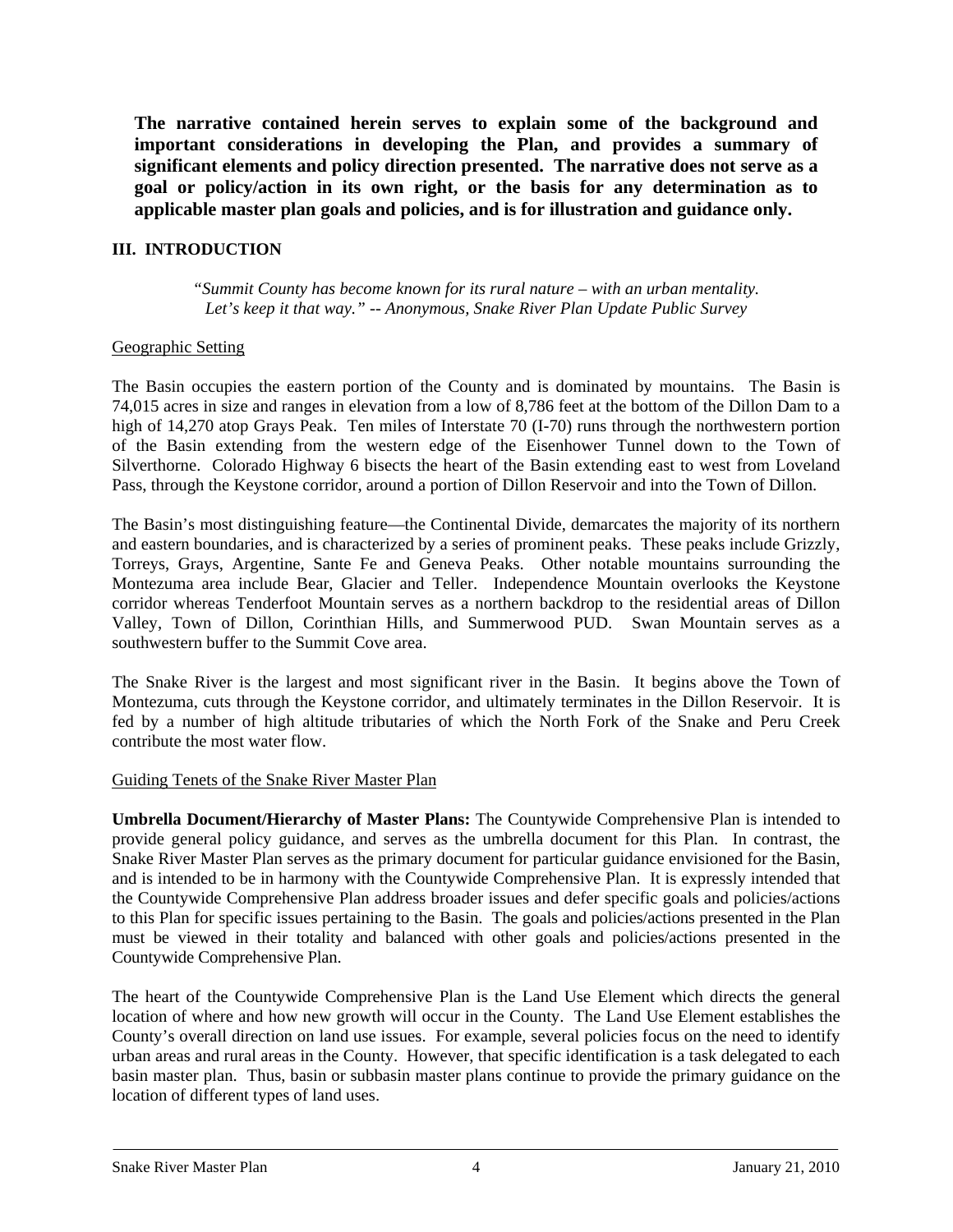The Plan's Land Use Map reflects the anticipated development pattern for the Basin. This map is a synthesis and interpretation of all of the goals and policies/actions presented herein. In using this Land Use Map it is important to insure that the map is consistent with and furthers the intent of the various goals and policies/actions presented.

Figure 1 demonstrates the relationship between various master plans and development proposals in unincorporated Summit County. Development proposals are reviewed against the documents listed in the boxes above it to ensure general conformity.



## *Figure 1. Relationship between Master Plans & Development Proposals*

**Consistency Between Goals and Policies:** The goals and policies/actions articulated in this Plan are the primary mechanism to carry out the vision and goals of this particular master plan.

**Advisory Nature:** The County's master plans are advisory documents and contain recommendations of the vision for the community in a number of different areas (e.g., envisioned use of land), and such goals or policies do not have the force and effect of law. Nevertheless, the Development Code makes "general conformance" with the provisions of master plans a requirement for certain development applications.

**Application and Interpretation:** The BOCC and planning commissions have the authority to consider, and even require, compliance with this Plan, and certain goals and policies herein, in particular applications (i.e. rezonings, PUDs, subdivisions, CUPs and regulatory revisions).

**Review Authority:** When using and applying a master plan, a Review Authority (i.e. BOCC, planning commission or staff) is entitled to discretion in evaluating whether there has been "general conformance" and compliance with the County's master plans, assigning weight to particular goals and policies in this Plan on a case-by-case basis. Accordingly, Chapter 15 of the Development Code defines general conformance as:

"When a development application is evaluated regarding its general conformance with applicable master plans, the Review Authority shall evaluate the application against the entirety of the goals, polices and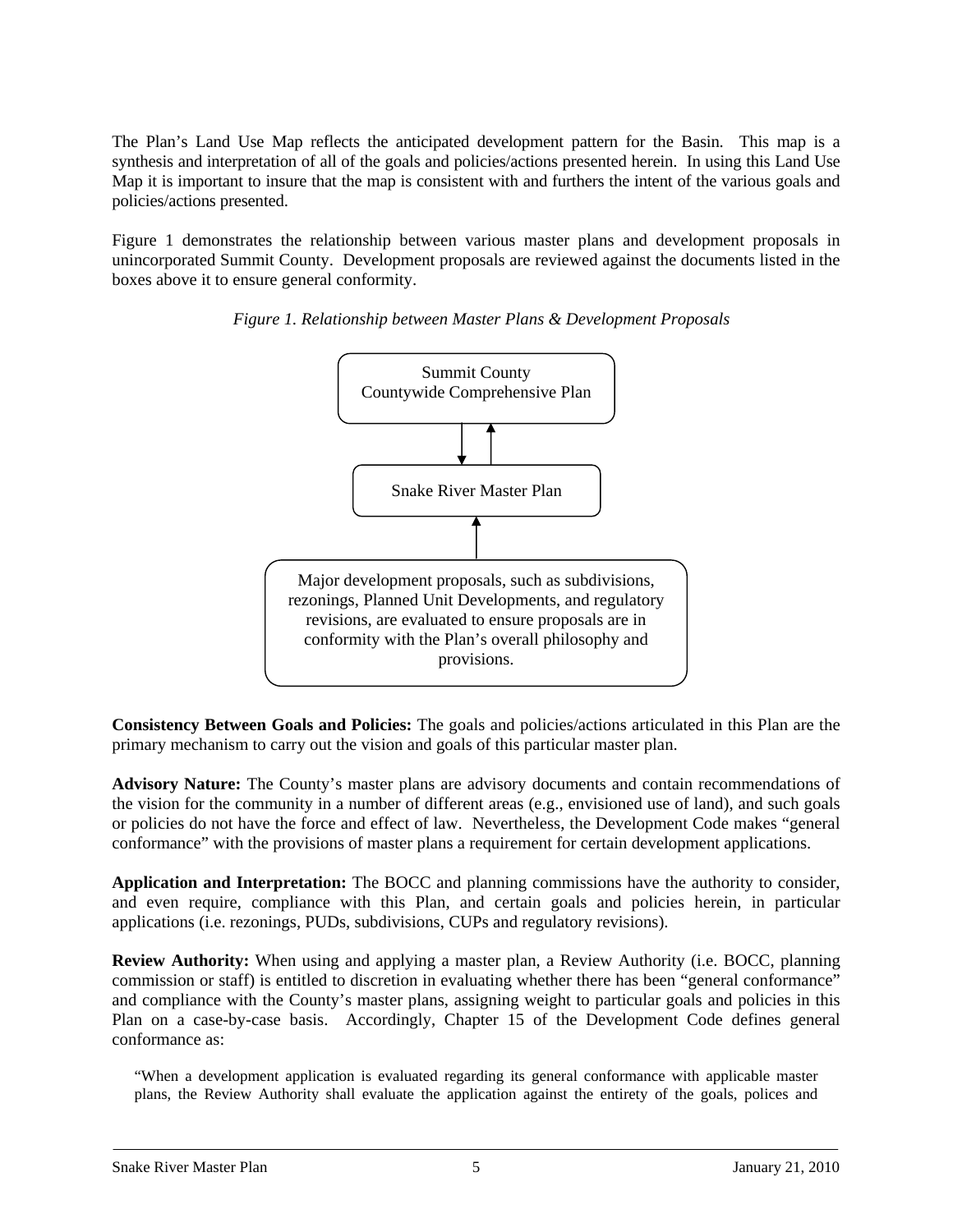actions contained in the master plans and need not require compliance with every provision contained therein. Nonetheless, the Review Authority may require that an applicant satisfy any particular goal, action or policy if such compliance is deemed necessary to attain general conformance."

**Nexus to Development Code:** Master plans are utilized to set out the broad goals, policies, information and concerns that speak to the issues that are implicated by growth and development, and, in turn, may affect the manner in which such development occurs. In this regard, within the framework of master planning, local ordinances and land use regulations are developed and adopted in consideration of master plan policies. Thus, such regulations including the County's Land Use and Development Code, and regulations contained therein for procedures such as subdivisions, rezonings, and permits are regulatory and contain specific standards.

## Purpose and Scope

The Plan provides the public policy base from which good planning decisions can be made. The purpose and intent of the Plan is multifaceted. The Plan does not regulate zoning but outlines goals, policies/actions and implementation strategies to guide development toward achieving a desired future land use character and guide development patterns within the Basin. Specifically, the Plan:

- Articulates a common vision for the future, informs citizens, landowners and developers of the goals, policies/actions and desired future land use character within the Basin.
- Provides policy direction on appropriate land uses within different parts of the Basin, significant transportation issues, affordable workforce housing, and measures to protect water resources, visually important lands, historic and cultural resources and public access to trails.
- Provides a means for the County to communicate and coordinate between towns, special districts, and federal, regional, and state agencies about key planning issues affecting the Basin.
- Serves as an advisory guide to the Snake River Planning Commission and the BOCC for making decisions on the future physical development of the Basin.
- Assures certain development proposals in the Basin, such as subdivisions, rezonings, Planned Unit Developments, conditional use permits, and regulatory revisions, are evaluated to ensure the proposals are in general conformity with the overall direction and intent of the provisions of the Plan.

The Plan is directly applicable to unincorporated areas in the Basin. It is understood that the Towns of Dillon and Montezuma have control over land use decisions within their respective town boundaries. Nonetheless, the Plan does make some suggestions on land use issues in the towns because some of these issues cross jurisdictional boundaries and impact unincorporated areas.

## Monitoring, Updates and Amendments

Existing conditions and assumptions, which the Plan is based on, can change. As a result, no master plan can offer a complete and final prescription for the future and thus master plans need to be dynamic documents that can be modified. For this reason, it is anticipated that future amendments to the Plan could be necessary and desirable. The Snake River Planning Commission, the planning department or any property owner can propose the initiation of amendments to the Plan. Amendments will be considered by the Planning Commission according to the procedures for amending master plans stated in Chapter 2 of the Development Code. At a minimum, master plans are required to be updated every five years.

Staff in conjunction with the Snake River Planning Commission will monitor the Plan in upcoming years and identify potential changes necessary to improve its effectiveness and reflect the community's desires.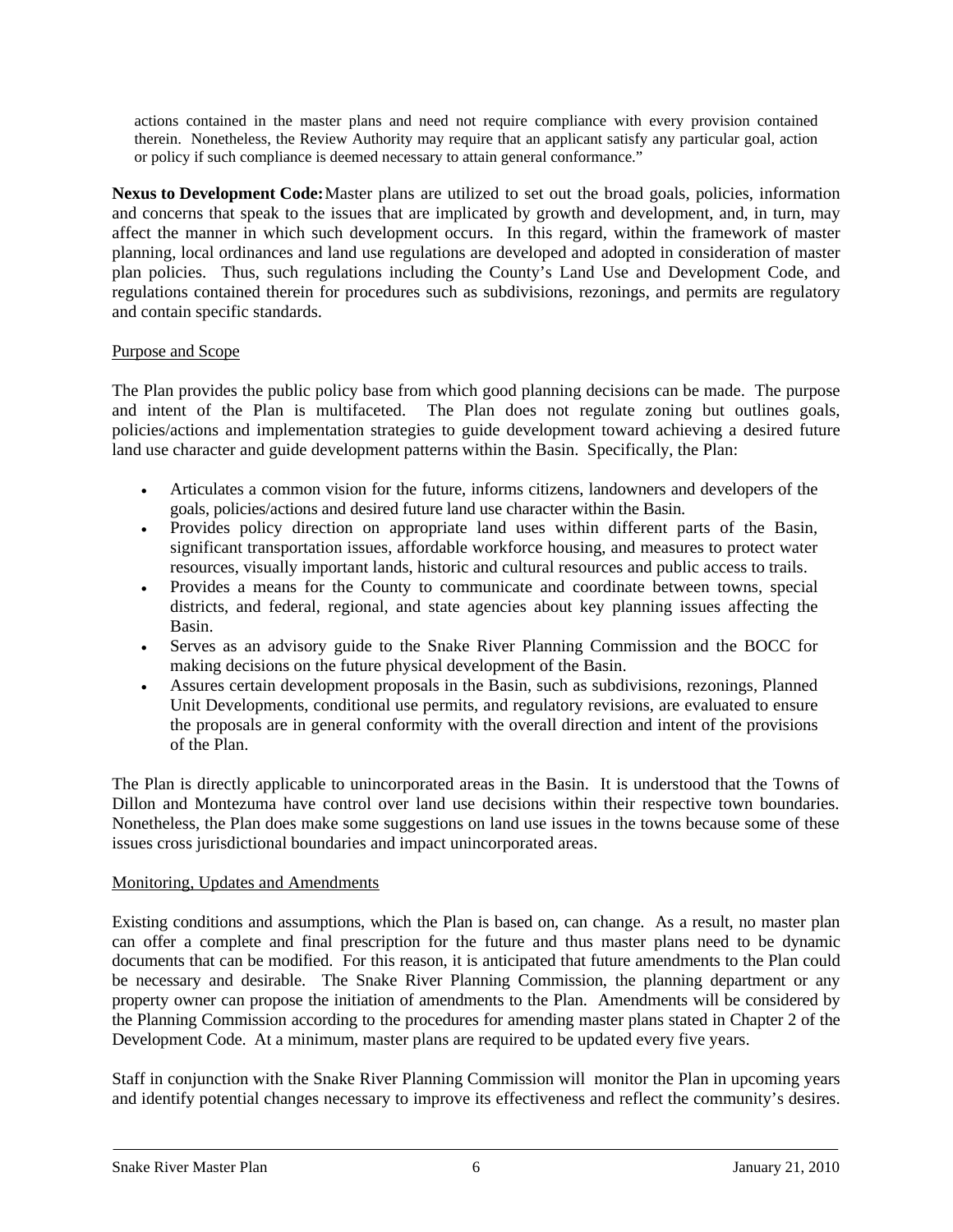The Plan can be periodically amended to consider and incorporate these revisions and it is the goal for the Planning Commission to update the master plan every two years. The amendments to the 2009 and 2010 editions of the Plan, to more thoroughly address affordable housing, and applicability and interrelationship of master plans, emulate and carry forth these intentions.

## Background and History

## *Mining*

The Basin's rich mineral ores have produced a storied mining heritage and many boom and bust towns throughout the Basin. Early prospectors traveled from Georgetown on pack trail searching the Montezuma area for gold and instead found veins of silver and lead. The benchmark for the unearthing of silver in the Basin is 1863 when the prospector named "Coley" discovered silver in the Saints John area (also referred to as Saints Johns). This was also considered to be the first discovery of silver in what was then called the Territory of Colorado.

The silver mining provided general prosperity in the area and invariably many towns and camps developed and existed with different degrees of success. Montezuma was one of the main and principle mining towns and had a population of 743 residents by 1881. Some of the other significant mining camps towns or settlements that grew, prospered or were planned "dream towns" included: Argentine (Decatur), Chihuahua, Haywood, Saints John, Filger, Wild Irishman Mine Camps, Franklin (Franklyn) and Adrian. In 1893 a "Silver Panic" brought about the demise of nearly all these towns. Today this tumultuous mining history is evident by the many abandoned mines, tailings and skeletons of mine operations or towns that scatter and dot the hillsides throughout the Basin.

There have been periodic revivals of mining in the Montezuma area, especially during the two World Wars. However, it has been tourism and skiing, two of Colorado's largest industries, that economically revived the Basin. The economies of the Basin are now primarily centered on catering to visitors who come to experience the multitude of available winter and summer recreation activities or enjoy the beautiful Rocky Mountain scenery and nature. Most of the winter activities are associated with Arapahoe Basin and Keystone; two world-class ski areas located in the Basin. These two resorts when combined account for approximately 1.6 million skier visits a year.

• Source: *A History Of Montezuma, Sts. John and Argentine – Early Mining Camps of Summit County*; Sharp, V., Summit Historical Society 1971.

## *Arapahoe Basin (A-Basin)*

A-Basin, located on the south side of Loveland Pass off US Highway 6, is nestled in the northeast portion of the Basin. It is on the western slope of the Continental Divide and has majestic mountains that surround a natural bowl, providing a dramatic setting for skiing and snowboarding above treeline. It opened in 1946 with a single rope tow served by a military transport truck to haul skiers to the base and lift tickets cost \$1.25.

The resort was founded under the direction and involvement of Larry Jump  $(10<sup>th</sup>$  Mountain Division veteran), Max and Edna Dercum, Frederick Schauffler and Dick Durrance. The original chairlifts, trails and building were completed for the start of the 1947 - 1948 ski season. Since opening it has served as a pioneer for the ski industry and initiated many innovative ski programs. Some of these innovations and programs to originate at A-Basin include: The Rocky Mountain News Ski School, Rocky Mountain Ski Operators Association (Colorado Ski Country USA), first chairlifts in Colorado, the pomalift, amputee ski program and first Colorado Ladies Day.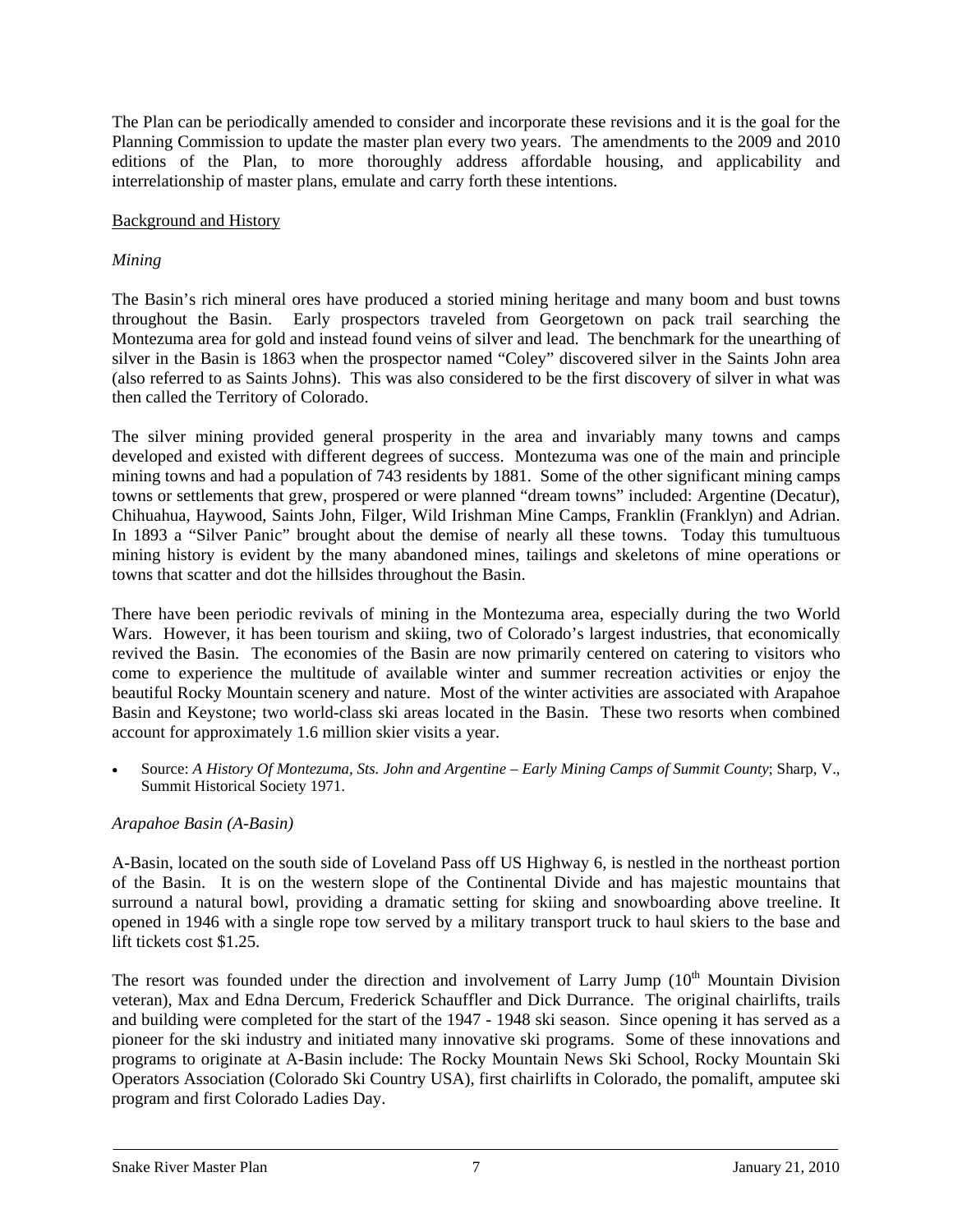Skier-day count during the first season in 1946 was 1,200 and jumped to more than 13,000 during the second season. Over sixty years later skier counts have increased dramatically as demonstrated by the 2006-2007 and 2007-2008 ski seasons, which respectively accommodated 360,247 and 430,897 day

skiers. Ownership of A-Basin has changed throughout the decades and in 1978 Keystone's then parent company, Ralston Purina, acquired it for \$3,200,000. Ralston Resort operated the ski area until early 1997 when Vail Resorts merged with Ralcorp Holdings Inc., which included ownership of A-Basin. In August 1997 Vail Resorts announced divestiture of A-Basin to Dundee Realty USA, a subsidiary of Dundee Realty Corp. of Toronto, Canada. The divestiture received Department of Justice approval on August 26, 1997.

Today A-Basin covers approximately 900 acres,<br>has six chairlifts over one hundred trails and A view of the A-Basin Lodge. has six chairlifts, over one hundred trails, and receives an average annual snowfall of



approximately 350 inches. With that much snow, and A-Basin's high elevation (a hike-to summit elevation of 13,050 feet), the resort typically remains open until the first of second Sunday in June. Recent improvements have included a snowmaking system, which opened on October 22, 2004, construction of a mid-mountain lodge and expansion of the ski area boundary into Montezuma Bowl for the 2007-2008 season. Future plans could include development to enhance the base area.

A-Basin remains a classic Colorado ski area and is a favorite among local skiers and riders who enjoy the warm, sunny days of spring and summer skiing. With an unpretentious and laidback ambiance A-Basin continues to offer the true spirit of skiing, shunning the frills associated with other ski areas located in the County.

## *Keystone Ski Resort*

*"Keystone Resort is more than a ski and snowboarding destination, it's an adventure. It's more than a place; it's a way of life that compels everyone to try something new and discover their favorite Rocky Mountain adventure." -- Vail Resorts* 

Max and Edna Dercum founded Keystone Resort on November 21, 1970 with the vision of developing an adventurous place where people could come to be with friends and family. Along with the Dercums, Bill and Jane Bergman were significantly involved in the development of the resort and Bill served as the first president of the Keystone Resort Corporation. On November 21, 2003, Keystone inaugurated Founders' Day and renamed Keystone Mountain as "Dercum Mountain".

Today Keystone Resort spans several miles along the Snake River and encompasses three mountains: Dercum Mountain, North Peak and The Outback. The three mountains are stacked up one behind the other moving away from the base. The combination of the three mountains that make up Keystone offer a diverse skiing experience and the terrain gets more challenging the further back one goes. The Outback, the furthest back of the three mountains, has bowls with above treeline skiing.

Currently Keystone has a total of 20 lifts that service approximately 121 ski trails covering 3,148 acres. In addition, it has the largest night-skiing operation in Colorado. Keystone accommodated 1.17 million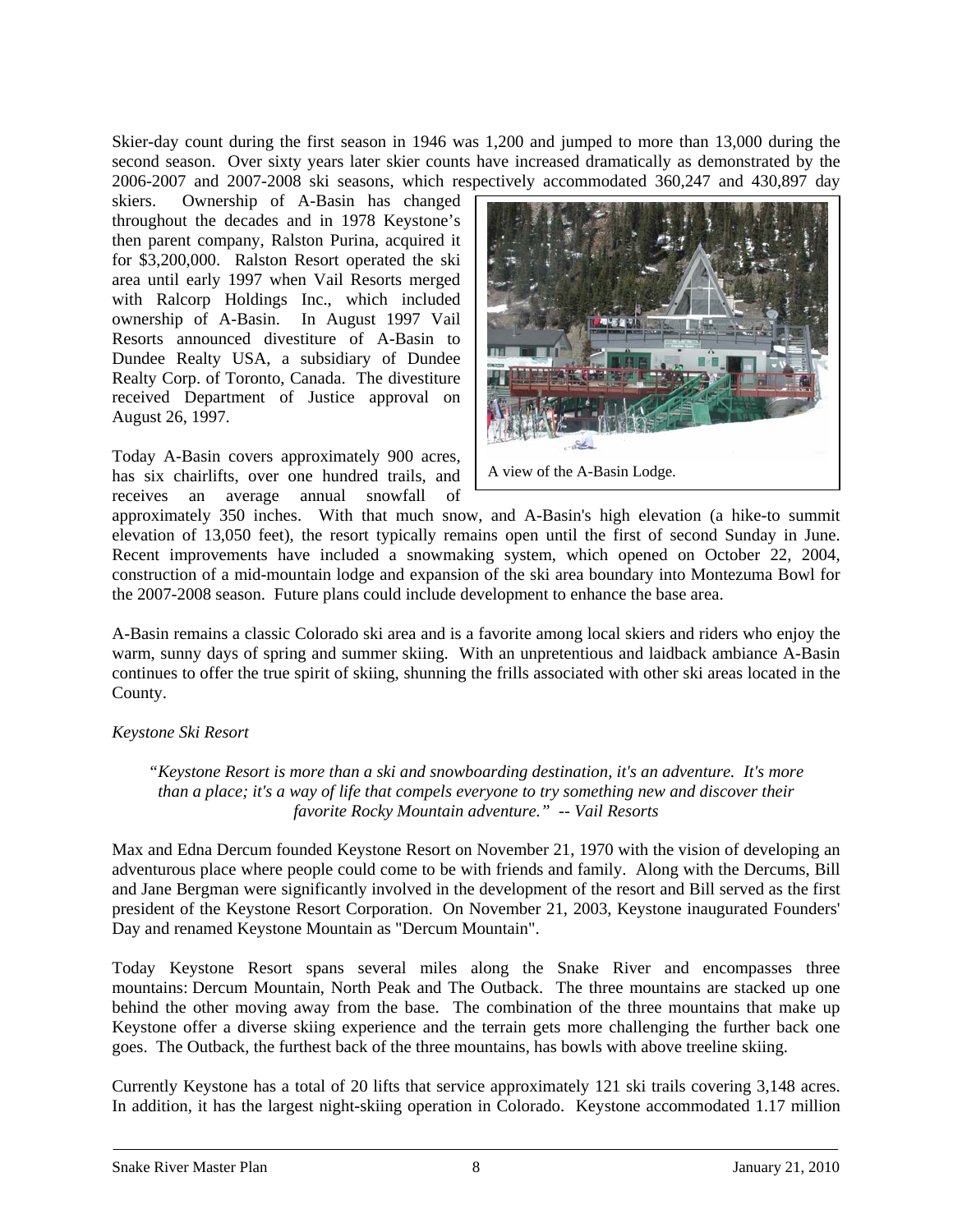

Dercum Mountain.

skier days during the 2006-2007 season and 1.13 million skier days the following 2007-2008 season. A recent major development to the base area was the planning and construction of the River Run Neighborhood/Village. River Run was developed and expanded to function as a vibrant core base area, serve host to a range of special events and offer a variety of lodging, shopping and dining opportunities. In 2009 the old gondola located at the base of River Run was replaced in conjunction with the

Keystone and its villages can be enjoyed anytime of the year. In the winter guests can engage in an array of activities outside of skiing such as ice skating, snowshoeing, snowmobiling, sleigh rides, and backcountry adventures. In the summers, Keystone offers great mountain biking terrain as well as boating, horse rides, concerts, and hiking. Keystone Resort also features award winning dining, two championship golf courses, a distinguished conference center, and a range of lodging and guest amenities.

#### Population

The Basin has experienced significant growth over the decades, which was most notable during the 1990s. Excluding Dillon Valley, but including the Town of Dillon, permanent population growth in the Basin from 1990 to 2000 was approximately 2,671 residents (115 percent or an average of 11.5 percent per year). Since 2000 permanent population growth has curtailed and slowed significantly. Between 2000 and 2009 the growth in permanent residents was roughly 24.3 percent or 2.7 percent annualized. These slower growth rates of 2 to 3 percent a year are anticipated to continue throughout the Basin. Regardless, the Basin population is still expected to increase approximately 60 percent by 2025.

Including the Town of Dillon, the current population of the Basin accounts for approximately 20 percent of the approximately 29,000 permanent residents in the County. Factors that could influence permanent population and occupancy in the Basin and County in the future include: the influence and associated trends of the aging population, types of ski resort developments, housing and lifestyle preferences of the seniors, availability of water resources and growth pressure from the Front Range.

| <b>Table 1. Approximate Population Estimates and Projections:</b><br>Town of Dillon, Snake River Basin and Summit County |       |       |       |       |       |       |  |
|--------------------------------------------------------------------------------------------------------------------------|-------|-------|-------|-------|-------|-------|--|
| 2025<br>1990<br>2009<br>2000<br>2010<br>2020                                                                             |       |       |       |       |       |       |  |
| Town of Dillon                                                                                                           | 553   | 802   | 861   | 897   | 1,178 | 1,329 |  |
| <b>Snake River Basin</b>                                                                                                 | 1.765 | 4,187 | 5,205 | 5,538 | 7.271 | 8,205 |  |
| 45,837<br>29,280<br>30,937<br><b>Summit County</b><br>25,727<br>12,881<br>40,620                                         |       |       |       |       |       |       |  |

Sources: Colorado Department of Local Affairs Demography Section, Summit County Planning Department.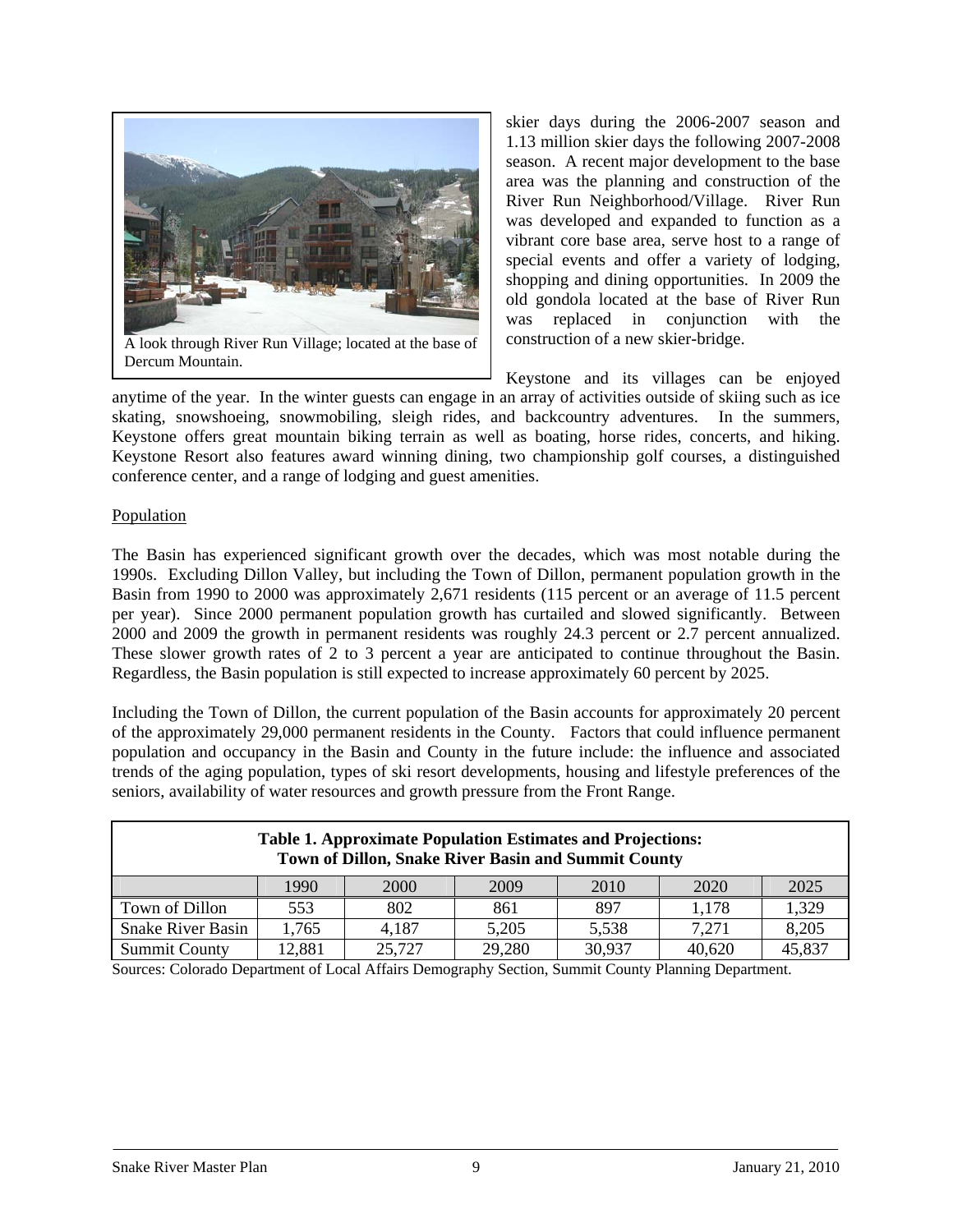## **IV. VISION STATEMENT**

*"We know what we are, but know not what we may be." -- William Shakespeare* 

The vision for the Basin is to encourage a vital and stable community based upon distinct neighborhoods while preserving the open natural beauty and character. County residents and businesses of the Basin must work earnestly to maintain and enhance the special and unique qualities that make it a desirable place to live, work and visit. The vision in this Plan includes a community where:

- Public input is carefully considered and respected.
- The land use goals and objectives of the Plan are aggressively pursued through promoting a coordinated approach to the use of land with other governmental and private entities; including the Towns of Dillon and Montezuma.
- Housing is provided to serve the diverse housing needs of all residents, workers, and guests in the Basin.
- The Basin's tremendous natural resources, including its spectacular vistas, diverse wildlife and ecosystems, pristine air and water quality are preserved and enhanced.
- The economic vitality of the Basin is maintained while promoting a sense of community.
- Visually important lands, significant open areas and historical resources are identified and protected.
- A comprehensive and efficient multi-modal transportation system is developed while maintaining the rural mountain resort character of the Basin.
- Adequate infrastructure and services are provided for existing and future development, except in areas which are designated to remain as open space and recreation areas.
- New development is complementary to both the environment and the character of neighboring properties.
- Important open spaces, trail systems, access and other public recreation opportunities are secured and improved.
- The unique and distinct character of each neighborhood is nurtured and protected and edges are defined.
- A significant portion of the Basin's public lands, over 90 percent of its current land area, are preserved as open space and recreation lands and the Basin's open natural character and recreational opportunities are maintained.
- Opportunities conducive to growth associated with the ski resorts in the Basin are recognized and supported when in harmony with land use development patterns, the environment and community character.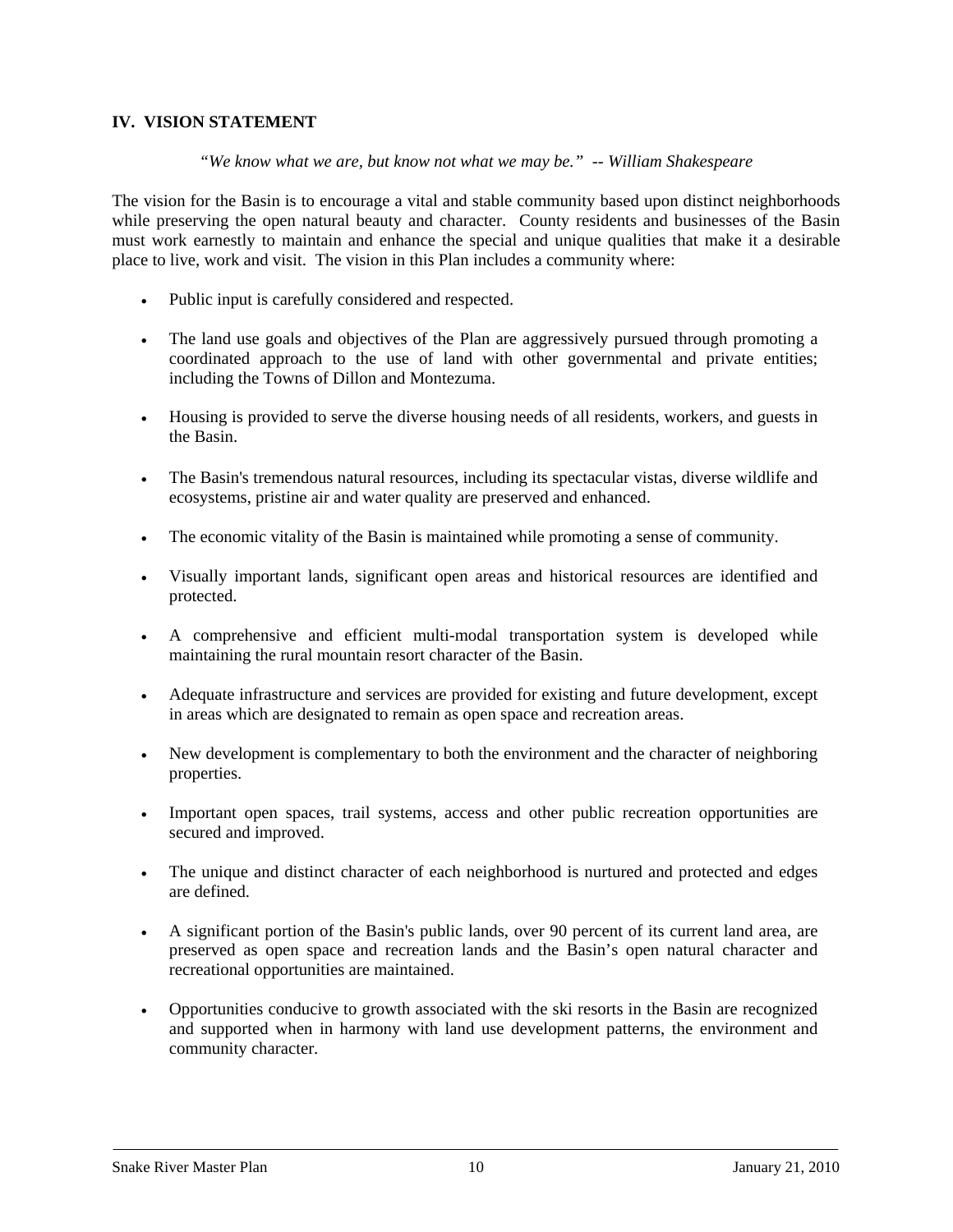## **V. GOALS, POLICIES/ACTIONS**

### **The following Land Use Element narrative does not serve as a goal or policy/action in its own right and is for illustration and guidance only.**

#### **Land Use**

*"Land is the only thing in the world that amounts to anything, for 'tis the only thing in this world that lasts... 'Tis the only thing worth working for, worth fighting for—worth dying for." -- Gerald O'Hara, in Gone With the Wind*

#### Introduction

The Basin contains a rich and high quality alpine environment that provides incredible opportunities and experiences for residents and visitors alike. The Basin contains two world-class ski resorts, is flanked by beautiful mountains and the Continental Divide, is bisected by the Snake River corridor, and borders a portion of the Dillon Reservoir. Thus, coordinating future land use development with respect to protecting and conserving resources and sensitive areas is a high priority. The Land Use section is critical in providing guidance for future growth and development of the remaining unbuilt density in the Basin. Specific intentions and functions of the Land Use section include:

- Providing a policy basis to allow for orderly development while accommodating projected growth, densities, building intensities and appropriate infrastructure to support intended land uses.
- Allowing densities to be redistributed if viewed appropriate and compatible with surrounding land uses.
- Utilizing more conventional land use designations,
- Providing maps that illustrate the location and distribution of land use designations.

#### Density and Zoning

A number of considerations under federal, state, and local law allow or enable the County to impose more restrictive development standards or otherwise create a higher degree of restriction on the development of property, including the density related thereto. It is expressly anticipated that the application of the Plan's

provisions during subdivision review, as well as subdivision regulations, and other laws and regulations, may limit and affect the type of land uses and/or related density that may be located on the property below the maximum potential density set by zoning.

Accordingly, this Plan by design goes beyond the simple linear or direct contemplation of density afforded by zoning and establishes goals and policies that attempt to shape the actual physical development of the community and Basin. Thus, this Plan, in conjunction with the Countywide Comprehensive Plan, may have the effect of limiting the potential development or theoretical maximum density allowed by zoning on property.



Looking east through the Keystone corridor towards Montezuma.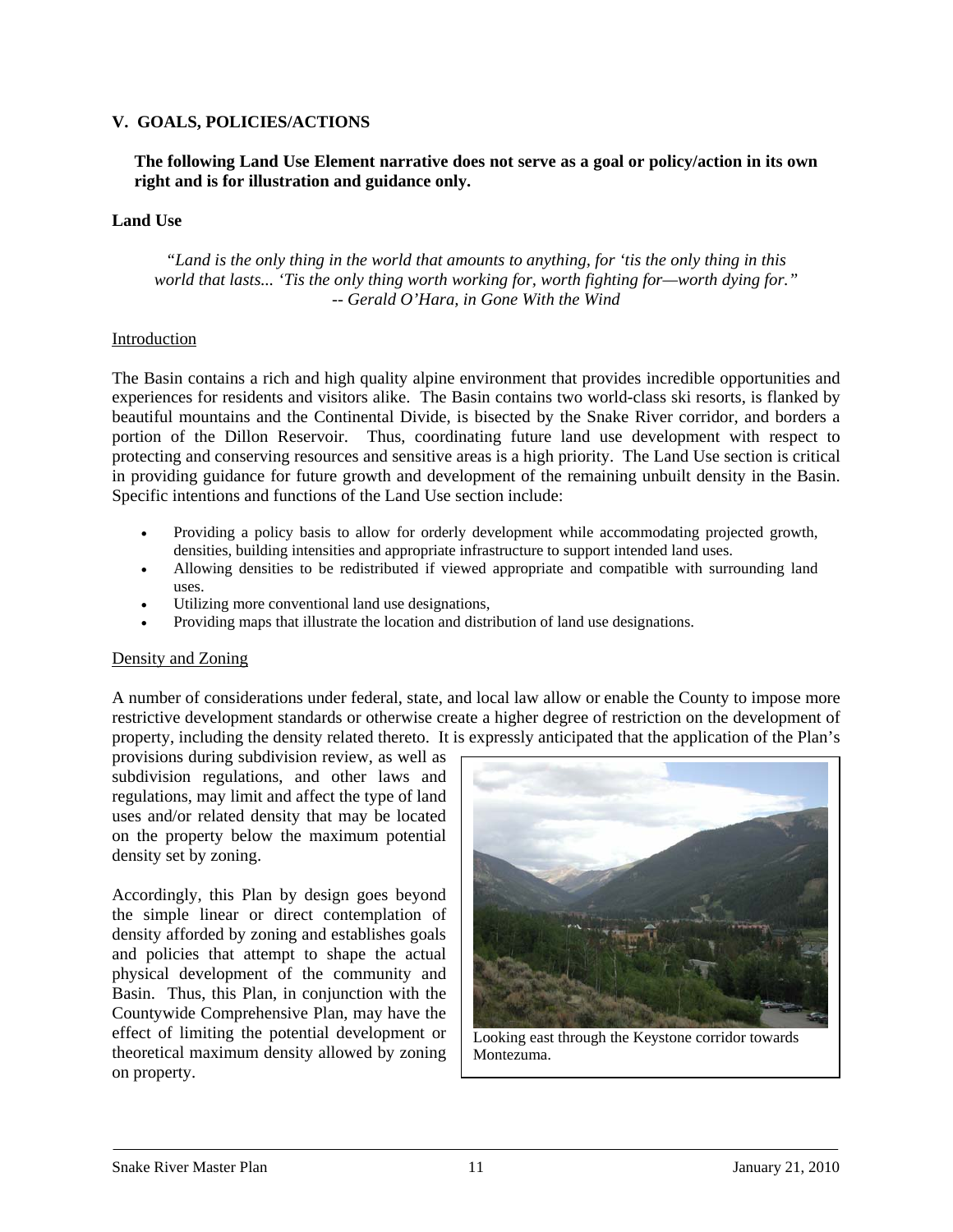#### Background and Existing Conditions

The major land use issue facing the Basin is how to effectively manage and direct the remaining density allocated by zoning. Based on public comments received during the 1994 Snake River Master Plan process, there appeared to be general frustration among Basin residents in the early 1990s that growth was continuing to occur too rapidly and was poorly planned. The transparent messages and theme, as a result of the previous master plan efforts, was the desire to rein in growth, limit available density and provide for better ways to manage and plan future development.

The Basin consists of a variety of land use types and development patterns. The predominant existing patterns include: National Forest System lands, a town center (Dillon), highway corridor (Highway 6), permanent residential neighborhoods (Dillon Valley, Summerwood PUD, Summit Cove, Soda Creek), a resort center (Keystone), and a small rural mountain community (Montezuma). The linear orientation of the valley along the Snake River and Highway 6 has been a major influence on the development pattern, both past and future.

Overall, the desired development pattern for the Basin remains similar to the one envisioned in the original 1994 Snake River Master Plan. The River Run Neighborhood in Keystone will continue to serve as a vital resort center; new concentrated development of residential, commercial and resort services will be focused within the established development centers of the River Run, Jones Gulch, Lakeside and Mountain House areas and the Town of Dillon; and separation between communities is maintained with edges defined by open spaces. Lower density residential development will continue to take place in the existing neighborhoods of Dillon Valley, Summit Cove and appropriate areas in the Keystone Resort area. The rest of the Basin should be maintained to preserve the Basin's rural mountain character.

Conversely, the Basin has experienced many phases of growth, development and architecture during the last several decades. As a result, deterioration of some infrastructure has occurred and antiquated architecture is apparent. In addition to the continued and concentrated growth in identified areas, another expected trend will be increased redevelopment of areas.

## Land Use Ownership

Of the Basin's 74,216 acres, land managed by governmental entities accounts for over 92 percent (68,565 acres) of the Basin's total land area. Table 2 shows approximate acres and percent land ownership/management and conservation easements within the Basin.

| Table 2. Land Ownership/Management in the Snake River Basin |                      |                                                                             |  |  |  |
|-------------------------------------------------------------|----------------------|-----------------------------------------------------------------------------|--|--|--|
| Owner/Manager                                               | Approximate<br>Acres | Percent Ownership/Management of<br><b>Total Snake River Basin Land Area</b> |  |  |  |
| Denver Water Board                                          | 422                  | 0.57                                                                        |  |  |  |
| <b>Summit County Government</b>                             | 1,393                | 1.88                                                                        |  |  |  |
| Towns <sup>1</sup>                                          | $821^2$              | 1.11                                                                        |  |  |  |
| Private Land Within Towns                                   | 570                  | 0.77                                                                        |  |  |  |
| Private Land Outside Towns                                  | 5,081                | 6.85                                                                        |  |  |  |
| <b>United States Forest Service</b>                         | 65,929               | 88.83                                                                       |  |  |  |
| <b>Total Basin Land Area</b>                                | 74,216               | 100                                                                         |  |  |  |

<sup>1</sup> Includes Town of Dillon, Montezuma, Silverthorne, and City and County of Denver owned lands.

 $2^2$  Conservation easement in the Town of Dillon accounts for 179 acres.

Source: Summit County Open Space and Trails and Planning Departments 2009.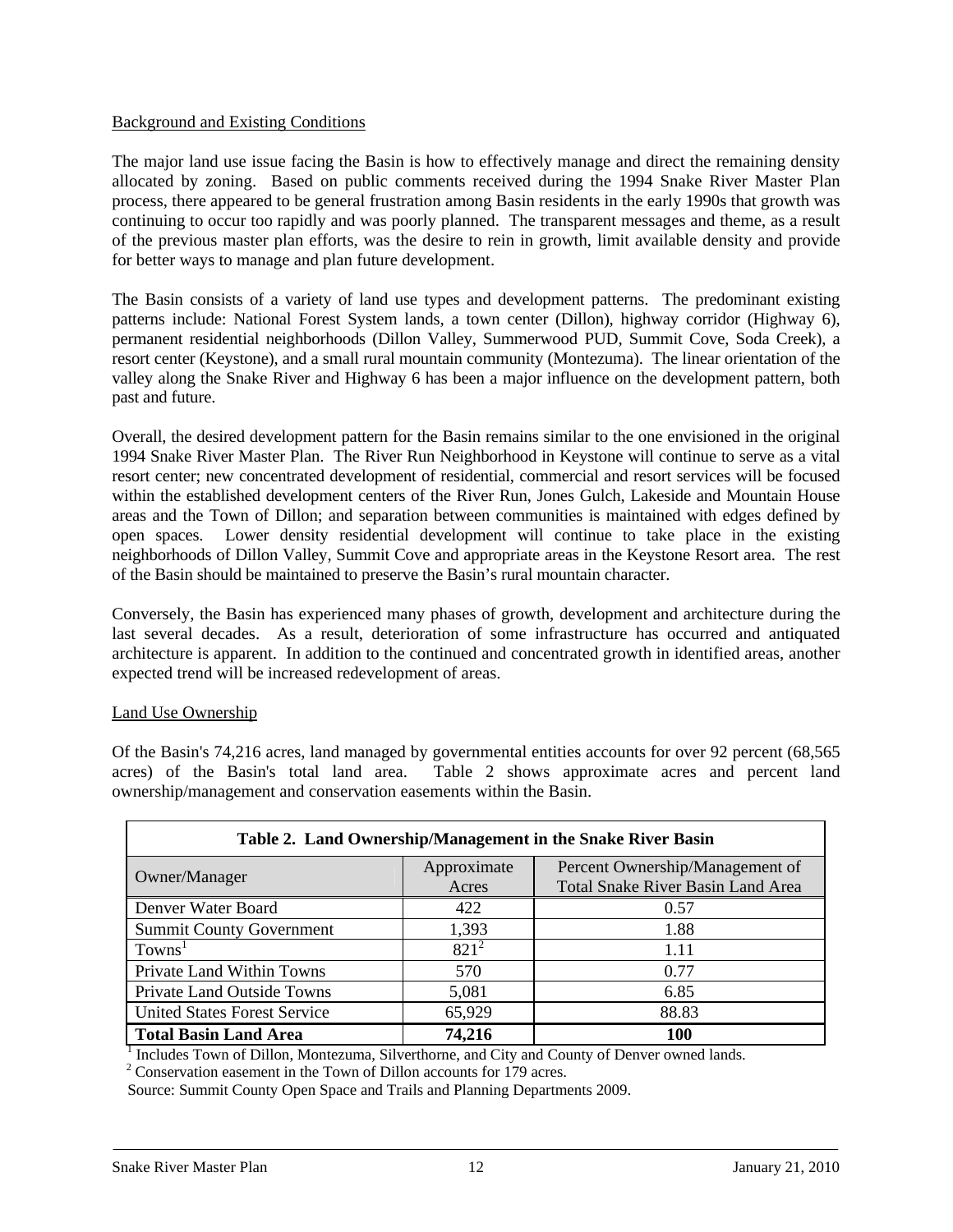## Snake River Basin Residential Build-Out

Build-out refers to housing units built as a percentage of total units zoned. The Basin is moving towards build-out if future development continues to take place according to current growth rates. In 1993 the Basin (including both the unincorporated areas and the incorporated towns) was at approximately 44 percent build-out. As of July 2009 the Basin was at nearly 72 percent build-out. Thus, about 30 percent of the Basin's total residential capacity has been absorbed in the last seventeen years.

However, recent development activity has slowed. An analysis of growth rates over the past five years (2004 – 2009) reveals that, on average the number of residential housing units built in the Basin (including both the unincorporated areas and incorporated towns) has increased approximately 0.89 percent per year, with an average of 62 new housing units constructed each year. If the same rate of growth continues, there would be approximately 8,113 residential housing units in the Basin by the year 2020, 8,733 units by 2030, and 9,353 units by 2040. These represent respective build out percentages of approximately 80 percent in 2020, 86 percent in 2030 and 92 percent in 2040.

| Table 3. Snake River Basin<br>Summary of Residential Build-Out as of July 1, 2009 |                                                                                                                                              |       |        |       |  |  |
|-----------------------------------------------------------------------------------|----------------------------------------------------------------------------------------------------------------------------------------------|-------|--------|-------|--|--|
|                                                                                   | <b>Remaining Units</b><br><b>Existing Build-Out</b><br>Potential Build-<br><b>Total Units Built</b><br>To Be Built<br>Out (In Units)<br>$\%$ |       |        |       |  |  |
| Unincorporated Area                                                               | 6,041                                                                                                                                        | 2,223 | 8,334  | 72.5% |  |  |
|                                                                                   |                                                                                                                                              |       |        |       |  |  |
| Town of Dillon                                                                    | 1.244                                                                                                                                        | 23    | 1.755  | 70.9% |  |  |
| Town of Montezuma                                                                 | 45                                                                                                                                           | 38    | 81     | 55.6% |  |  |
| <b>Total</b>                                                                      | 7.307                                                                                                                                        | 2,865 | 10,172 | 72%   |  |  |

Source: Summit County Planning Department 2009.

## Commercial Build-Out

The majority of the commercially zoned land in the unincorporated portions of the Basin is located within the Keystone Resort PUD. Currently, there are approximately 127,269 square feet of commercial space built within the Keystone Resort PUD. This commercial development is primarily located within the River Run and Lakeside Neighborhoods, with the majority located in the River Run Neighborhood. The Keystone Resort PUD allows a total of 264,000 square feet of commercial space. Therefore, the commercial build-out within the Keystone Resort PUD is approximately 48 percent. Per the Town of Dillon's 2008 Comprehensive Plan, approximately 529,365 square feet of commercial is built within the Town, and a total of 601,773 square feet of commercial is permitted. Therefore, in terms of commercial, the Town is approximately 88 percent built-out.

## Significant Basin Land Use Issues

As part of the 2005 master planning update process, a number of key land use themes were discussed. These themes are described below.

## *Provide Separation and Open Space Buffers*

A key objective of the Plan is to provide separation and open space buffers between communities as a way to maintain unique community identity. As such, it is critical to maintain an open space character between the communities of Dillon, Summit Cove, Keystone and Montezuma. The southeast Dillon area, along Highway 6 between Dillon and Keystone, provides this opportunity and the County has committed considerable investment in open space protection in this area. The other major landowner in the area,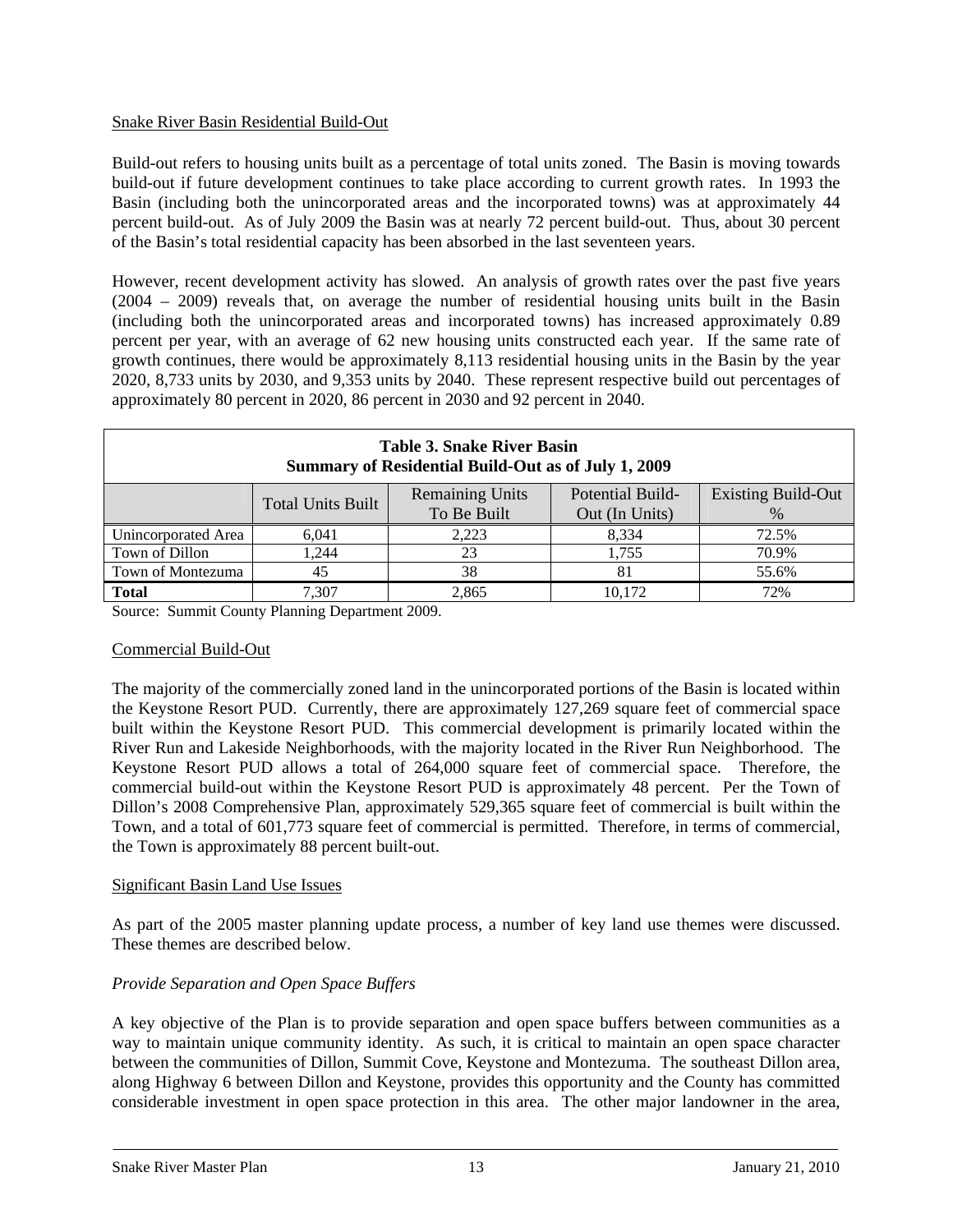Denver Water Board, has also maintained the majority of its land in open character. As such, there are great opportunities to maintain the open space character in this corridor.

If development is to occur in the southeast Dillon area, the most appropriate location for clustered or feathered residential development is immediately surrounding the Corinthian Hills subdivision, within the Dillon town limits. While not under the jurisdiction of the County, it is recommended that the properties southeast of this area, such as the fen wetlands and cemetery property, should be maintained in their existing state for open space and environmental reasons (i.e. the fen has been documented as one of the most important conservation sites in the County). It is preferred that development stop before the ridge separating Corinthian Hills from the fen wetlands property. Development southeast of this area would be inconsistent with



A view of 'Fishhook Ranch' and the junction of Swan Mountain Road and Highway 6 as seen from the County landfill.

and detract from the various open space efforts that have been undertaken in the area (i.e. much of the western portion of the landfill property is managed for open space and recreation and over 90 acres of adjacent property next to Highway 6 has been recently acquired for open space).

## *County Owned Properties (Southeast Dillon Area)*

The County has acquired parcels in the southeast Dillon area  $(77 \text{ acres}$  and  $\sim 15 \text{ acres}$ ), and the Fishhook Ranch Property on the north side of Highway 6 across from the entrance to Summit Cove (~35 acres) for open space purposes. The County also owns and operates the landfill property (465 acres). The landfill property is anticipated to continue to allow for community facilities, including the landfill, recycling and related uses and recreational uses (e.g., hiking and mountain biking trails, gun/shooting and archery ranges). Outdoor storage that is screened from view is another use that might be appropriate on the site. Storage would need to be appropriately designed to ensure that storage is accommodated in a visually and environmentally sensitive manner; also taking into account impacts to other uses (e.g., trail users).

## *Open Space/Natural Resource/Recreation and Open Space and Recreation*

The Plan designates most National Forest System lands as Open Space/Natural Resource/Recreation. These lands should continue to be protected from development and allowed uses should be consistent with maintaining the character of open space areas, allowing appropriate resource extraction (e.g., timber harvest) and recreational uses.

A number of properties, particularly within urban locations in the Basin, have been assigned an Open Space and Recreation land use designation. Lands within this designation are intended to be maintained in a predominantly undeveloped state, while providing for one or more of the following benefits: open space buffers between developed areas; view corridor protection; access to trails, trailheads, water bodies or national forest; or recreational activities and facilities. During development of the Plan, efforts were made to identify properties that were platted as open space or designated as open space in PUDs. These properties were all given the Open Space and Recreation land use designation. However, not every parcel with such plat or PUD restrictions was identified, and the lack of an Open Space and Recreation designation in the Plan does not negate existing subdivision plat notes and PUD notes restricting uses to open space.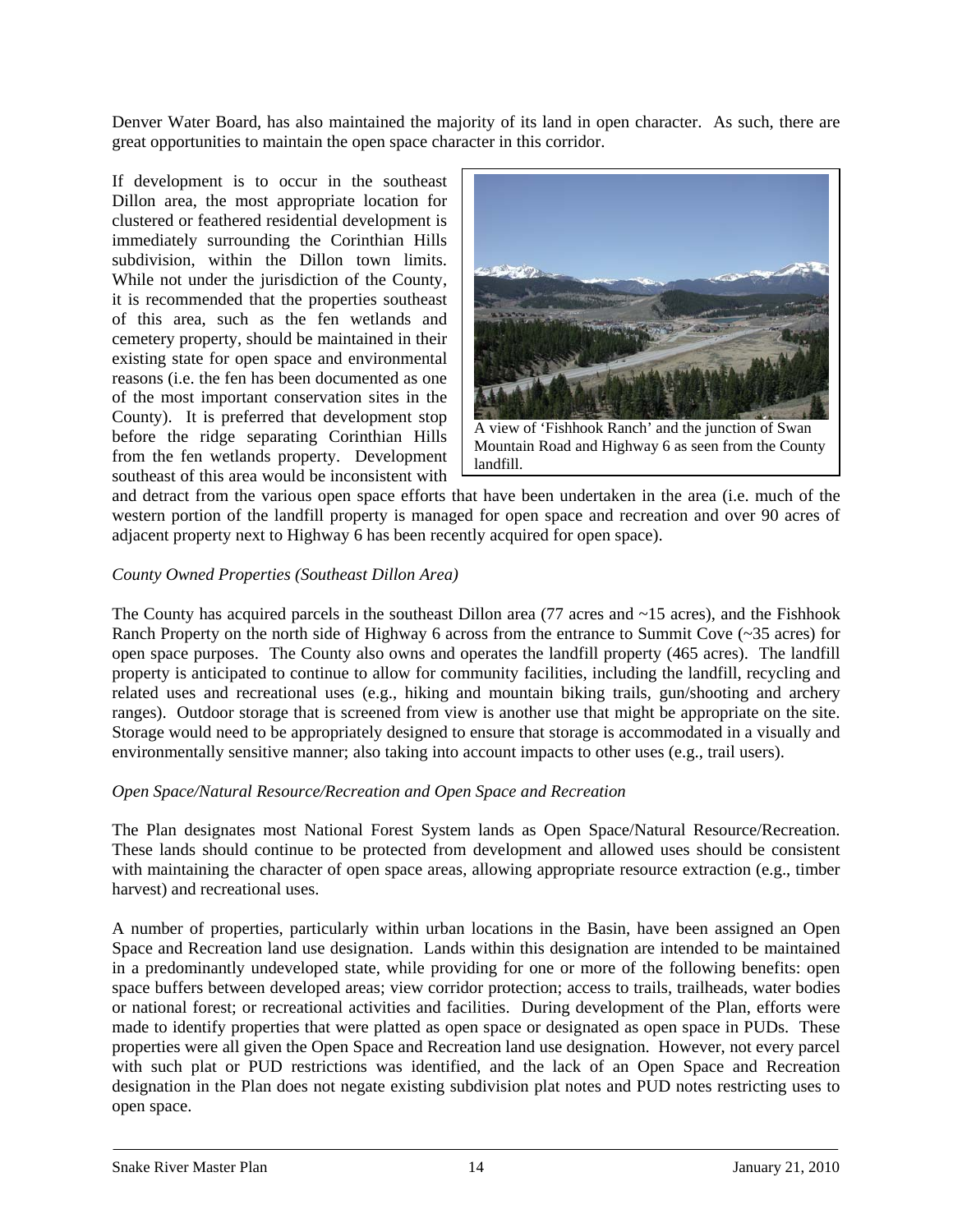Some facilities, such as utility and transportation alignments, may be located within lands with this designation. In addition, the affordable workforce housing section of this Plan identifies four properties with an Open Space and Recreation land use designation as potentially appropriate locations to accommodate affordable workforce housing (i.e. Wintergreen Neighborhood Parcel D, Summit Cove Recreation site, the Denver Water Board Property west of Glen Cove Subdivision, and the property south of Soda Creek Condominiums). More details on the potential for affordable workforce housing to be located on these properties is contained in the affordable workforce housing section.

## *Transferable Development Rights (TDRs)*

There are a number of planning tools available that can be used to help protect the County's rural character and focus growth in appropriate areas. One tool used by the County are TDRs. TDRs enable development rights to be transferred out of backcountry/rural areas to more suitable locations in the urban/developed portions of the County.

TDRs were discussed as early as 1977 in the Basin, and eventually a Basin TDR program was codified in the mid 1990s. The Snake River TDR program was used sporadically between 1999 and 2006, and protected approximately 300 acres over this timeframe. The TDR program required TDRs to accompany requests for rezonings, which result in densities greater than that allowed as base net densities as identified in the 1994 Snake River Master Plan Community and Neighborhood Program Table. The TDR program did not delineate sending or receiving area (i.e. almost any property in the Basin could potentially serve as a TDR sending or receiving site). This arrangement was different than most TDR programs, which typically select certain resources for protection as sending areas and certain areas to serve as receiving areas.

Due in part to the success of the TDR Program in the Upper Blue Basin, in March 2005 both the Ten Mile and Snake River basin planning commissions amended their master plans to include goals, policies/actions and implementation strategies stating that the County should: 1) create Ten Mile Basin TDR Regulations, and amend the Snake River Basin TDR regulations, to function like the TDR Regulations adopted and utilized in the Upper Blue Basin, 2) allow any area identified as urban in the Basin to potentially serve as a TDR receiving area, and 3) encourage use of TDRs to protect rural backcountry locations. In accordance with these implementation strategies, the Ten Mile and Snake River Basin TDR regulations were adopted or modified and codified in the summer of 2006. As a result the Snake River, Ten Mile and Upper Blue basins have almost identical TDR program regulations.

#### Basin Specific TDR Issues

**Keystone Resort PUD:** A situation unique to the Snake River Basin TDR program is the interrelationship with the Keystone Resort PUD. In essence, the Basin's TDR program allows for the continued transfer of density between different neighborhoods in the existing boundaries of the Keystone Resort PUD, to allow the resort flexibility in its phasing of build-out.

The Plan's intent is that density may be increased within specific neighborhoods of the existing Keystone Resort PUD (i.e. River Run, Lakeside, and Mountain House specifically) by transferring density between different neighborhoods provided that the overall density allocated in the PUD is not exceeded. Such transfers would only be allowed when 1) the proposal is compatible with surrounding properties and 2) such density transfer is evaluated by the County in accordance with the Development Code or applicable PUD requirements (i.e. required PUD amendment/modification process). Once the PUD's existing overall density allocation is proposed to be exceeded, then TDRs would be required from the backcountry or other specified locations.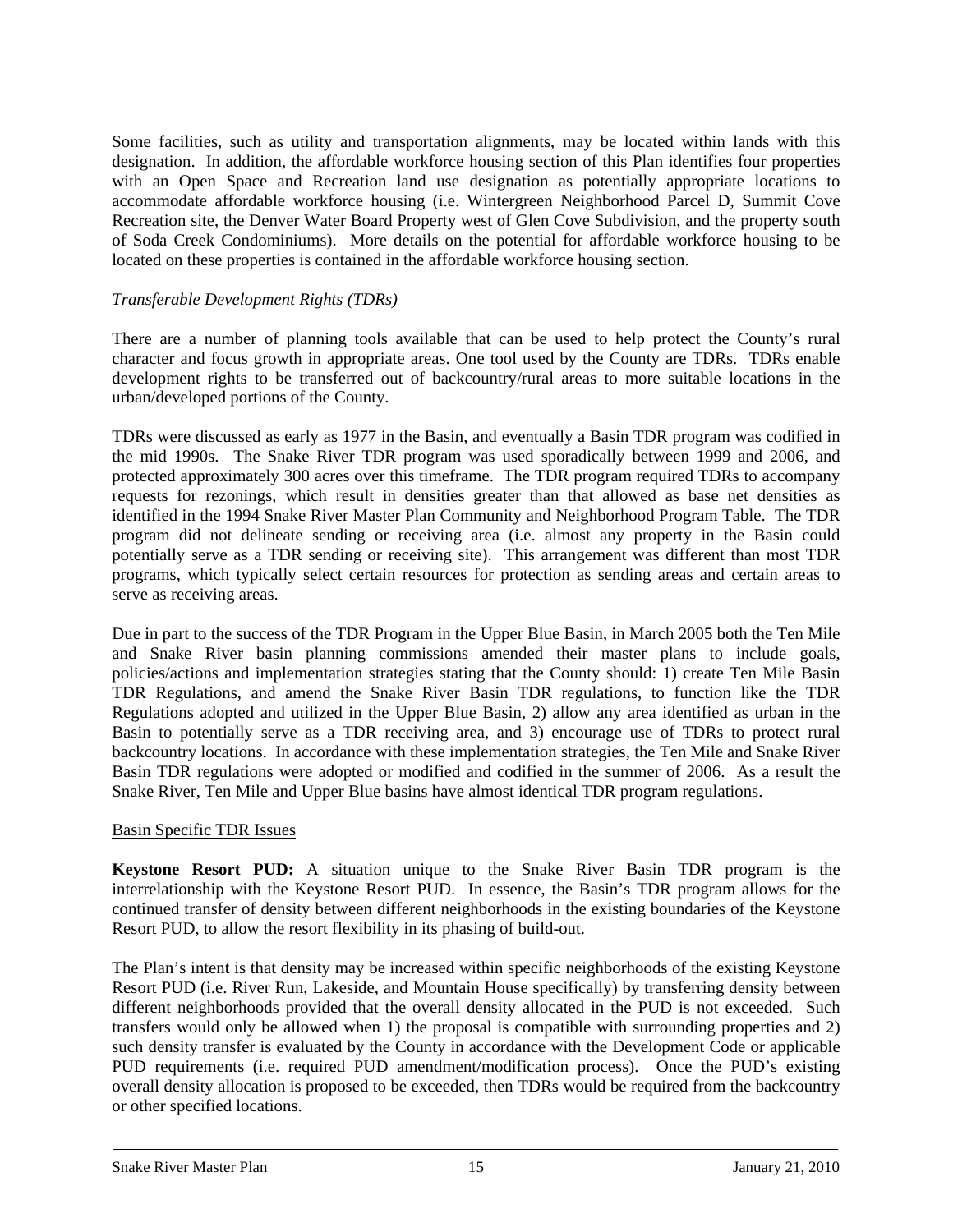Notwithstanding the above discussion regarding density transfers within the Keystone Resort PUD, "administrative transfers" (as outlined in the "Density Transfer" provisions of the Keystone Resort PUD) may occur subject to the rules outlined in the Keystone Resort PUD (e.g., 5 percent increase beyond neighborhood densities allowed in the 1995 PUD). Any density administratively transferred must be approved per the applicable criteria for decision of the Development Code at the time of development review.

**Wildlife Movement Corridor:** Another situation unique to the Snake River TDR Program is the only basin to have an assigned "density bonus". The 2005 edition of the Plan advised that it might be worth considering some density bonus incentives for TDRs that result in the protection of land within critical wildlife movement corridors. As a result, the Basin's TDR Sending and Receiving Areas Map recognizes one such corridor, in which there is a density bonus provision. The corridor generally runs south-tonorth following the area between Montezuma and Jones Gulch and is identified in the White River National Forest Land and Resource Management Plan as a "Forested Landscape Linkage". Forested Landscape Linkages provide potential movement and migration routes for forest carnivores such as lynx and other wide-ranging wildlife species.

As part of future Development Code amendments, it is recommended that the establishment of a TDR Bank possibly be pursued for the Basin. A TDR Bank could help facilitate TDRs by providing a known location for sellers and buyers of development rights to complete their TDR transactions.

## *Backcountry Land Use and Zoning District*

In the 2005 edition of the Plan, the Backcountry land use designation was created, essentially replacing most lands designated as Recreation and Resource—Private in the 1994 Plan. The Backcountry designation in the 2005 edition was intended to be applied to backcountry mining claims in the Montezuma area and other backcountry areas of the Basin, to provide for lowimpact residential development while retaining and protecting the area's character, resources and rural/high alpine character. To implement the strategies identified in the 2005 Plan, in August 2007 approximately 275 mining claims in the Basin were rezoned to the Backcountry (BC) Zoning District. Sunrise Mining Lode, located in the Montezuma



## The BC zoning district regulations ensure that

development on backcountry properties is constructed in a manner that preserves the rural, high alpine character of these areas. TDRs and BC zoning work together and complement each other, giving a property owner the choice to either voluntarily sell or transfer their development right, or build on their property in accordance with the BC zoning district regulations.

## *Rural Areas—Transitional*

There are a number of rural mining claims that either 1) serve as a transition between the rural backcountry and urban areas or 2) have site and access characteristics that would enable them to be more developable than the majority of other backcountry mining claims. The primary and distinguishing characteristic of these sites is proximity and direct access to improved and maintained roads (i.e. Montezuma road). Therefore, based on site characteristics, the Rural Areas—Transitional land use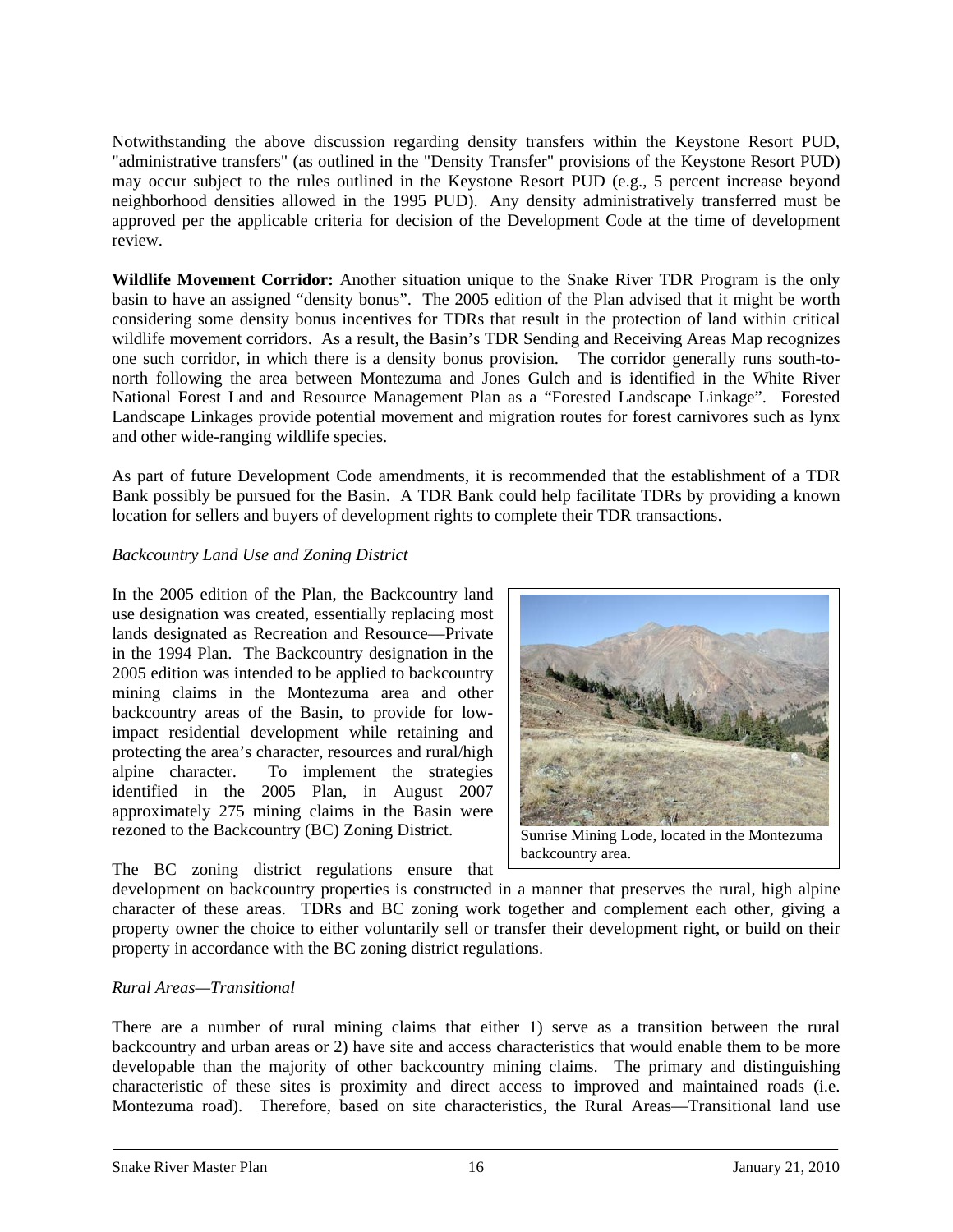designation has been established to allow for rural densities, but without the structure size limitations on the BC designated properties.

## *Community Center and Resort Neighborhood Densities*

The Community Center and Resort Neighborhoods originally identified in the 1994 Plan have been adjusted to better reflect the existing community character. For example, Resort Neighborhoods have been focused in the core areas that actually serve the purpose envisioned for the Resort Neighborhood. The densities allowed in Community Center and Resort Neighborhoods reflect the densities allowed per the Keystone Resort PUD. By using TDRs the overall density in the River Run, Lakeside and Mountain House Neighborhoods may be exceeded by up to twenty-five percent if approved by the County via the PUD modification process.

#### *Modified Resort and Residential Neighborhoods*



A significant change to land use designations and the Land Use Map in the 2005 update to the Plan involved making modifications to the boundaries of the "Resort" and "Residential" Neighborhoods as outlined in the 1994 edition of the Plan. In the 2005 edition, the Residential Neighborhood designation was reconfigured to better reflect existing neighborhood boundaries and development patterns focusing on areas of residential development. The Resort Neighborhood designation was reconfigured to concentrate on areas of commercial land use and high

density resort residential uses. Many of the areas designated Resort Neighborhood on the 1994 Future Land Use Map were primarily residential in nature and did not fit the description of the Resort Neighborhood. Resort Neighborhoods now represent the core areas that actually serve that purpose and best fit the designation, which is to identify areas for commercial and accompanying high density residential uses.

#### *Residential Neighborhoods and Compatibility Standards*

Instead of identifying specific densities within Residential Neighborhoods, the Plan uses compatibility standards. "Compatibility" refers to the ability of a proposed development to locate next to existing development without conflict or detrimental effects. The Plan evaluates residential compatibility (e.g., units per acre) by considering factors including, but not limited to, the following:

- No upzonings (increases in density) are allowed unless TDRs are used to transfer density to a rezoning site.
- The relationship of the proposed development to the surrounding community, neighborhood and adjacent development.
- The relationship of the proposed development to and impacts on surrounding land uses, natural systems or environmental resources.
- Impacts on existing and planned services and utilities.
- Compatible transition between different residential uses and densities.

In essence, the intent of using compatibility standards is two-fold: 1) to assess and protect neighborhood character and 2) to evaluate cumulative impacts of the proposed residential development. It is at the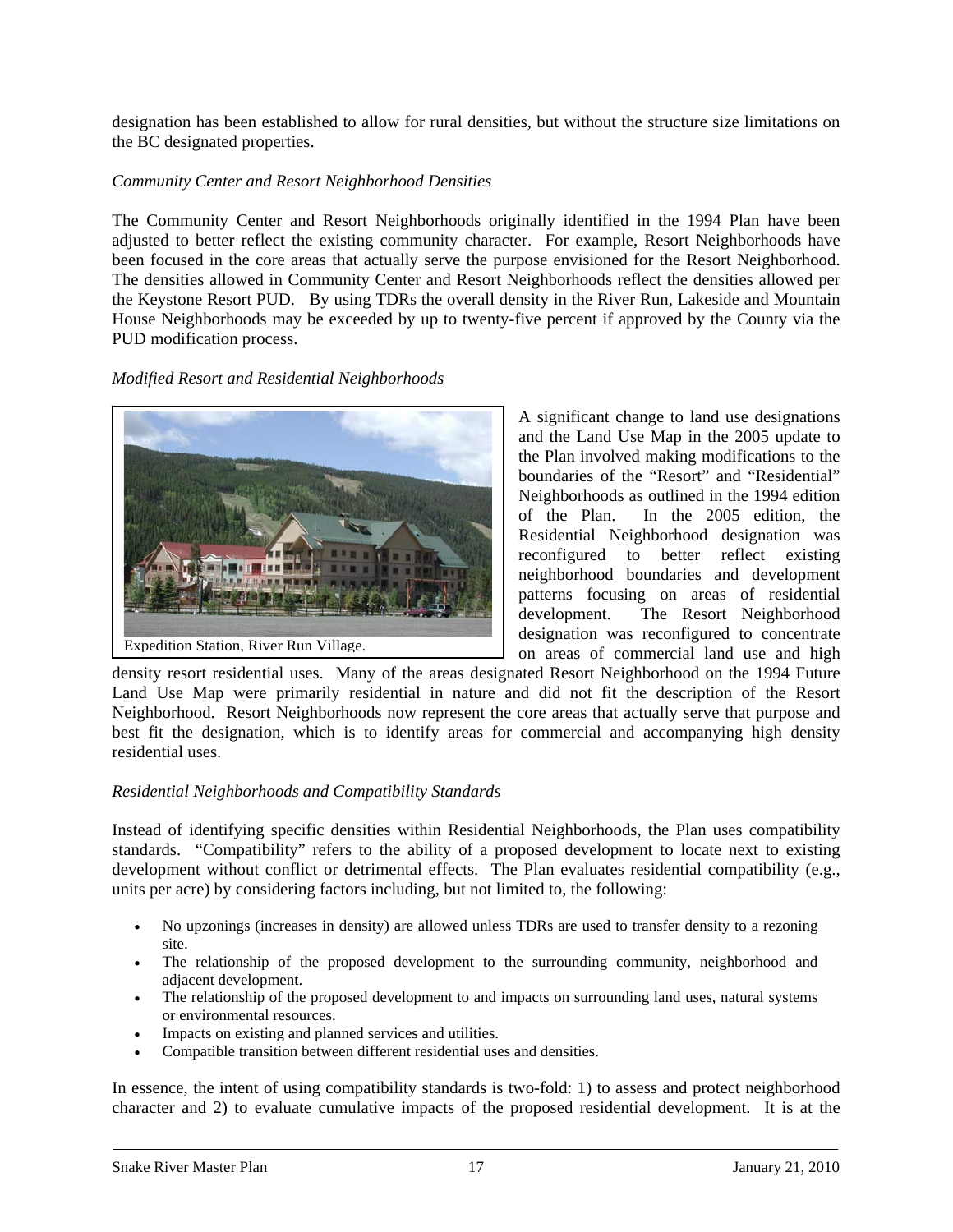discretion of the Planning Commission and BOCC to interpret the compatibility standards policies and determine if a residential project request or proposal is compatible and therefore appropriate.

The compatibility standards outlined in the Plan apply only to Residential Neighborhoods identified on the Land Use Map and when master plans are used to evaluate appropriate proposals in these areas. These standards are not intended to conflict with or substitute for compatibility outlined in the Development Code as a finding for approval criteria for: a zoning amendment, conditional use permit, preliminary zoning, PUD modification or temporary use permit.

## *Ski Area Land Use Designation*

The Basin contains two of the County's four developed ski areas: Arapahoe Basin and Keystone. The development of a new Ski Area land use designation to address uses within ski areas was pursued in the 2005 edition to address land use issues associated with each. Specifically, the Ski Area designation was initiated to address issues raised by Arapahoe Basin and ultimately address concerns Keystone had for the area at the base of the gondola. Arapahoe Basin holds a number of private mining claims scattered across the mid and upper mountain where a number of uses have been considered. Keystone requested the need to have some flexibility in the uses allowed at the bottom of the River Run ski slope so that potential special events and temporary food and beverage facilities could be allowed.

Regarding Arapahoe Basin, it is recognized that the ski area may eventually trade its mining claims on the upper mountain to the U.S. Forest Service in exchange for land at the base area. Contemplating the potential for this land transaction, the base area at Arapahoe Basin has been designated Ski Area, even though the land is currently national forest.

In examining uses for the ski area, the following key issues were considered.

- Allowing uses commonly associated with a ski area, such as ski lifts, trails, and snowmaking, because the uses are entirely consistent with uses expected to occur within a ski area boundary.
- Some limited commercial development would be appropriate to occur provided the uses were associated with typical resort services (e.g., on-mountain restaurant, ski school), restricted in size, and designed to blend with the alpine surroundings.
- Precluding residential development, with some limited exceptions as discussed below.

Arapahoe Basin is different from the other ski areas in the County partly because it has no large private land holdings and thus lacks residential development. The ski area is surrounded by national forest and the few facilities it does have are limited commercial and skier services buildings at the base, a midmountain restaurant, and upper mountain ski patrol headquarters and warming hut. The undeveloped nature of the Arapahoe Basin is what gives it much of its charm, ambiance and feeling.

Allowing for most typical forms of residential development would be inconsistent with the existing character of the area and the vision for the future. However, some limited residential uses could be appropriate at Arapahoe Basin.The Plan restricts these uses to employee housing provided for workers of the ski area and potentially a small lodging facility, limited to a location at the base of the ski area. The lodging facility should be similar in size to the previous lodge that housed guests at the ski area base in the 1960s. That lodge burned down circa 1963/1964 and was replaced by the existing day lodge. The lodge housed 17 private guest rooms, two dormitory style rooms with 20 beds each, and skier services.

#### *Keystone Science School*

The Keystone Center and Science School are important contributors to the community in the Basin. The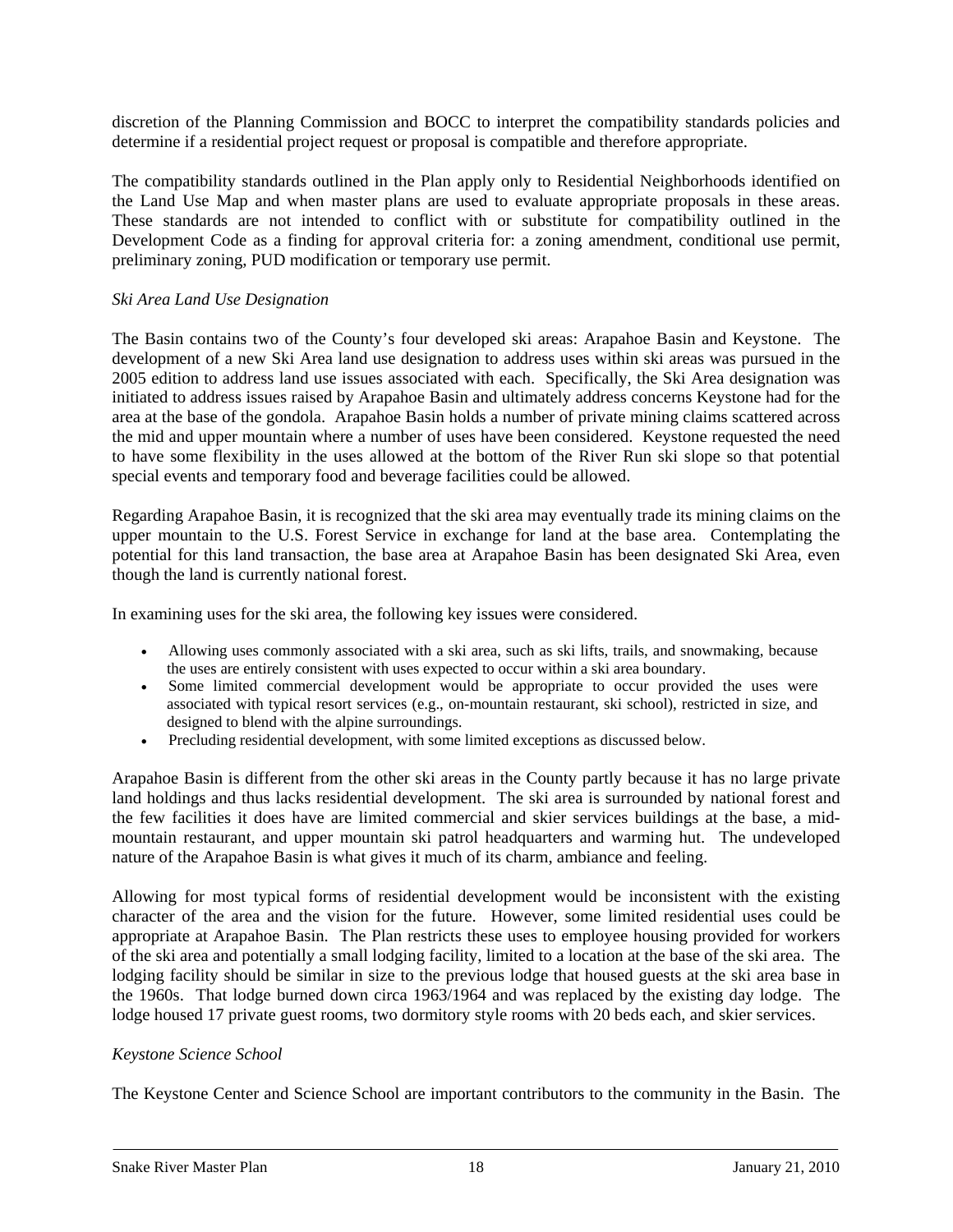non-profit Science School serves as a residential field science school that challenges children and adults to develop critical thinking skills. A range of year-round educational and interactive science education programs is offered and include: summer youth and community educational programs, discovery camps, mountain adventures, and resort and community activities. The campus is built on the site of the historic Old Keystone Village, and provides a dynamic and beautiful setting for learning about the rich natural and cultural history of the County. The school and property contribute to the character of the Soda Ridge and Old Keystone Neighborhoods, and complement Keystone Resort's winter and summer activities.

The Science School property was acquired in a congressional land exchange from the U.S. Forest Service in the early 1990s. Until recently rezoned to a PUD, the property had an NR-2 zoning designation, which allowed for uses previously allowed by a U.S. Forest Service Special Use Permit. The Special Use Permit for the property allowed for a number of uses related to school operations, including residential uses for guests and employees.

In June 2007, to help ensure the long term viability of the Science School, the property was rezoned to the Keystone Science School PUD. The PUD allows structures and activities



Science School grounds.

associated with Keystone Science School operations (i.e. classrooms, dormitories, kitchen and dining facilities, and administration and program offices). In addition, the PUD also allows the following residential uses: 9 single family units (with an exemption to transfer TDRs), one caretaker unit, one accessory apartment, and deed-restricted employee housing in single unit or multi-unit structures for use by the Keystone Science School staff or visiting faculty only.

## Land Use Designations

One of the key objectives of the Plan is to identify appropriate land uses within the unincorporated locations in the Basin. Per the direction of the Countywide Comprehensive Plan, land uses are divided under two primary headings: urban and rural. A number of land uses are associated with each of these headings. These land uses are identified on the Land Use Maps and the associated uses are described in more detail below.

The land use designations outlined and contained in the Plan are not the equivalent of zoning, and do not replace the zoning that is in effect on properties in the Basin. As mentioned, the maximum zoned density sets the initial ceiling for the theoretical maximum allowable density on any parcel only in light of parcel size and zoning. Maximum density, as identified in the zoning code, may not be able to be achieved in consideration of certain goals and policies of this Plan, subdivision regulations, development standards, other provisions in the Development Code or any other applicable laws, rules or regulations.

The Plan's land use designations and densities are intended to represent the long-term vision of the community. The Plan's proposed land uses are intended to provide guidance for certain development proposals subject to master plan consideration, including: requests for rezonings, subdivision, conditional use permits, and a number of other development activities. When a rezoning of a property is proposed, the master plan land uses provide guidance on the type of uses and intensities that are envisioned to be appropriate on the property. In some cases, rezonings of properties may be initiated for properties that have zoning that is significantly out of conformance with the Plan's envisioned land uses.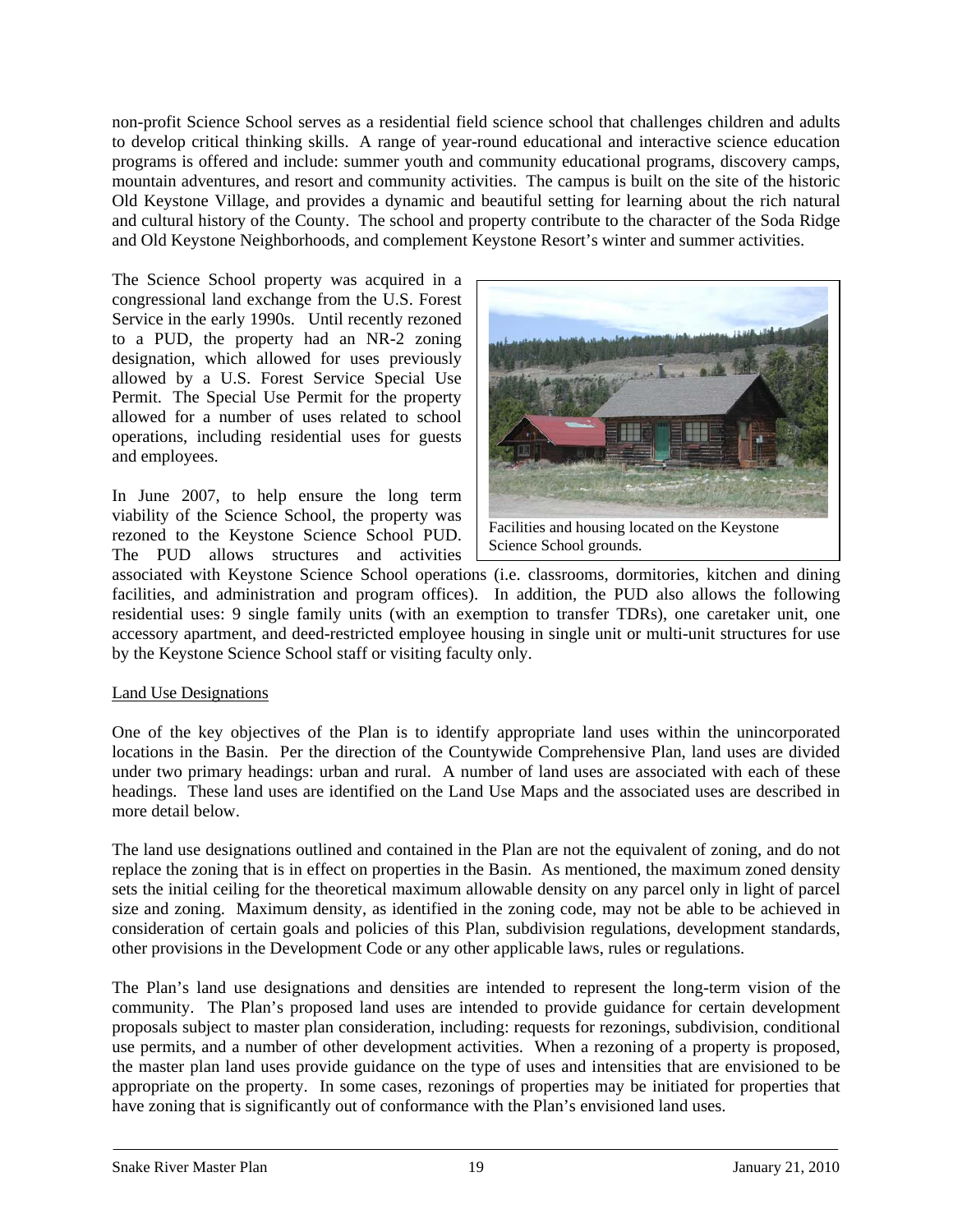## *Premise for Land Use Designations*

Thirteen land use designations, accompanied by general guidelines and development patterns are described in Table 4 and exhibited on the Land Use Map. The designations are intended to allow for an approach to land use that is simple, flexible and recognizes multiple uses and community character. The following bulleted points provide the basis for the Plan's land use approach:

- Carries forth the original philosophy and intent of the 1994 Snake River Master Plan to maintain the current level of density in the Basin.
- Creates and reinforces a land use pattern that respects and relates to the natural environment and provides for buffers and open space between developed areas.
- Reflects consistency with zoning, existing development patterns, PUD boundaries, residential compatibility and community character.
- Supports the use of TDRs.
- Would not compete with or diffuse the original intent of the Community Center as being the focus of intense land use in the Basin (i.e. River Run).
- Focuses the Resort Neighborhood designation in the areas that best fit the designation.

Whenever possible, the land use designations on the Land Use Maps are intended to follow property boundaries. However, in very limited situations, land use designations on an individual property may be split. For example, the designation for the "Summerwood Triangle" parcel, located immediately north of the Summerwood subdivision, has been split to allow for residential uses on the southern two-thirds of the parcel. An Open Space and Recreation designation has been assigned to the northernmost portion of the parcel, including the existing trail, to maintain its open space and recreational values.

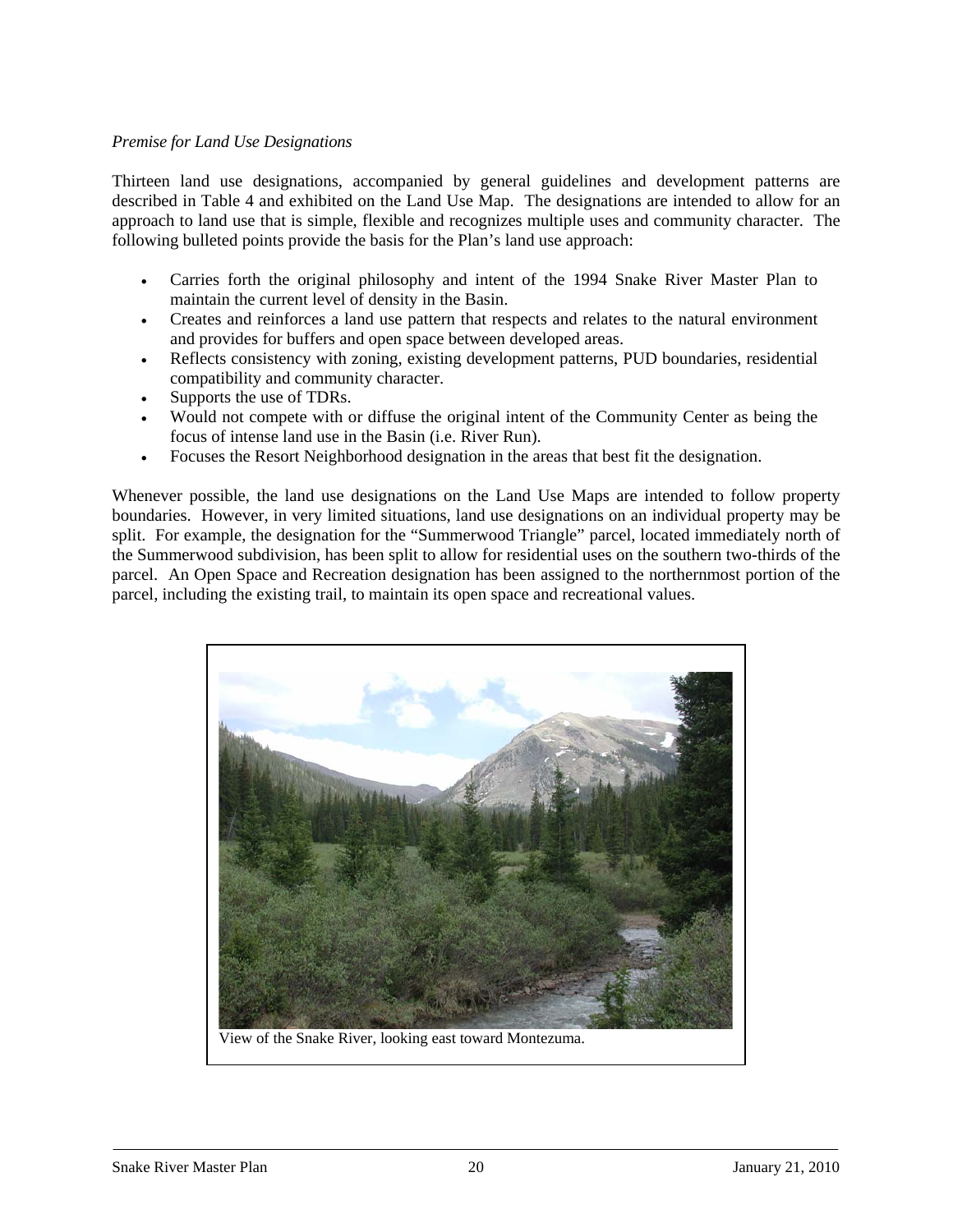| Table 4. Snake River Master Plan Land Use Designation<br><b>Guidelines &amp; Land Use Description/Development Pattern</b> |                                                                                                                                                                                                                                                                                                                                                                                                                                                                                                        |                                                                                                                                                                                                                                                                                                                                                                                                                                                                                                                                                                                                                                                                                                                                                                                                                                                                                                                                                                                                                                                                                                                                                                                                                                                                                                                                                                                                                                                                                                                                                                                                                                                                                                                                                                                                                                                                                                                                                                                                                             |  |  |
|---------------------------------------------------------------------------------------------------------------------------|--------------------------------------------------------------------------------------------------------------------------------------------------------------------------------------------------------------------------------------------------------------------------------------------------------------------------------------------------------------------------------------------------------------------------------------------------------------------------------------------------------|-----------------------------------------------------------------------------------------------------------------------------------------------------------------------------------------------------------------------------------------------------------------------------------------------------------------------------------------------------------------------------------------------------------------------------------------------------------------------------------------------------------------------------------------------------------------------------------------------------------------------------------------------------------------------------------------------------------------------------------------------------------------------------------------------------------------------------------------------------------------------------------------------------------------------------------------------------------------------------------------------------------------------------------------------------------------------------------------------------------------------------------------------------------------------------------------------------------------------------------------------------------------------------------------------------------------------------------------------------------------------------------------------------------------------------------------------------------------------------------------------------------------------------------------------------------------------------------------------------------------------------------------------------------------------------------------------------------------------------------------------------------------------------------------------------------------------------------------------------------------------------------------------------------------------------------------------------------------------------------------------------------------------------|--|--|
| <b>Land Use</b><br><b>Designation</b>                                                                                     | <b>General Guidelines</b>                                                                                                                                                                                                                                                                                                                                                                                                                                                                              | <b>Land Use Description / Development Pattern</b>                                                                                                                                                                                                                                                                                                                                                                                                                                                                                                                                                                                                                                                                                                                                                                                                                                                                                                                                                                                                                                                                                                                                                                                                                                                                                                                                                                                                                                                                                                                                                                                                                                                                                                                                                                                                                                                                                                                                                                           |  |  |
| <b>Community Center</b>                                                                                                   | Continue to develop a community-wide retail,<br>activity and village center for the Keystone<br>Resort area. The Community Center should:<br>provide increased amenities for resort guests;<br>increase transportation efficiency by reducing<br>travel for entertainment and resort shopping;<br>and increase the potential for the Keystone<br>Resort area to attract destination guests on a<br>year round basis. Projects on the periphery of<br>the center should transition to a lesser density. | Have a significant concentration of tourist oriented uses and activities including restaurants, galleries, retail, and outdoor<br>equipment rentals.<br>Provide for and integrate facilities for day use visitors, short-term visitors and permanent residents within the resort.<br>Concentrate retail and residential development within walking distance of the center.<br>Higher density residential uses or commercial space (sq. ft.), not to exceed permitted densities allowed per the approved<br>Keystone Resort PUD, except as allowed in the TDR provisions below or allowed in the Countywide Comprehensive Plan.<br>The number of residential units or the amount of commercial square footage allowed within the Community Center may<br>be proposed to be increased by transferring a corresponding number of development rights to the Community Center,<br>and provided both of the following criteria are met:<br>The maximum density allocated to the entire Community Center may not be exceeded by more than 25 percent;<br>$\mathbf{O}$<br>and<br>The proposed use is determined to be compatible in density/intensity and character with surrounding uses, as<br>$\mathbf{o}$<br>evaluated during the development review process.<br>Resort support uses or facilities as allowed per the Keystone Resort PUD, affordable workforce housing and employee<br>housing or similar uses for each Resort Neighborhood based on specific needs (e.g., Park Lane Pavilion, tramways), and<br>recreational uses, provided the size, scale, and location of such facilities is compatible with the intensity and purposes of<br>each neighborhood.                                                                                                                                                                                                                                                                                                                                                           |  |  |
| Resort Neighborhood                                                                                                       | Create or continue to develop resort<br>neighborhoods in the areas of Jones Gulch,<br>Lakeside (Keystone Village) and Mountain<br>House (Mountainside) neighborhoods (refer<br>to Land Use Map). Provide residential<br>accommodations for visitors and residents<br>developed around a variety of viable and vital<br>neighborhood centers that in turn provide<br>amenities for the resort and a focus for the<br>individual neighborhoods.                                                          | Provide residential accommodations for visitors and residents developed around a variety of viable and vital neighborhood<br>centers that in turn provide amenities for the resort and a focus for the individual neighborhoods.<br>Should not compete with the Community Center but should provide goods and services to those most frequently desired to<br>support the amenity needs and vitality of the resort neighborhood.<br>Form a concentrated development pattern around an identifiable neighborhood center that feathers density away from the<br>core and accommodates appropriate resort support facilities.<br>Jones Gulch, Lakeside, Mountain House—Multi-family residential and commercial uses not to exceed permitted densities<br>allowed per the approved Keystone Resort PUD, except as allowed in the TDR provisions below (or the Resort<br>Redevelopment provisions of the Plan for Lakeside) or allowed in the Countywide Comprehensive Plan.<br>The number of residential units or the amount of commercial square footage allowed within the Mountain House and<br>$\equiv$<br>Lakeside Neighborhoods may be proposed to be increased by transferring a corresponding number of development<br>rights to the Resort Center, and provided both of the following criteria are met:<br>The maximum density allocated to Mountain House and Lakeside Neighborhoods may not be exceeded by more<br>$\circ$<br>than 25 percent; and<br>The proposed use is determined to be compatible in density/intensity and character with surrounding uses, as<br>evaluated during the development review process.<br>Resort support uses or facilities as allowed per the Keystone Resort PUD affordable workforce housing and employee<br>housing or similar uses for each Resort Neighborhood based on specific needs (e.g., boathouse, tramways), and recreational<br>uses, provided the size, scale, and location of such facilities is compatible with the intensity and purposes of each<br>neighborhood. |  |  |
| Residential                                                                                                               | Provide<br>lower<br>density<br>residential<br>the Dillon Valley,<br>neighborhoods in<br>Summerwood PUD and Summit Cove areas                                                                                                                                                                                                                                                                                                                                                                           | Intensity and type of residential development to occur subject to compatibility standards.<br>Limited or necessary resort support facilities (i.e. pump houses, bus stops, storage facilities, employee housing, and<br>stables/western center).                                                                                                                                                                                                                                                                                                                                                                                                                                                                                                                                                                                                                                                                                                                                                                                                                                                                                                                                                                                                                                                                                                                                                                                                                                                                                                                                                                                                                                                                                                                                                                                                                                                                                                                                                                            |  |  |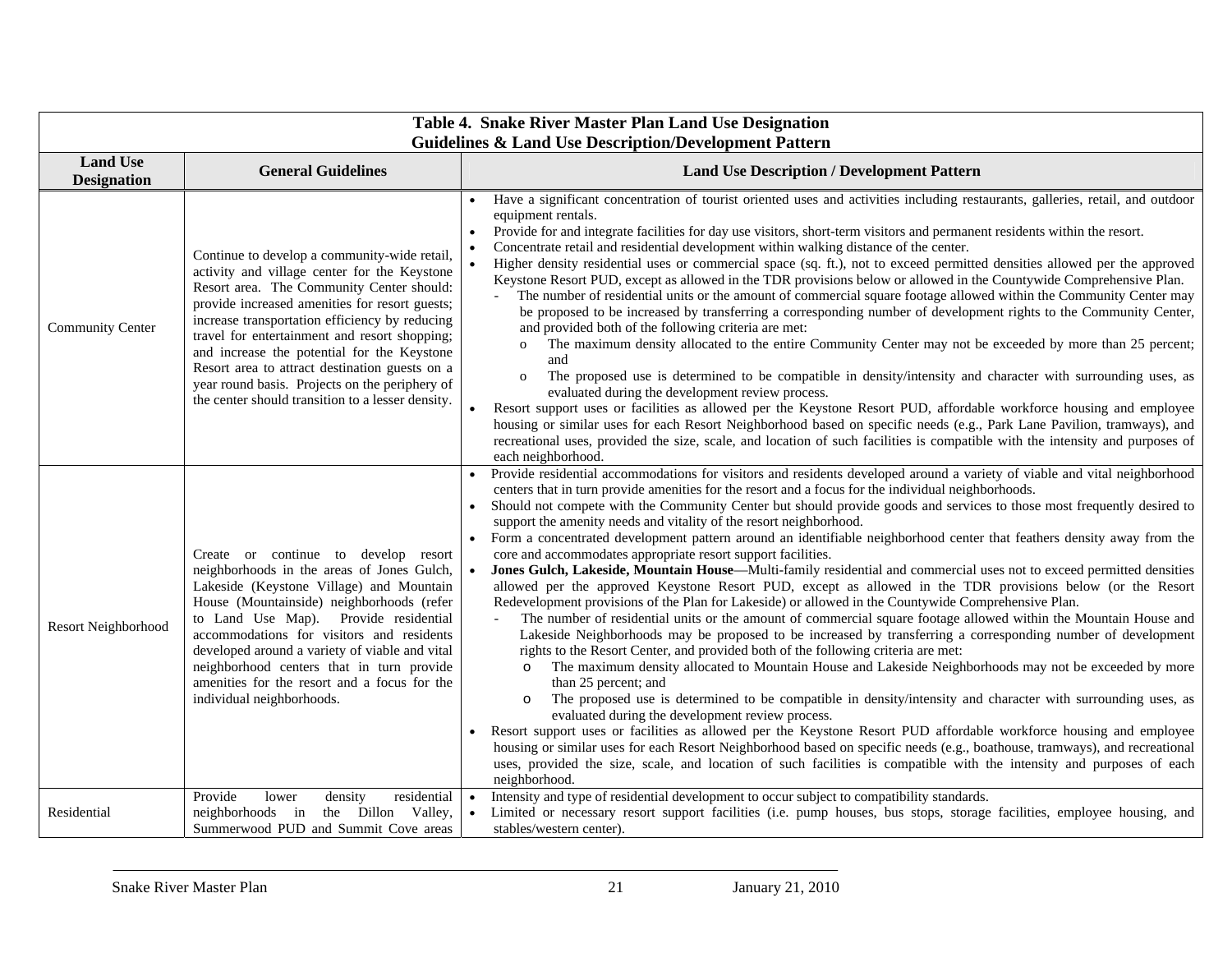| Table 4. Snake River Master Plan Land Use Designation<br><b>Guidelines &amp; Land Use Description/Development Pattern</b> |                                                                                                                                                                                                                                                                                                                                                                 |                                                                                                                                                                                                                                                                                                                                                                                                                                                                                                                                                                                                                                                               |  |  |
|---------------------------------------------------------------------------------------------------------------------------|-----------------------------------------------------------------------------------------------------------------------------------------------------------------------------------------------------------------------------------------------------------------------------------------------------------------------------------------------------------------|---------------------------------------------------------------------------------------------------------------------------------------------------------------------------------------------------------------------------------------------------------------------------------------------------------------------------------------------------------------------------------------------------------------------------------------------------------------------------------------------------------------------------------------------------------------------------------------------------------------------------------------------------------------|--|--|
| <b>Land Use</b><br><b>Designation</b>                                                                                     | <b>General Guidelines</b>                                                                                                                                                                                                                                                                                                                                       | <b>Land Use Description / Development Pattern</b>                                                                                                                                                                                                                                                                                                                                                                                                                                                                                                                                                                                                             |  |  |
|                                                                                                                           | neighborhoods<br>surrounding<br>the<br>and<br>Resort<br>Community<br>Center<br>and<br>Neighborhoods.<br>Additionally,<br>enhance<br>residential neighborhoods<br>through<br>the<br>provision of appropriate accessory uses,<br>resort support or community facilities that are<br>important to contributing to neighborhood<br>functionality or sustainability. | Certain community facilities or institutional uses allowed (i.e. parks, water and sanitation districts, public or private schools,<br>police and fire stations, libraries, community centers and churches).<br>The density of new residential neighborhood development will vary depending on how the neighborhood meets the<br>compatibility standards of this Plan. Land uses include:<br>- Predominately single-family residential development.<br>- Multi-family residential at an intensity generally consistent with surrounding properties.                                                                                                            |  |  |
| Mixed Use                                                                                                                 | Mixed use allows for sites to be developed for<br>a variety of uses such as residential,<br>commercial, office or public facilities (refer<br>to Land Use Map). Single buildings are<br>allowed to contain more than one type of use.<br>Development should integrate the use of<br>shared facilities, vehicular and pedestrian<br>access and parking areas.    | A mix of residential and commercial development.<br>Flexibility is provided for a broader range of potential uses and associated customary accessory uses while retaining the<br>existing neighborhood character.<br>Examples of locations include the following projects: Gateway, Quicksilver, Mountain View Plaza, Inn at Keystone<br>(Novak-Nelson Hotel), Snowdance PUD, Snake River Saloon/Christy Sports and Ski Tip Ranch.<br>• Commercial cores located in residential neighborhoods.<br>Examples of locations include the Summit Cove Center and the clubhouse at the "The River Course" (Keystone).                                                |  |  |
| <b>Community Facility</b>                                                                                                 | Facilities used by the community as a whole<br>that provide an essential service to the<br>community, such as water and sewer<br>treatment plants, libraries, schools, police and<br>fire stations.                                                                                                                                                             | Community facilities to serve the population of the community in which it is located that have a significant public benefit.<br>$\bullet$<br>Appropriate affordable workforce housing or employee housing integrated into a community facility.<br>Fire and police stations within resort or residential neighborhoods (i.e. Dillon Valley, Summit Cove and Lakeside<br>$\bullet$<br>neighborhood).<br>Private or public schools located within resort or residential neighborhoods (i.e. Dillon Valley and Summit Cove Elementary<br>schools).<br>Expansion of the Town of Dillon's public maintenance facility into Denver Water Property/North Study Area. |  |  |
| Community<br>Facility/Recreational<br>Uses                                                                                | Allows for community<br>facilities<br>and<br>recreational uses to coexist; specifically<br>applicable to the County landfill property.                                                                                                                                                                                                                          | County landfill operations.<br>$\bullet$<br>Recycling and related uses.<br>Recreational uses (e.g., hiking and mountain biking trails, shooting/gun and archery ranges).<br>$\bullet$                                                                                                                                                                                                                                                                                                                                                                                                                                                                         |  |  |
| <b>Resort Support</b>                                                                                                     | The buildings or spaces that are provided as<br>amenities or occupied by non-commercial<br>services or operational facilities, which are<br>used in connection with the operation of a ski<br>resort.                                                                                                                                                           | Resort support uses or facilities as allowed per the Keystone Resort PUD.<br>Size, scale, and location of resort support facilities should be compatible with the intensity and purposes of each respective<br>neighborhood.                                                                                                                                                                                                                                                                                                                                                                                                                                  |  |  |
| Backcountry                                                                                                               | Retain the relatively open and undeveloped<br>character of backcountry areas in the Basin<br>while allowing for very low impact<br>development, consistent with the type of<br>development that historically occurred in the<br>area.                                                                                                                           | Restricted residential development and associated accessory structures.<br>Limits on site disturbance activities so that only the area necessary for structures, roads, leach fields, or utilities is disturbed.<br>Permitted residential densities of 1 primary dwelling unit/20 acres.<br>Provide for intensity, scale and impact that is harmonious with the characteristics and constraints found in backcountry areas.                                                                                                                                                                                                                                   |  |  |
| <b>Rural Transition</b>                                                                                                   | for<br>Provide<br>opportunity<br>low-density<br>residential development in areas that serve as                                                                                                                                                                                                                                                                  | Permitted residential densities of 1 primary dwelling unit/5 acres.<br>Residential and accessory structures should be located within the vicinity of Montezuma Road or existing residential                                                                                                                                                                                                                                                                                                                                                                                                                                                                   |  |  |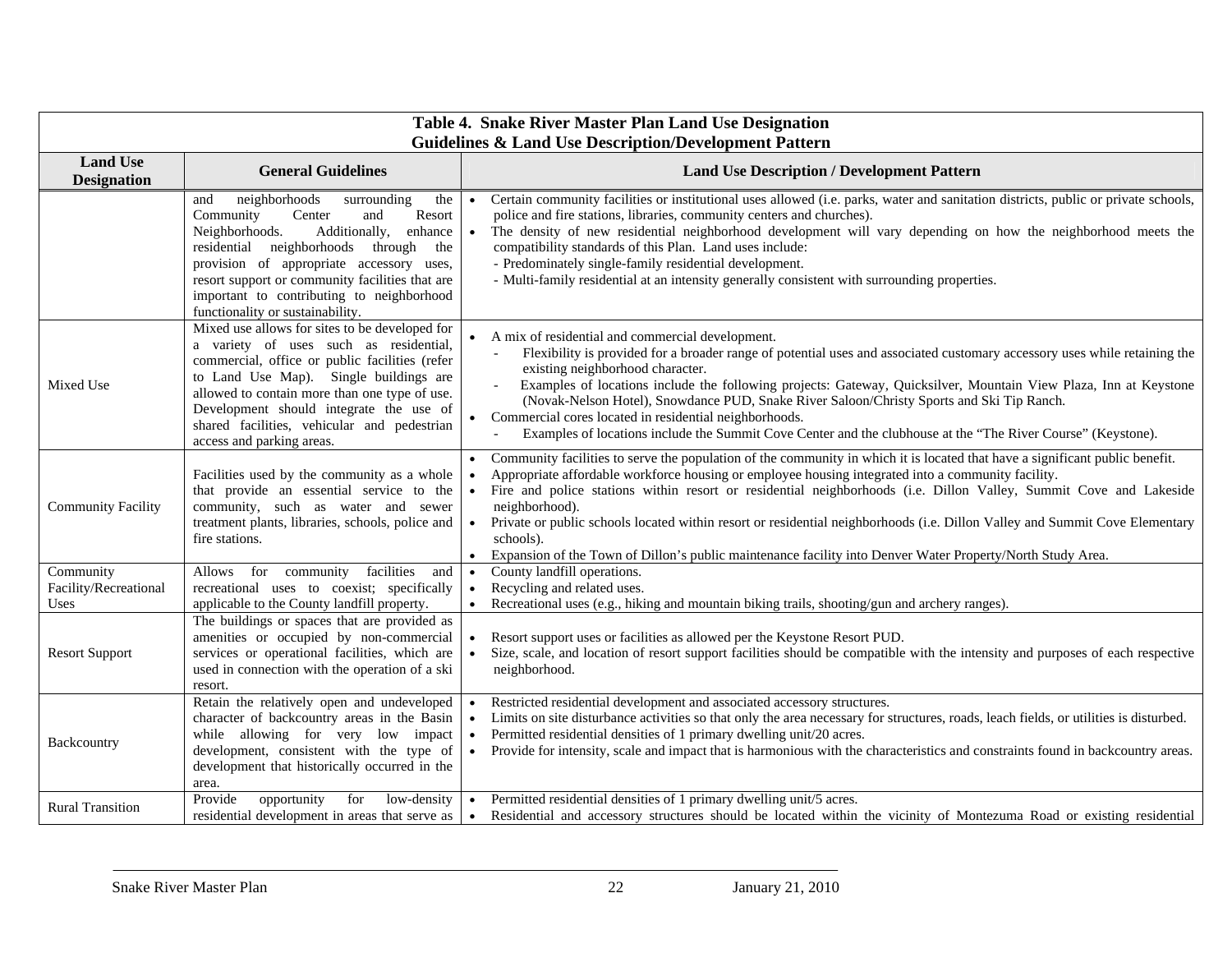| Table 4. Snake River Master Plan Land Use Designation<br><b>Guidelines &amp; Land Use Description/Development Pattern</b> |                                                                                                                                                                                                                                                                                                                                                                                                                                                                                                          |                                                                                                                                                                                                                                                                                                                                                                                                                                                                                                                                                                                                                                                                                                                                                                                                                                                                                                                                                                                                        |  |  |
|---------------------------------------------------------------------------------------------------------------------------|----------------------------------------------------------------------------------------------------------------------------------------------------------------------------------------------------------------------------------------------------------------------------------------------------------------------------------------------------------------------------------------------------------------------------------------------------------------------------------------------------------|--------------------------------------------------------------------------------------------------------------------------------------------------------------------------------------------------------------------------------------------------------------------------------------------------------------------------------------------------------------------------------------------------------------------------------------------------------------------------------------------------------------------------------------------------------------------------------------------------------------------------------------------------------------------------------------------------------------------------------------------------------------------------------------------------------------------------------------------------------------------------------------------------------------------------------------------------------------------------------------------------------|--|--|
| <b>Land Use</b><br><b>Designation</b>                                                                                     | <b>General Guidelines</b>                                                                                                                                                                                                                                                                                                                                                                                                                                                                                | <b>Land Use Description / Development Pattern</b>                                                                                                                                                                                                                                                                                                                                                                                                                                                                                                                                                                                                                                                                                                                                                                                                                                                                                                                                                      |  |  |
|                                                                                                                           | a transition between rural backcountry areas<br>and urban areas. Characterized as having<br>access to improved and maintained roads.                                                                                                                                                                                                                                                                                                                                                                     | developments (e.g., locating structures near valley floor or adjacent to Corinthian Hills).<br>Select mining claims that are accessible to improved and maintained roads (e.g., Montezuma Road/CR 5).<br>$\bullet$                                                                                                                                                                                                                                                                                                                                                                                                                                                                                                                                                                                                                                                                                                                                                                                     |  |  |
| Rural                                                                                                                     | Maintain the rural character of outlying areas<br>while providing the opportunity for low-<br>density residential development, recreational,<br>resource and open space uses. The uses,<br>densities and standards are intended to protect<br>residential, recreational development and<br>other compatible uses.                                                                                                                                                                                        | Permitted residential densities of 1 primary dwelling unit/20 acres.<br>$\bullet$<br>Residential development is low intensity with natural features and landforms remaining dominant.<br>Examples of locations include Ptarmigan Ranch, Gassman properties north of I-70, and the Rice property adjacent to<br>Swan Mountain Road.                                                                                                                                                                                                                                                                                                                                                                                                                                                                                                                                                                                                                                                                     |  |  |
| Open Space and<br>Recreation                                                                                              | Protect and preserve lands in a predominately<br>undeveloped state while providing for one or<br>more of the following community benefits:<br>buffers, view corridors, access to trails,<br>trailheads, water bodies, or national forest<br>areas, and dispersed or developed recreation<br>facilities or passive recreational activities.                                                                                                                                                               | Platted open space parcels in existing subdivisions or PUDs (e.g., Summit Cove and Dillon Valley subdivisions).<br>Lands near urban areas purchased through the County's open space program.<br>Extensions to existing undeveloped open space or National Forest System lands.<br>Separation and open space buffers between communities (i.e. communities of Dillon, Summit Cove, Keystone and<br>$\bullet$<br>Montezuma).<br>Limited or necessary resort support facilities or uses.<br>$\bullet$<br>$\bullet$<br>Active recreation often requiring equipment and taking place at prescribed places, sites, or fields. Examples include<br>recreation associated with soccer fields, tennis courts, golf courses, and ski area.<br>Passive recreation including hiking, biking, nordic skiing, horseback riding, picnicking, and nature interpretation/viewing.                                                                                                                                       |  |  |
| Open Space/Natural<br>Resource /Recreation                                                                                | Open Space/Natural Resource/Recreation<br>lands should be protected from development<br>other than recreation and natural resource<br>If permanent or accessory uses<br>uses.<br>associated with resource extraction are to be<br>permitted they should be consistent with the<br>natural resource character and nature of the<br>area.                                                                                                                                                                  | The designation refers to National Forest System lands to be used for public use.<br>A broad spectrum of recreational activities should be provided while balancing environmental protection and other goals<br>$\bullet$<br>presented in both this plan and the Countywide Comprehensive Plan.<br>Other uses authorized by the USFS under the special use permit (e.g., communication towers, visitor services for recreational<br>$\bullet$<br>users, on-mountain skier restaurants).<br>Uses related to maintaining the character of open space areas and multiple use management of natural resources including<br>protection and enhancement of riparian and wildlife habitat, resource extraction (e.g., timber harvest) and recreational uses.<br>Management activities should maintain or improve the quality of recreation opportunities.<br>Man-made facilities or changes to the land should blend with natural features and not interfere with the natural appearance of<br>the landscape. |  |  |
| Ski Area                                                                                                                  | It is recognized that lands and private lands<br>located within ski area boundaries need to be<br>managed in a manner that allows the ski areas<br>to operate in a competitive environment.<br>Thus, the Ski Area designation has been<br>assigned to several areas of private lands<br>within ski area boundaries. The intent of the<br>designation is to allow uses typically<br>associated with ski areas while limiting the<br>impacts of these uses and maintaining the<br>area's alpine character. | Land uses may include activities normally associated with the operation of ski areas (e.g., ski lifts and trails, snowmaking,<br>patrol huts, uses previously allowed by US Forest Service special use permit, and resort support uses), special events, and<br>temporary food and beverage facilities.<br>Limited commercial uses typically associated with resort services (e.g., on-mountain restaurant and ski schools) may be<br>allowed provided the uses: use sensitive site design, are designed to blend with the alpine surroundings and are restricted in<br>size.<br>Residential uses are not appropriate within the Ski Area land use designation, with the exception of employee housing and a<br>small lodge facility located at the base of Arapahoe Basin.                                                                                                                                                                                                                            |  |  |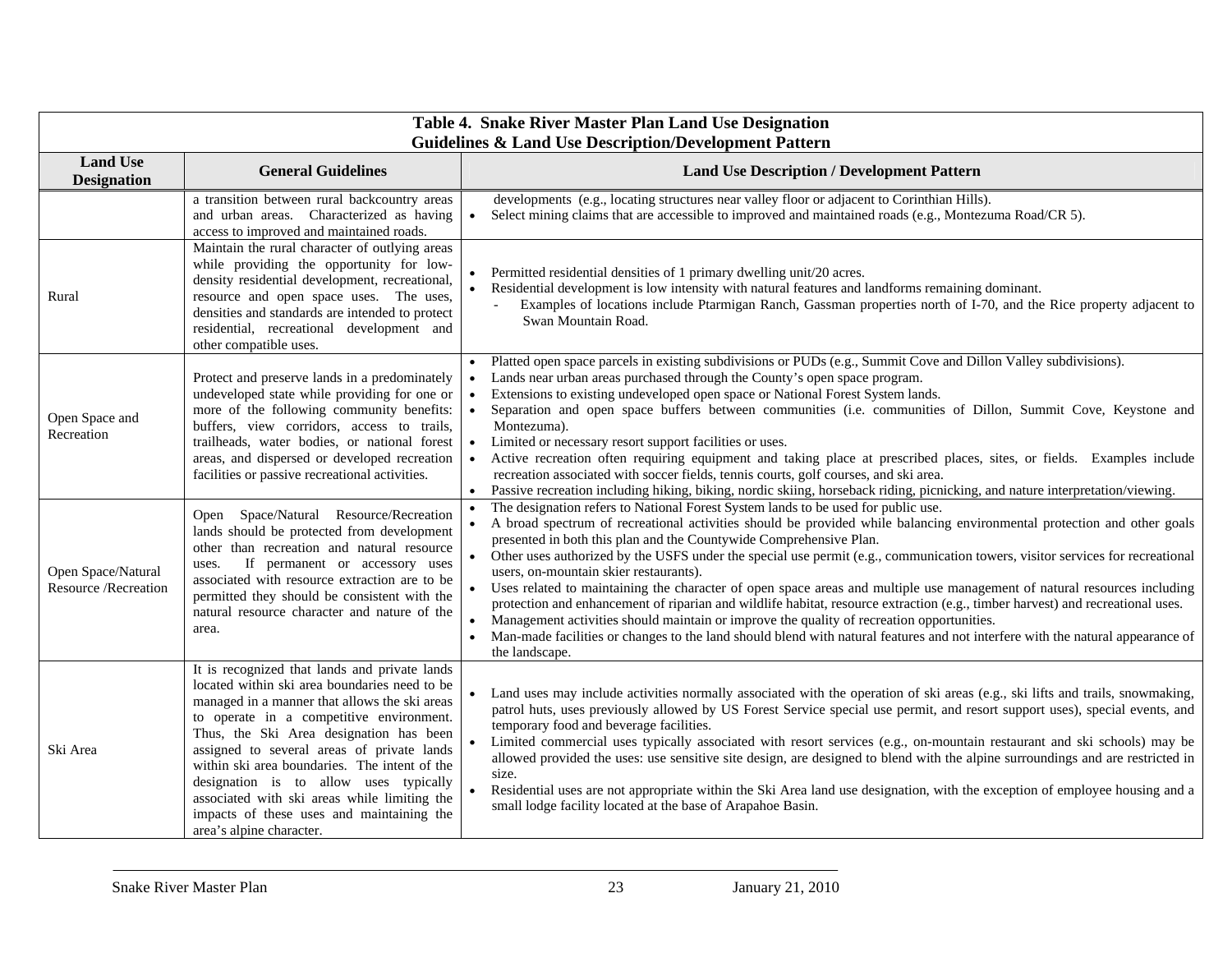#### **Goals, Policies/Actions**

#### *Land Use Development Patterns and Density*

#### **Goal A. Future land use should be consistent with land use designations identified on the Land Use Map.**

Policy/Action 1. The location and extent of intended land uses or densities shall be consistent with the land use designations delineated on the Land Use Map, and as further defined in Table 4 and the following goals and policies/actions of this Plan.

#### *Separation and Open Space Buffers*

- Policy/Action 2. Maintain separation and open space buffers between the communities of Dillon, Summit Cove, Keystone and Montezuma.
- Policy/Action 3. If the Town determines that development is appropriate in the southeast Dillon area, encourage the Town to focus new development adjacent to the existing Corinthian Hills development and to preserve the fen wetland area and areas to the south as open space.

#### *Backcountry and Open Space/Natural Resource/Recreation Lands*

- Policy/Action 4. Lands designated as Backcountry on the Land Use Map should only allow for limited development in accordance with the County's Backcountry (BC) Zoning District Regulations, with the intent of maintaining rural backcountry character.
- Policy/Action 5. National Forest System lands designated as Open Space/Natural Resource/Recreation should continue to be protected from development, with uses that are consistent with the recreation and natural resource character and special use permit for the area.

*Transferable Development Rights (TDRs)* 

- Policy/Action 6. Upzonings of land in the Basin shall require a transfer of development rights to the receiving site corresponding to the density requested. Per the Development Code, sending site density for TDRs should originate from areas identified as TDR sending area on the Official TDR Sending and Receiving Areas Map.
	- Where upzonings are proposed in neighborhoods within the existing boundaries of the Keystone Resort PUD, density may be transferred from other neighborhoods of the PUD or from identified TDR sending sites. At such time that a zoning amendment request would exceed the overall density allocated to the Keystone Resort PUD (as of April 25, 2006), then new density will only be allowed if it is transferred from other designated TDR sending sites.
	- Sending site density for TDRs on NR-2 zoned land is further restricted by Policy/Action 7 below.
- Policy/Action 7. Where a rezoning of private land from the NR-2 zoning district to a zoning designation that recognizes density is proposed, then development rights shall be transferred to the property corresponding to the density requested. When available, a portion of the TDRs (in addition to a portion from Snake River Basin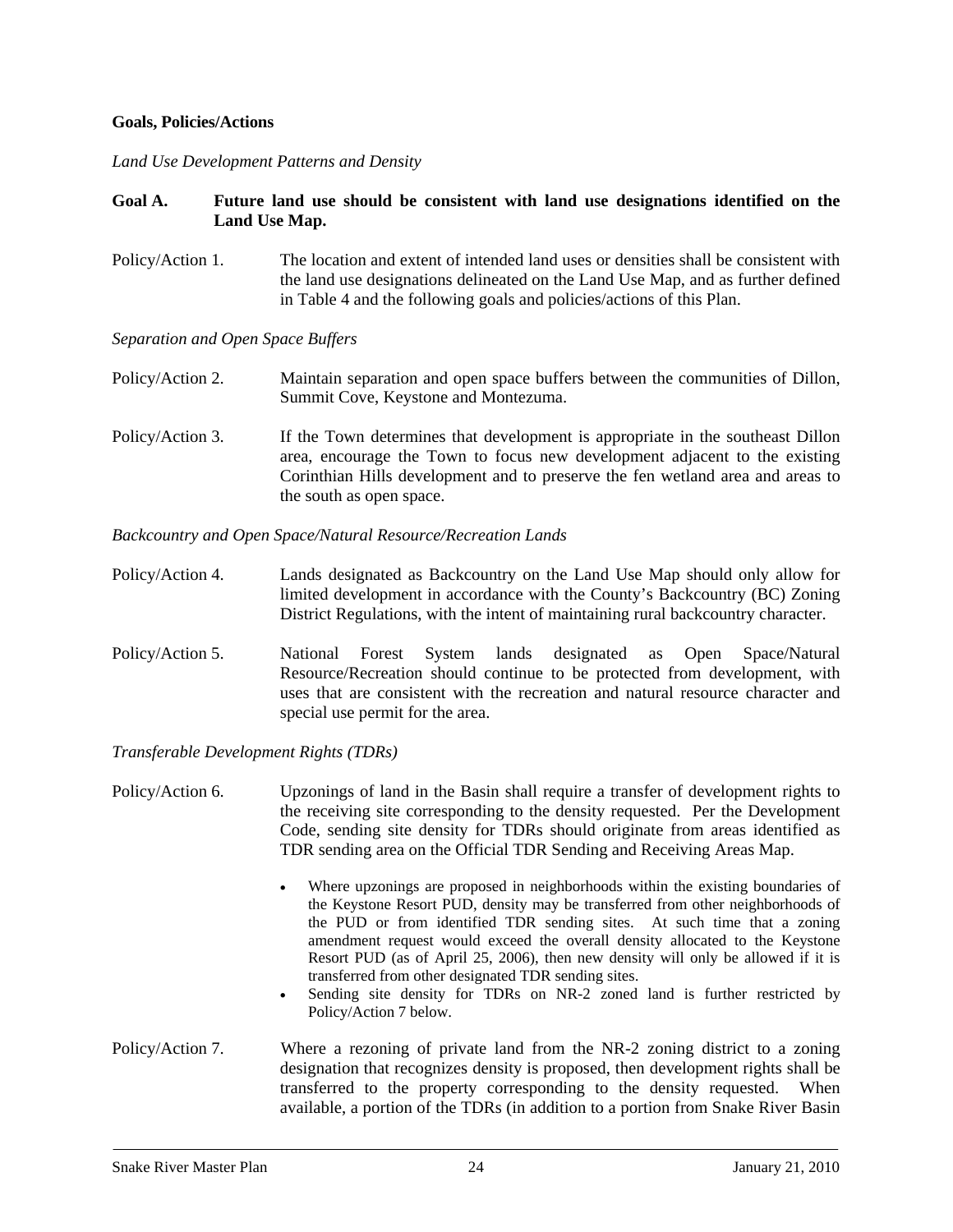identified TDR Sending Areas) may originate from the Blight Placer TDR Bank.

- For rezonings of the NR-2 zoning district land known as "the Soda Ridge Triangle" into the Keystone Resort PUD, sending site density may originate exclusively from Keystone's "PUD-wide Density Bank", up to 35 units. Additional density for this site may originate following the provisions listed below.
- For rezonings of NR-2 zoning district land proposed to become a portion of the Keystone Resort PUD, sending site density for a portion of the TDRs (in addition to a portion from Snake River Basin backcountry mining claims) may originate from Keystone's "PUD-Wide Density Bank" or from the Keystone Resort PUD.
- The appropriate portions of TDR sending site density originating from different locations (e.g., backcountry, density banks) shall be determined as part of the review of a rezoning application.
- Policy/Action 8. Explore the possibility of establishing a more formal mechanism to enable the sale and banking of TDRs (e.g., institute a Snake River TDR Bank or joint Ten Mile and Snake River Basin TDR Bank).
- Policy/Action 9. Encourage the Town of Dillon to utilize TDRs and other appropriate planning techniques in the southeast Dillon area as a means of preserving open space and separation between communities, protecting visually important lands and directing growth towards existing and planned developed areas in the Town.

## *Community Center*

Policy/Action 10. Continue to develop a community-wide retail, activity and village center for the Keystone Resort area. The Community Center should:

- Have a significant concentration of tourist oriented uses and activities including restaurants, galleries, retail, and outdoor equipment rentals.
- Provide for and integrate facilities for day use visitors, short-term visitors and permanent residents within the resort.
- Concentrate retail and residential development within walking distance of the center.
- Policy/Action 11. Land uses and densities in the Community Center should not exceed permitted densities allowed per the approved Keystone Resort PUD as of April 25, 2006, except as allowed in the TDR provisions below or allowed in the Countywide Comprehensive Plan.
	- 11.1 The number of residential units or the amount of commercial square footage allowed within the Community Center may be proposed to be increased by transferring a corresponding number of development rights to the Community Center, and provided both of the following criteria are met:
		- The maximum density allocated to the entire Community Center may not be exceeded by more than twenty-five percent; and
		- The proposed use is determined to be compatible in density/intensity and character with surrounding uses, as evaluated during the development review process.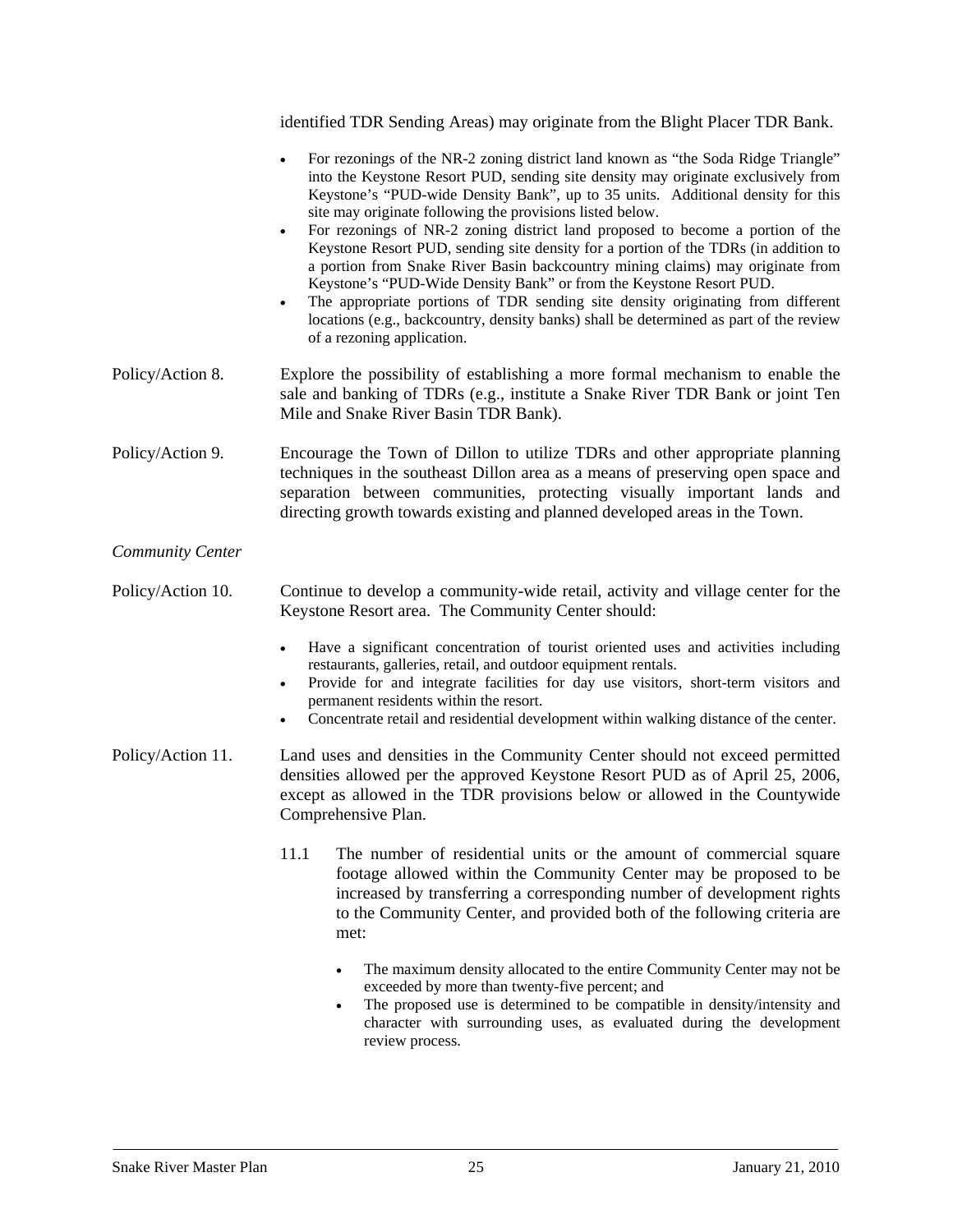Policy/Action 12. Continue to develop Resort Neighborhoods in the areas of Jones Gulch, Lakeside (Keystone Village) and Mountain House (Mountainside) neighborhoods (refer to Land Use Map). The resort neighborhoods shall: • Provide residential accommodations for visitors and residents developed around a variety of viable and vital neighborhood centers that in turn provide amenities for the resort and a focus for the individual neighborhoods. • Not compete with the Community Center but should provide goods and services to those most frequently desired to support the amenity needs and vitality of the resort neighborhood. • Form a concentrated development pattern around an identifiable neighborhood center that feathers density away from the core and accommodates resort support facilities. Policy/Action 13. Land uses and densities in the Resort Neighborhoods (Jones Gulch, Lakeside, and Mountain House) should not exceed permitted density allowed per the approved Keystone Resort PUD as of April 25, 2006, except as allowed in the TDR provisions below or allowed in the Countywide Comprehensive Plan. 13.1 The number of residential units or the amount of commercial square footage allowed within the Mountain House and Lakeside Neighborhoods may be proposed to be increased by transferring a corresponding number of development rights to the Neighborhood, and provided both of the following criteria are met: • The maximum density allocated to Mountain House and Lakeside Neighborhoods may not be exceeded by more than twenty-five percent; and The proposed use is determined to be compatible in density/intensity and character with surrounding uses, as evaluated during the development review process.

## *Resort Redevelopment*

- Policy/Action 14. Encourage the redevelopment of the portion of the Lakeside Resort Neighborhood south of Highway 6 in order to strengthen its viability as a resort neighborhood.
- Policy/Action 15. Explore different incentives (e.g., tax increment financing, relaxed or reduced development standards, permit processing assistance, density bonus) for the redevelopment or renovation of existing structures in the Lakeside Resort Neighborhood.

## *Residential*

## **Goal B. Maintain existing character in designated Residential Neighborhoods.**

- Policy/Action 1. Development in Residential Neighborhoods shall be subject to the compatibility standards as outlined in policies/actions 2-10 below.
	- These standards are not intended to conflict with or substitute for compatibility outlined in the Development Code as a finding for approval for: a zoning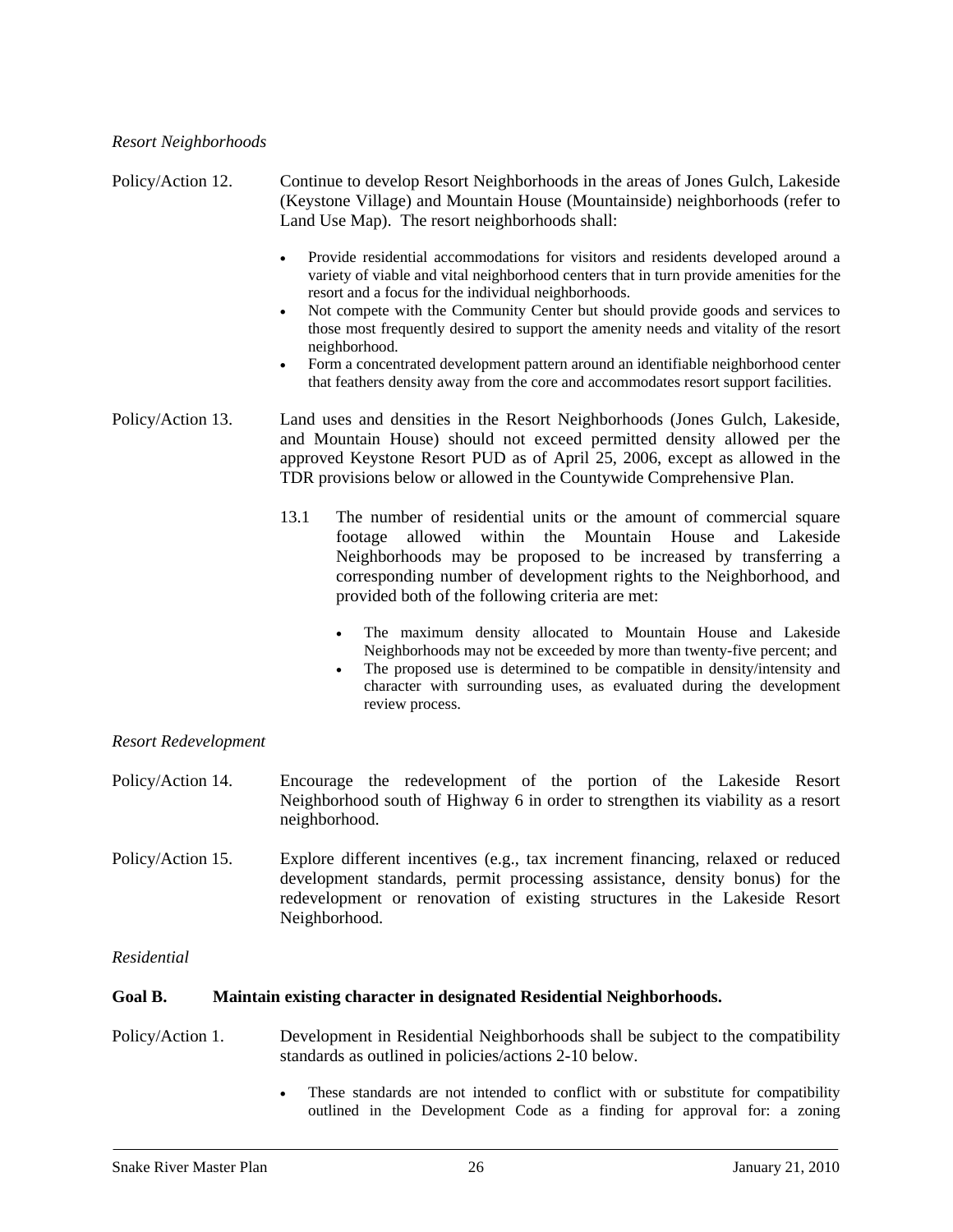amendment, conditional use permit, preliminary zoning, PUD modification or temporary use permit.

#### Residential Neighborhood Density

- Policy/Action 2. Land development or redevelopment in designated Residential Neighborhoods (as identified on the Land Use Map) should be compatible with surrounding residential densities, uses and associated activities.
	- A density analysis of surrounding properties shall be reviewed as part of this compatibility analysis.
- Policy/Action 3. Proposed residential densities should be similar to the density of surrounding properties.
	- Residential densities shall be directed toward preserving the stability and integrity of, and maintaining compatibility with, established surrounding residential development.
	- Where single-family structures comprise the dominant structure type within these areas, new development on undeveloped abutting lands shall include compatible structure types.
- Policy/Action 4. Where varying densities of residential use occur on surrounding properties, the proposed development must be evaluated based on having densities that approximate densities of surrounding developed properties or projects.
- Policy/Action 5. Density considerations should also include whether the development site provides a transition between lower and higher density surrounding the property.

#### Relationship to the Surrounding Community, Neighborhood and Adjacent Development

- Policy/Action 6. Where redevelopment does occur, the development should be encouraged to be in harmony in design and appearance with surrounding structures and the neighborhood area.
- Policy/Action 7. New development should consider and incorporate appropriate existing site design and building orientation requirements in relationship to surrounding properties: setbacks, height, building mass (bulk and scale), lot coverage, parking, lighting, snow storage, and materials.

#### Relationship to and Impact on Surrounding Land Uses, Natural Systems or Environmental Resources

Policy/Action 8. New development should avoid, to the extent practicable, adverse impacts to visually important lands, prominent landscapes, visual quality, environmentally sensitive areas, critical habitat for threatened or endangered species, natural features, and historical or archaeological resources.

#### Impacts on Existing and Planned Services and Utilities

- Policy/Action 9. New development shall provide and plan for the availability of adequate infrastructure:
	- Reductions in the existing level of service (LOS) standards should be avoided.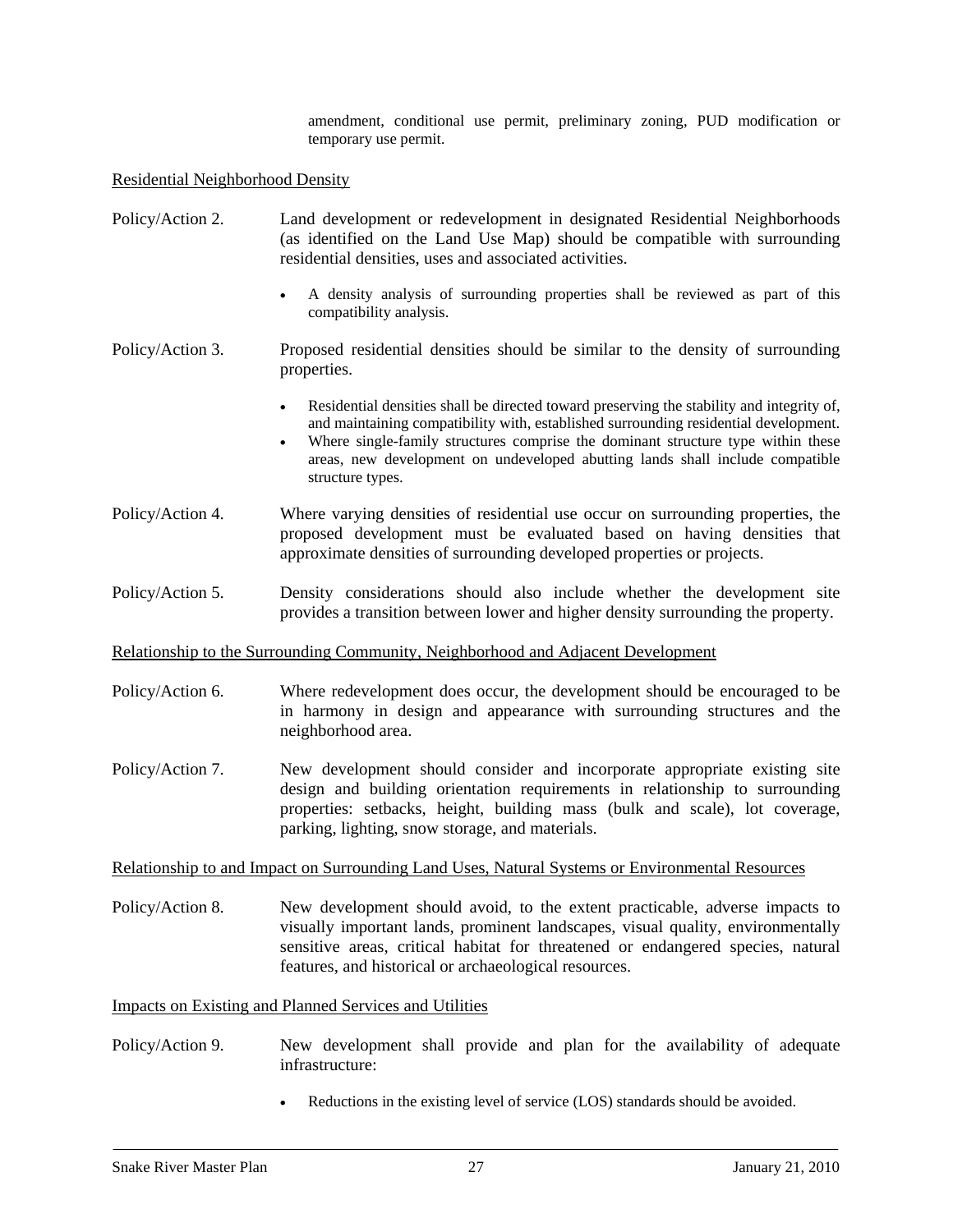• New development shall maintain and improve physical connections (i.e. access or recreational pathways).

#### Buffering and Landscaping

Policy/Action 10. New development should incorporate compatible land use transitions and landscaping or screening to assure smooth transition in residential structure types and densities (i.e. buffers, natural features).

#### Residential—Additional Land Uses

Policy/Action 11. Additional land uses in Residential Neighborhoods include appropriate accessory uses, resort support uses, and cultural or community facilities that are important to enhancing or contributing to neighborhood functionality and sustainability.

#### *Mixed Use*

- Policy/Action 12. Allow for those lands designated as mixed use on the Land Use Map to be developed for uses such as residential, commercial, office or public facilities. Mixed use developments shall:
	- Integrate the use of shared facilities, vehicular and pedestrian access, and parking areas.
	- Provide flexibility for a range of customary accessory uses to commercial and residential uses.

#### *Community Facility*

- Policy/Action 13. Lands recognized as community facility on the Land Use Map should provide for facilities used by the community as a whole and that provide an essential service to the community in which it is located (e.g., water and sewer treatment plants, libraries, schools, police and fire stations, and community centers). Community facilities may:
	- Integrate appropriate employee housing based on needs.
	- If appropriate, co-locate in a Residential Neighborhood.

#### *Community Facility/Recreational Use*

- Policy/Action 14. The solid waste facility property should continue to allow for community facilities, including the landfill, recycling and related uses, accessory uses, open space and recreational uses (e.g., hiking and mountain biking trails, gun and archery ranges).
- Policy/Action 15. The County should develop a plan for the solid waste facility property to outline appropriate uses and strategies to sustainably manage the area. The plan should explore options to balance uses on the property in a manner that best serves the community's interests. Examples of issues to be evaluated and outlined in the plan include, but are not limited to:
	- The appropriate range of facilities, services and recreational opportunities that should be provided on the property to meet the community's needs, while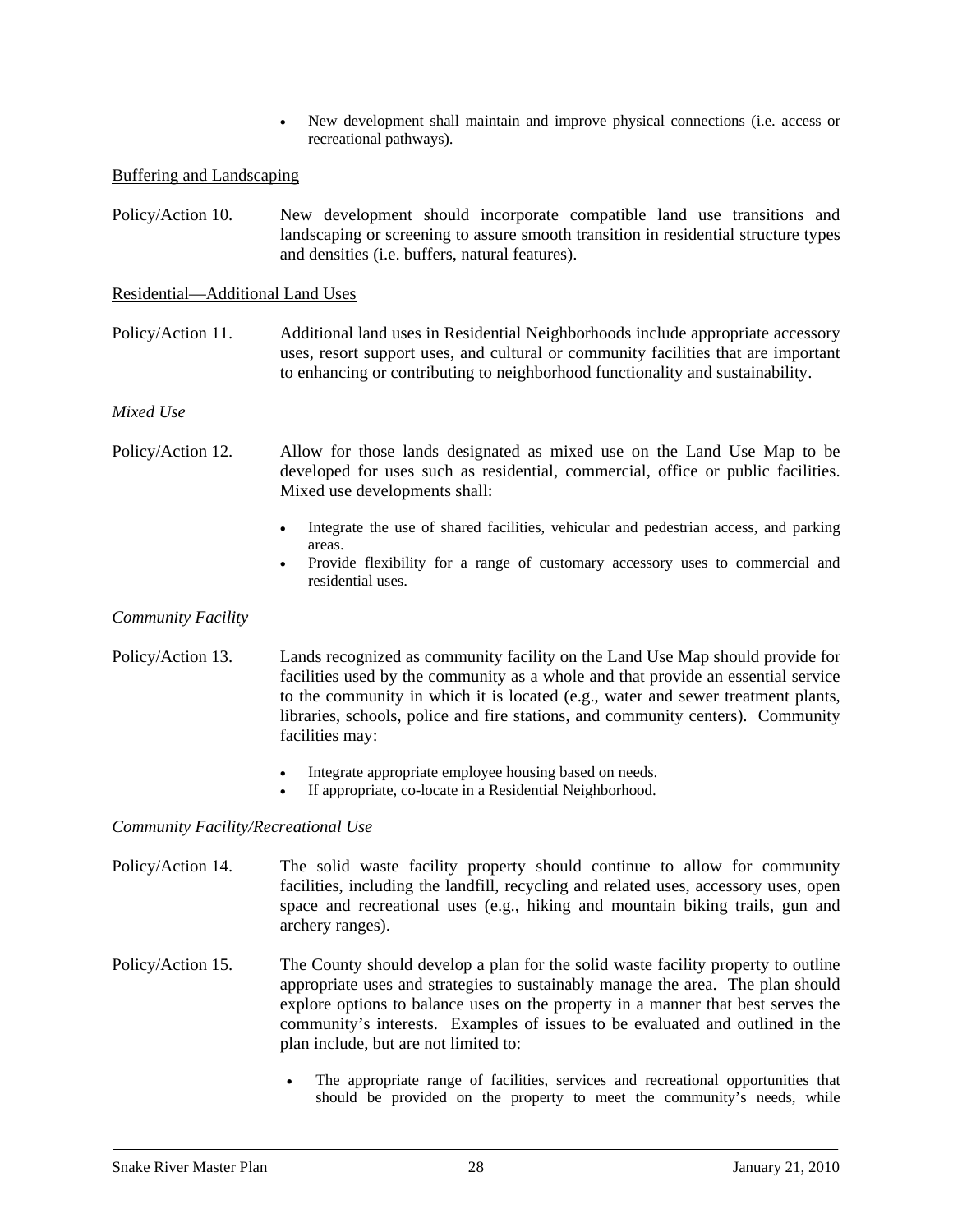|                           | preserving the ability to conduct the primary uses of solid waste disposal and<br>resource recovery.                                                                                                                                                                                                                                                                                       |
|---------------------------|--------------------------------------------------------------------------------------------------------------------------------------------------------------------------------------------------------------------------------------------------------------------------------------------------------------------------------------------------------------------------------------------|
|                           | Compatibility of motorized uses with the surrounding residential communities, as<br>well as any unintended consequences that could potentially result from prohibiting<br>all motorized recreational uses on the landfill property (e.g., driving motorized<br>users into other, more sensitive areas of the County).<br>Visual impacts of facilities as seen from Highway 6.<br>$\bullet$ |
| Policy/Action 16.         | Based on guidance provided in the plan, initiate a rezoning of the solid waste<br>facility property to a zoning designation that accommodates appropriate uses on<br>the property (i.e. PUD).                                                                                                                                                                                              |
| Rural-Transition          |                                                                                                                                                                                                                                                                                                                                                                                            |
| Policy/Action 17.         | Those parcels designated as Rural—Transition on the Land Use Map should have<br>residential densities of 1 unit/5 acres and:                                                                                                                                                                                                                                                               |
|                           | Serve as a transition between the rural backcountry and urban areas.<br>Have proximity and access to improved and maintained roads (i.e. Montezuma<br>Road).                                                                                                                                                                                                                               |
| Policy/Action 18.         | Where practicable, residential and accessory development on properties<br>designated as Rural—Transition should be kept on the valley floor.                                                                                                                                                                                                                                               |
| Policy/Action 19.         | For A-1 zoned properties in the Rural – Transition land use designation, establish<br>a new or modify an existing zoning district (e.g., RU, RE). The zone district<br>should include a modified list of uses compared to uses allowed in the A-1 zone,<br>with an elimination of uses not consistent with the Rural – Transition areas of the<br>Basin.                                   |
| Rural                     |                                                                                                                                                                                                                                                                                                                                                                                            |
| Policy/Action 20.         | Those parcels designated as Rural on the Land Use Map should allow low-<br>density development, recreational, resource and open space uses.                                                                                                                                                                                                                                                |
|                           | Permitted residential densities should be 1 primary dwelling unit/20 acres.<br>$\bullet$<br>Residential development should be low intensity with natural features and landforms<br>remaining dominant.                                                                                                                                                                                     |
| Policy/Action 21.         | Establish a new or modify an existing zoning district (e.g., RU, RE) for<br>properties in the Rural land use designation. The zone district should include a<br>modified list of uses compared to uses allowed in the A-1 zone, with an<br>elimination of uses not consistent with rural areas of the Basin.                                                                               |
| Open Space and Recreation |                                                                                                                                                                                                                                                                                                                                                                                            |

Policy/Action 22. Those lands designated as Open Space and Recreation on the Land Use Map shall be preserved in a predominately undeveloped state while providing for one or more of the following community benefits: buffers, view corridors, access to trails, trailheads, water bodies or National Forest areas, and dispersed and developed recreation facilities or activities.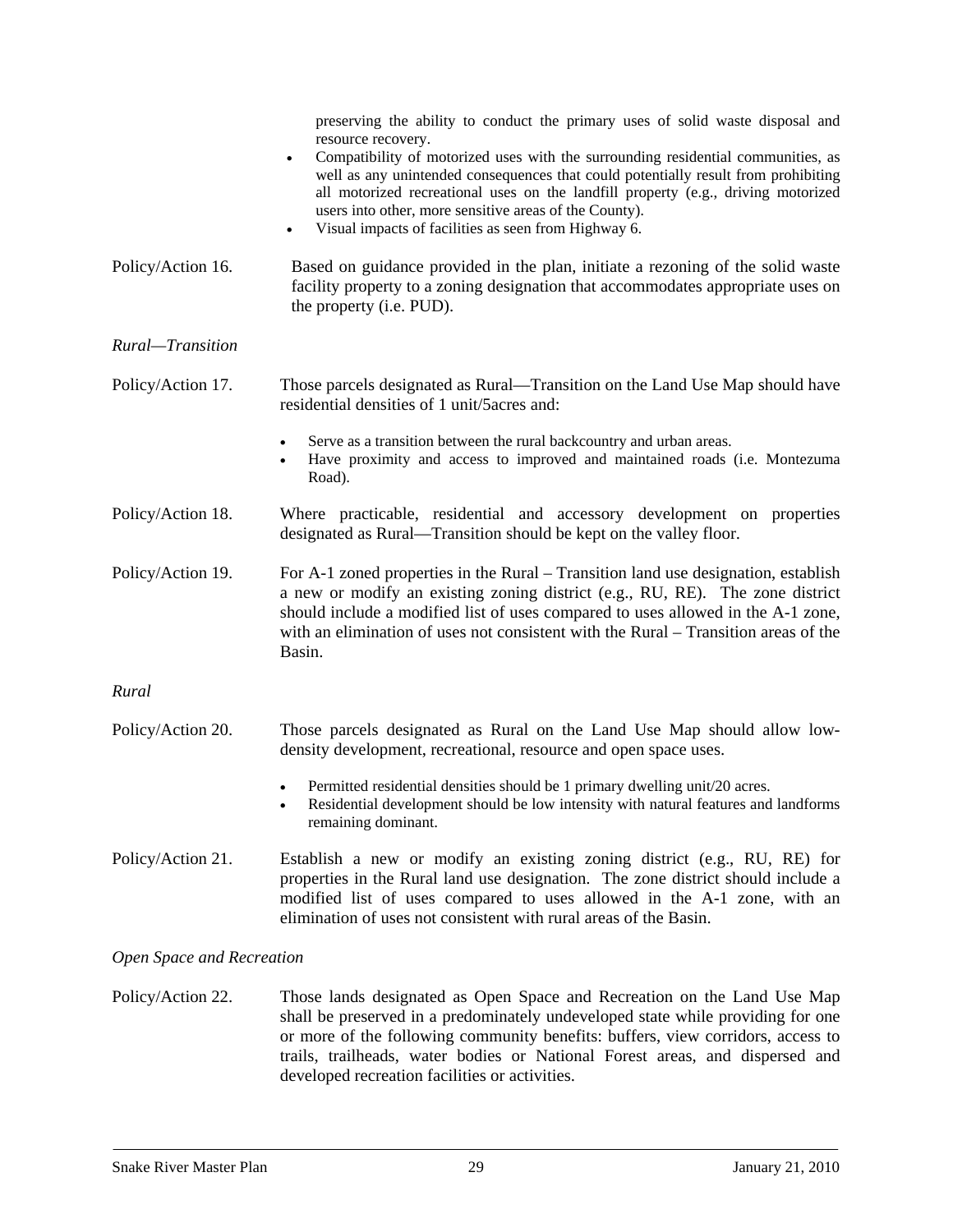- Policy/Action 23. Expansion of developed recreation facilities is permitted in the open space and recreation designation provided the intensity, scale, and impact is harmonious and reasonable to accommodate or improve the operation/amenities (e.g., golf course support facilities or activities), without significantly impacting the integrity of the open space.
- Policy/Action 24. Expansion of infrastructure may be allowed on lands designated as open space and recreation, provided such uses and expansions do not detract from the open space character of the area. For example, snow storage on the Montezuma Parking Lot Highway 6 buffer parcel and expansion of adjacent Highway 6 intersections.

Policy/Action 25. Explore additional uses that would be appropriate on Wintergreen Neighborhood Parcel D, as identified in the Keystone Resort PUD, including deed-restricted affordable workforce housing and child-care facilities.

- Before a change in use occurs on Parcel D it should be determined by the Summit School District that an additional school site is not needed in the Basin.
- If the use of Parcel D is to change from open space and recreation the PUD should be referenced to determine if the existing requirement to convey the land to the BOCC at no cost should be sustained.
- Policy/Action 26. Deed-restricted affordable workforce housing may be appropriate on: 1) the Summit Cove Recreation site (Summit Cove Subdivision #4 parcel east of Lakeside Townhomes and Cove Condos); 2) the Denver Water Board Property west of Glen Cove Subdivision; and 3) the property south of Soda Creek Condos (Soda Creek at Lake Dillon Filing #3, Block 1, Tract B). More details on the potential for affordable workforce housing to be located on these properties is contained in the affordable workforce housing section of this Plan.

#### *Open Space/Natural Resource/Recreation*

| Policy/Action 27. | Open space/natural resource/recreation lands as identified on the Land Use Map<br>shall maintain the character of open space areas, and allow resource extraction<br>(e.g., timber harvest) uses and recreational uses.                                       |
|-------------------|---------------------------------------------------------------------------------------------------------------------------------------------------------------------------------------------------------------------------------------------------------------|
|                   | A broad spectrum of recreational activities should be provided on open space/natural<br>$\bullet$<br>resource/recreation lands while balancing environmental protection and other goals<br>presented in both this plan and the Countywide Comprehensive Plan. |
| Policy/Action 28. | If permanent uses are to be permitted on open space/natural resource/recreation<br>lands they should be consistent with the natural resource character and nature of<br>the area.                                                                             |
| Policy/Action 29. | Man-made facilities or changes to the land should blend with natural features and<br>not interfere with the natural appearance of the landscape.                                                                                                              |
| Ski Area          |                                                                                                                                                                                                                                                               |
| Policy/Action 30. | Lands designated as Ski Area on the Land Use Map should be used in a manner<br>that is consistent with protecting and enhancing the existing character of the ski<br>area and its alpine surroundings.                                                        |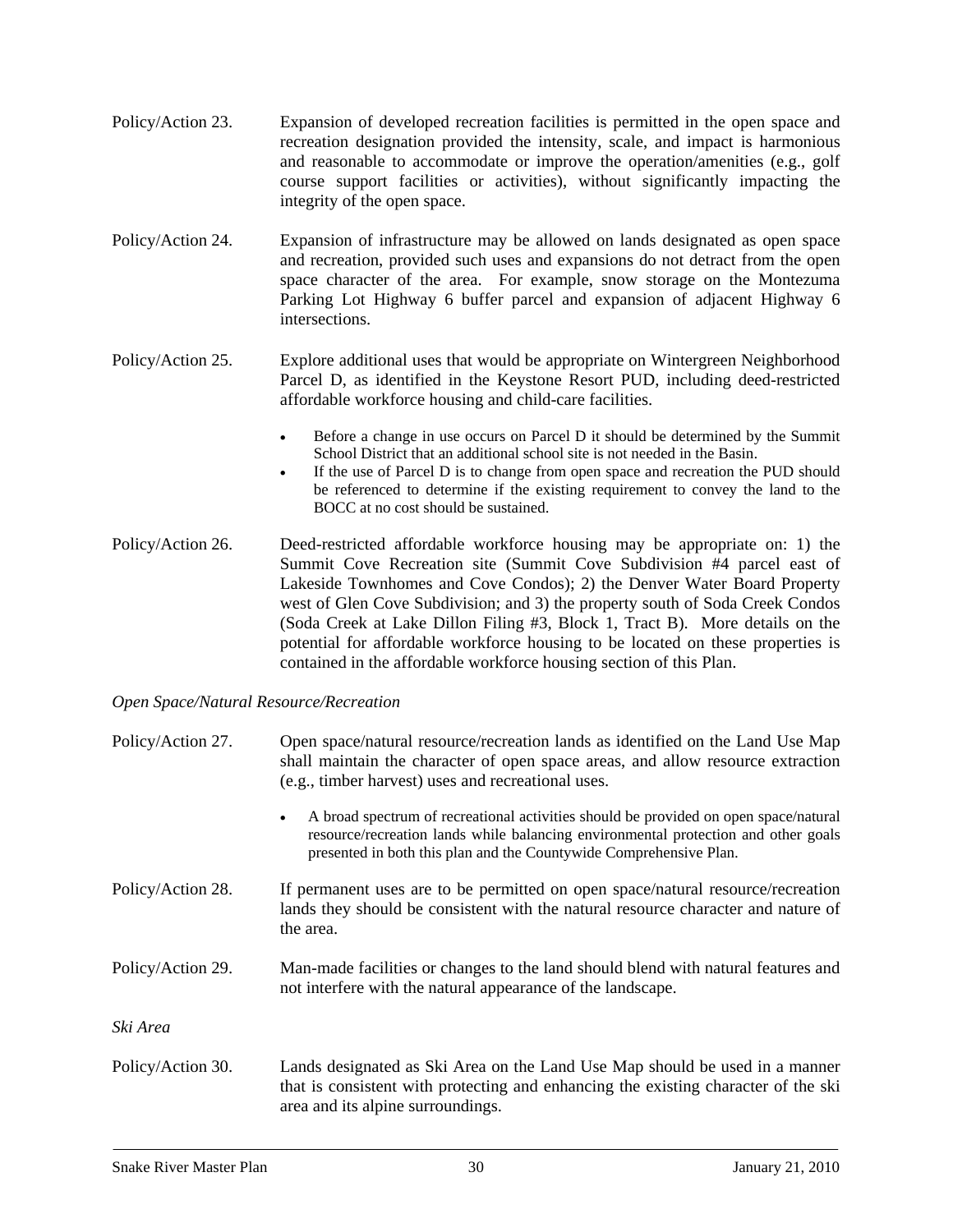- Land uses may include activities normally associated with the operation of ski areas (e.g., ski lifts and trails, snowmaking, patrol huts, uses previously allowed by U.S. Forest Service special use permit, and resort support uses), special events, and temporary food and beverage facilities.
- Limited commercial uses typically associated with resort services (e.g., on-mountain restaurant, ski schools, rental shops) may be allowed provided the uses: use sensitive site design, are designed to blend with the alpine surroundings, and are restricted in size.
- Residential uses are not appropriate within the Ski Area land use designation, with the exception of employee housing and a small lodge, located at the base of Arapahoe Basin.

## *Towns and U.S. Forest Service*

- Policy/Action 31. To further the goals of the Snake River Master Plan, the County should coordinate land use issues and plans with the Towns of Montezuma and Dillon and the U.S. Forest Service (i.e. recognize intergovernmental agreements, urban growth boundaries, TDRs, separation and open space buffers between communities, land supply, and consistent land use and development patterns).
	- The Cooperative Land Use Planning/Intergovernmental Agreement between the Town of Montezuma and Summit County Board of County Commissioners was recorded under reception number 489318, March 27, 1995 to consider the Town of Montezuma Major Street Plan and Watershed Protection Boundary (Montezuma Town Ordinance 92-4) as a planning guide in the Basin.

#### **Affordable Workforce Housing**

In response to the undersupply of affordable workforce housing, in September 2008 the BOCC determined that it was a priority and necessary for each basin planning commission to update their respective master plan in an attempt to identify properties in the unincorporated areas of the County that could potentially serve as sites to locate affordable workforce housing.

#### Intent

This section of the Plan is intended to represent a significant step toward working to address the supply of housing that is affordable to all types of local employees in the unincorporated portions of the Basin. The results of inserting this element into the 2009 edition of the Plan could have direct impacts to help plan for or facilitate any potential affordable workforce housing projects in the future.

Amending the Plan to evaluate and identify sites suitable for affordable workforce housing was relevant to the overall housing issues in the Basin, and one of the first steps necessary to encourage and plan for future affordable workforce housing in unincorporated portions of the Basin. The subsequent information, goals, policies/actions and accompanying Affordable Workforce Housing Map are intend to ultimately help guide, spur or encourage affordable workforce housing projects in the future (e.g., land banking, land trades, development and redevelopment opportunities, and/or strategic partnerships).

#### Overview of the Existing Inventory of Affordable Workforce and Employee Housing Units

Table 5 identifies the inventory of affordable workforce and employee housing units in the Basin as of October 2008. The summary represents units that have some type of "restriction" attached to them.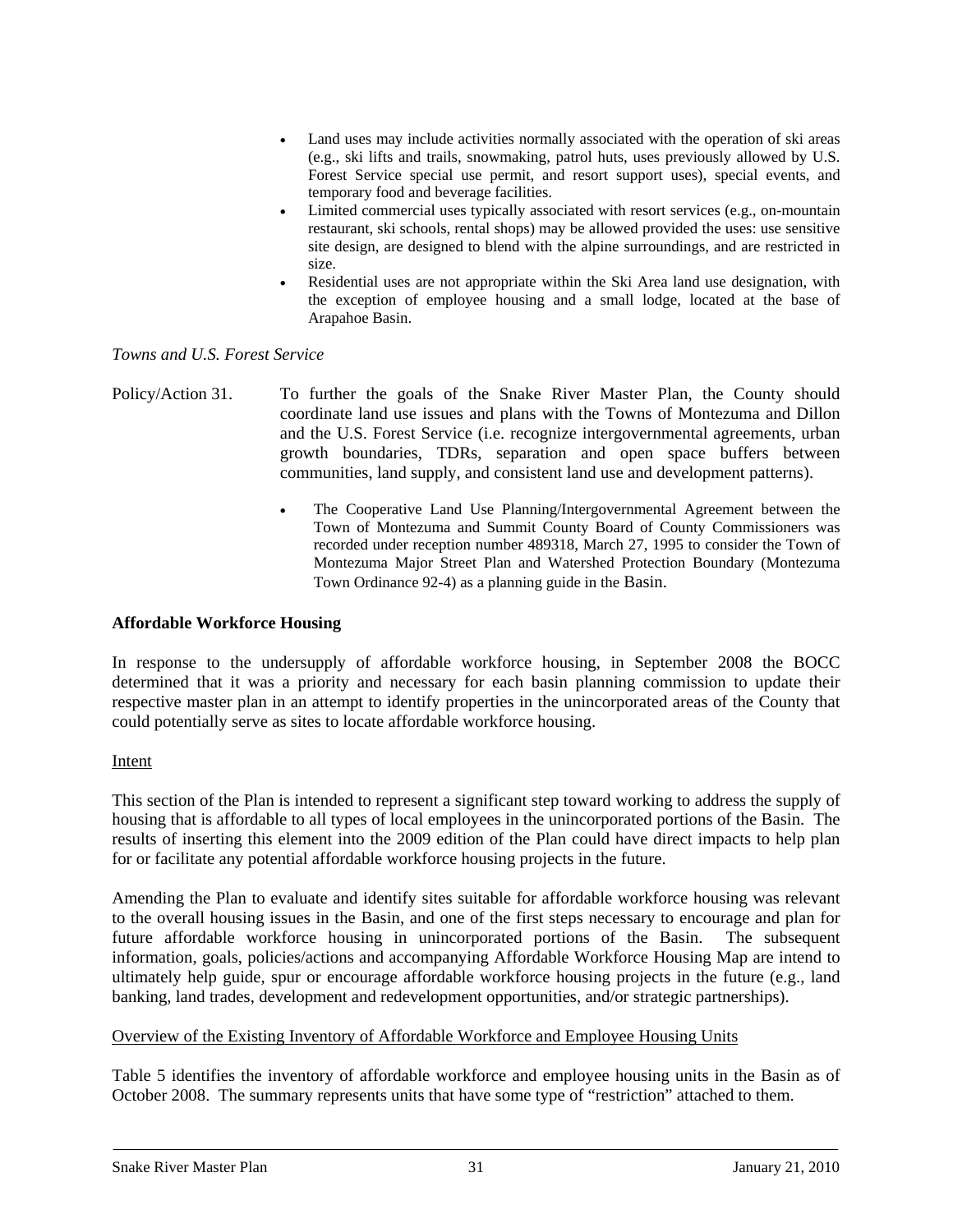| in the Shake River Basin                                                       |                         |                                                                                                      |  |  |  |
|--------------------------------------------------------------------------------|-------------------------|------------------------------------------------------------------------------------------------------|--|--|--|
| <b>Unincorporated Area - Existing Housing Units</b>                            |                         |                                                                                                      |  |  |  |
| Project Name                                                                   | # Units                 | Description                                                                                          |  |  |  |
| Cinnamon Ridge                                                                 | $\overline{c}$          | Employee housing units                                                                               |  |  |  |
| <b>Dillon Valley East</b>                                                      | 1                       | Affordable workforce housing - 100% AMI                                                              |  |  |  |
| <b>Gateway Condominiums</b>                                                    | $\mathbf{1}$            | Employee housing unit                                                                                |  |  |  |
| <b>Hidden River Lodge</b>                                                      | $\overline{16}$         | Affordable workforce housing                                                                         |  |  |  |
| <b>International Racquet Club</b>                                              | $\mathbf{1}$            | Employee housing unit                                                                                |  |  |  |
| Liftside at Keystone                                                           | 3                       | Employee housing units                                                                               |  |  |  |
| Ski Run Condominiums                                                           | $\overline{\mathbf{3}}$ | Employee housing units                                                                               |  |  |  |
| <b>Snake River Village</b>                                                     | $\overline{4}$          | Employee housing units                                                                               |  |  |  |
| Soda Creek Condominiums                                                        | 20                      | Affordable workforce housing - 100% AMI                                                              |  |  |  |
| <b>Summit Center</b>                                                           | $\overline{2}$          | Employee housing units                                                                               |  |  |  |
| <b>Keystone Resort PUD</b>                                                     |                         |                                                                                                      |  |  |  |
| Sagebrush                                                                      | 20                      | Dormitory-style employee housing units                                                               |  |  |  |
| Sunrise 1 and 3                                                                | 142                     | Employee housing (46 two bedroom units, 96<br>studios)                                               |  |  |  |
| Sunrise 2                                                                      | 56                      | Employee housing (34 one bedroom units, 16 two<br>bedroom units, and 6 two bedroom units with lofts) |  |  |  |
| Tenderfoot                                                                     | 125                     | Employee housing (17 two bedroom units, 108)<br>three bedroom units)                                 |  |  |  |
| <b>Total Existing Units in Unincorporated</b><br>Area                          | 396                     |                                                                                                      |  |  |  |
|                                                                                |                         |                                                                                                      |  |  |  |
| <b>Potential/Proposed Housing Units</b>                                        |                         |                                                                                                      |  |  |  |
| <b>Project Name</b>                                                            | # Units                 | Description                                                                                          |  |  |  |
| <b>Buck Ridge</b>                                                              | 6                       | Employee housing units                                                                               |  |  |  |
| <b>Total Potential/Proposed Housing Units in</b><br><b>Unincorporated Area</b> | 6                       |                                                                                                      |  |  |  |
|                                                                                |                         |                                                                                                      |  |  |  |
| <b>Town of Dillon - Existing Housing Units</b>                                 |                         |                                                                                                      |  |  |  |
| <b>Project Name</b>                                                            | # Units                 | Description                                                                                          |  |  |  |
| <b>Mountain Creek Apartments</b>                                               | 30                      | Affordable rental units - 60% AMI                                                                    |  |  |  |
| <b>Total Existing Units in Town of Dillon</b>                                  | $\overline{30}$         |                                                                                                      |  |  |  |
|                                                                                |                         |                                                                                                      |  |  |  |
| <b>Town of Dillon - Potential/Proposed Housing Units</b>                       |                         |                                                                                                      |  |  |  |
| <b>Project Name</b>                                                            | # Units                 | Description                                                                                          |  |  |  |
| Ristorante Al Lago Redevelopment                                               | 3                       | Affordable workforce housing - 120%, 140%, and<br>160% AMI                                           |  |  |  |
| <b>Total Potential/Proposed Housing Units in</b><br><b>Town of Dillon</b>      | 3                       |                                                                                                      |  |  |  |

#### **Table 5. Inventory of Affordable Workforce and Employee Housing Units in the Snake River Basin**

| <b>Overall Snake River Basin Totals</b>                      |     |                                              |                                                                    |  |  |  |
|--------------------------------------------------------------|-----|----------------------------------------------|--------------------------------------------------------------------|--|--|--|
| <b>Existing Housing</b><br><b>Snake River Basin</b><br>Units |     | Potential / Proposed<br><b>Housing Units</b> | <b>Total Housing Units</b><br>(Existing & Potential /<br>Proposed) |  |  |  |
| Unincorporated Area                                          | 396 |                                              | 402                                                                |  |  |  |
| Town of Dillon                                               | 30  |                                              | 33                                                                 |  |  |  |
| Total                                                        | 426 |                                              | 435                                                                |  |  |  |

 *Source: Summit County Planning Department and Town of Dillon 2008.*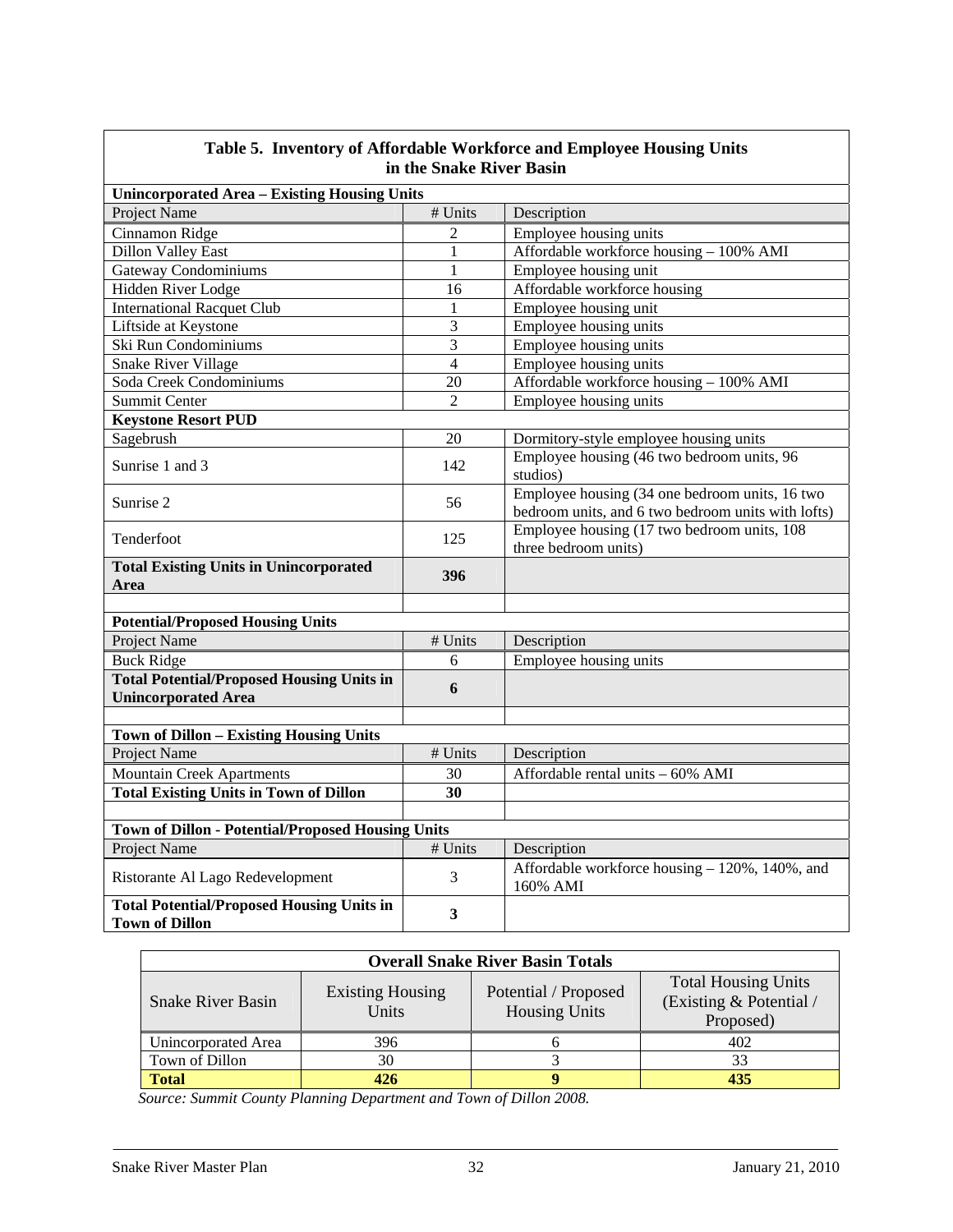Per the table, as of October 2008 there were approximately 426 affordable workforce and employee housing units built or in the process of being built in the Basin. Of these there were 396 existing restricted units in the unincorporated portion of the Basin and 30 existing restricted units in the Town of Dillon. Accessory apartments and caretaker units are other forms of housing for local residents and employees, but these units were not included in the above analysis. Nevertheless, as of October 2008 there were approximately 24 accessory apartments and one (1) caretaker unit in the Basin.

As of October 2008, there were 1,800 existing affordable workforce and employee housing units built or in the process of being built in the entire County. Approximately 51 percent of these existing units (920 units) are located within the incorporated towns, and 49 percent (881 units) are located within the unincorporated areas of the County. Among the incorporated towns, the Town of Breckenridge contains the most affordable workforce and employee housing with 679 units, followed by the Town of Silverthorne with 177 units, and the towns of Frisco and Dillon with 34 units and 30 units respectively. Within the unincorporated areas of the County, the majority of the existing housing units are located in the Snake River and Ten Mile basins. These are predominantly "employee housing" units provided

within the Keystone and Copper Mountain Resort areas.

There are approximately 660 additional housing units that have been proposed and approved through a public review process, but have not yet been built (e.g., approximately 365 units in the proposed Valley Brook and Block 11 developments in the Town of Breckenridge). Following construction of these proposed housing units there would be a total of approximately 2,460 deed-restricted affordable workforce and employee housing units in the County. Fifty percent of these units will be located within the Upper Blue Basin (1,238 units), with the remaining 50 percent dispersed throughout the Ten Mile (512 units), Snake River (429 units) and Lower Blue basins (284 units).

## Methodology and Site Suitability Analysis

To identify properties that could potentially serve as locations for affordable workforce housing, a thorough analysis to evaluate "every" property in unincorporated portions of the Basin was conducted. The process resulted in identifying specific properties in the Basin that were not



Single-family residences in the Summit Cove neighborhood.

encumbered by significant development constraints and displayed characteristics that, when weighed against other sites, made potential affordable workforce housing seem the most viable or practical. These properties were discussed further with the Snake River Planning Commission and evaluated in more depth through a "site suitability analysis".

The site suitability analysis conducted for each property evaluated locator and factual background information, and specific criteria such as: proximity to employment centers, availability of necessary infrastructure and utilities, adequate access, access to mass transit, neighborhood compatibility, development constraints on the site and opportunities to create a quality residential community on the site. Discussions with the Snake River Planning Commission regarding the site suitability analyses resulted in identifying eleven sites or general areas for potential affordable workforce housing. These specific sites and locations are discussed in detail below.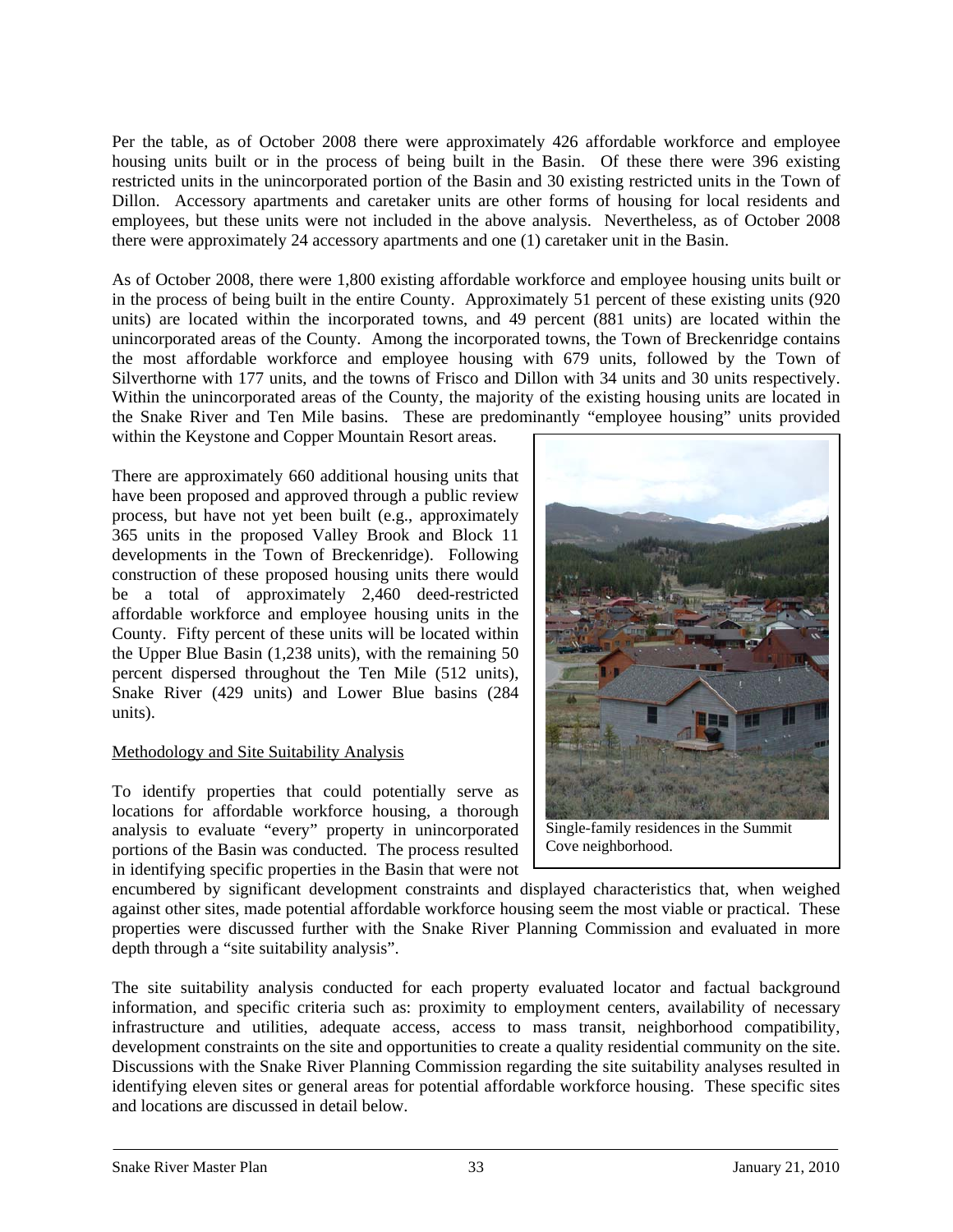## Redevelopment Opportunities (Multifamily Residential Buildings)

In addition to the properties identified on the Affordable Workforce Housing Map, there are a number of multi-family properties that could potentially provide redevelopment opportunities to increase the stock of affordable workforce and/or employee housing in the Basin. These are parcels that generally contain older multi-family residential buildings, which have historically been affordable for local residents but are not deed-restricted (e.g., condominiums in the Dillon Valley area).

## Town of Dillon

After conducting the exercise in each basin to identify potential sites for affordable workforce housing based on specific criteria, it is recognized that properties within the Town of Dillon provide good opportunities to locate affordable housing. In comparison to unincorporated portions of the County, properties within the Town are typically: within better proximity to employment centers, have the necessary infrastructure to accommodate higher residential densities or provide better opportunities for redevelopment and infill. Moreover, concentrating affordable workforce housing in the town is consistent with the Countywide Comprehensive Plan and Snake River Master Plan philosophy and goals of focusing development in existing urban areas and protecting rural, outlying areas of the Basin from development. For these reasons, the County will continue to encourage the Town of Dillon to plan for and accommodate affordable workforce housing (e.g., Restorante Al Lago redevelopment).

## **Goals, Policies/Actions**

The following goals and policies/actions are intended to advance affordable workforce housing in the Basin.

## **Goal C. Increase the supply of local resident housing in the Snake River Basin through promoting or facilitating opportunities, strategies and proposals that guide, plan for and provide affordable workforce and employee housing.**

- Policy/Action 1. Support the Countywide Comprehensive Plan goals and polices/actions regarding affordable workforce housing (e.g., deed-restricted affordable workforce housing units shall be exempt from requirements to transfer density).
- Policy/Action 2. The following sites or general locations (as identified in the Table 6 and/or on the Snake River Basin Affordable Workforce Housing Map) have been identified as potentially appropriate for affordable workforce housing (in addition to other possible identified land uses). The general guidelines in the Table shall be used to shape proposals for affordable workforce housing on these properties.

| Table 6. Snake River Basin – Potential Affordable Workforce Housing Sites/Locations |                                                                                                                                                                                                                                                                                                                                                                                                                                                                                                                                                                            |  |
|-------------------------------------------------------------------------------------|----------------------------------------------------------------------------------------------------------------------------------------------------------------------------------------------------------------------------------------------------------------------------------------------------------------------------------------------------------------------------------------------------------------------------------------------------------------------------------------------------------------------------------------------------------------------------|--|
| <b>Site or General Location</b>                                                     | <b>General Guidelines</b>                                                                                                                                                                                                                                                                                                                                                                                                                                                                                                                                                  |  |
| USFS Compound (adjacent to CR<br>51 and Forest Canyon Rd.)                          | This property serves as a location to encourage or accommodate<br>additional affordable workforce or employee housing through<br>redevelopment activities. Any future development on this property should<br>be compatible with the surrounding neighborhood (i.e. similar unit types<br>and densities as those in the surrounding neighborhood). When<br>evaluating any future development of this property for affordable<br>workforce housing, the County should consider the adequacy of the<br>Highway $6 / CR$ 51 intersection and work with appropriate entities to |  |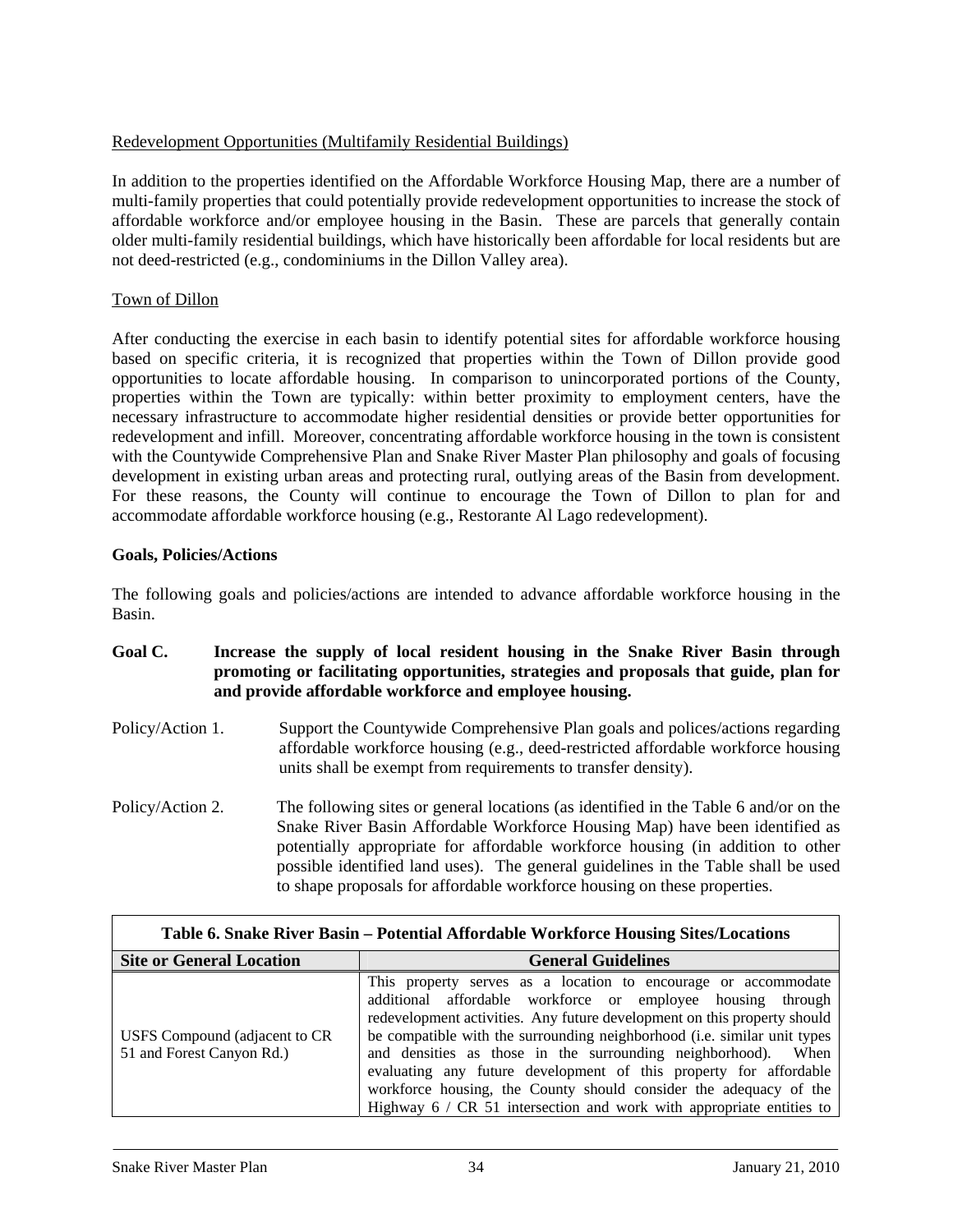|                                                                                          | Table 6. Snake River Basin – Potential Affordable Workforce Housing Sites/Locations                                                                                                                                                                                                                                                                                                                                                                                                                                                                                                                                                                                                                                                                                                   |
|------------------------------------------------------------------------------------------|---------------------------------------------------------------------------------------------------------------------------------------------------------------------------------------------------------------------------------------------------------------------------------------------------------------------------------------------------------------------------------------------------------------------------------------------------------------------------------------------------------------------------------------------------------------------------------------------------------------------------------------------------------------------------------------------------------------------------------------------------------------------------------------|
| <b>Site or General Location</b>                                                          | <b>General Guidelines</b>                                                                                                                                                                                                                                                                                                                                                                                                                                                                                                                                                                                                                                                                                                                                                             |
|                                                                                          | address any necessary improvements to the intersection.                                                                                                                                                                                                                                                                                                                                                                                                                                                                                                                                                                                                                                                                                                                               |
| City and County of Denver Property<br>(north of the USFS compound)                       | To ensure livability, affordable workforce housing on this site should be<br>buffered/visually screened from adjacent Town of Dillon community<br>facility uses. Development should also occur in a manner that maintains<br>access to area trails and buffers development from adjacent recreational<br>uses. Any future development on this property should be compatible with<br>the surrounding neighborhood (i.e. similar unit types and densities as<br>those in the surrounding neighborhood). When evaluating any future<br>development of this area for affordable workforce housing, the County<br>should consider the adequacy of the Highway $6 / CR$ 51 intersection and<br>work with appropriate entities to address any necessary improvements to<br>the intersection. |
| East Extension to Dillon Valley<br>Condos                                                | Affordable workforce housing on this property should be compatible with<br>the surrounding neighborhood (i.e. similar unit types and densities as<br>those in the surrounding neighborhood). When evaluating any future<br>development of this property for affordable workforce housing, the<br>County should consider the adequacy of the Highway 6 / CR 51<br>intersection and work with appropriate entities to address any necessary<br>improvements to the intersection.                                                                                                                                                                                                                                                                                                        |
| Glen Cove West (property west of<br>Glen Cove Subdivision)                               | Affordable workforce housing on this property should ensure continued<br>public access for recreational uses, and should be buffered from Highway<br>6 and the adjacent recreational uses. Development on this property<br>should also be compatible with adjacent properties (i.e. similar unit types<br>and densities as those of the surrounding properties).                                                                                                                                                                                                                                                                                                                                                                                                                      |
| <b>Summit Cove Recreation Site</b><br>(southwest corner of Cove Blvd. and<br>Summit Dr.) | Affordable workforce housing on this property should be compatible with<br>the surrounding neighborhood (i.e. similar unit types and densities as<br>those in the surrounding neighborhood), and should be adequately setback<br>from the power lines along the southern property line, in accordance with<br>the then current regulations/setback requirements for residential<br>development adjacent to high-tension power lines. In addition, any<br>redevelopment of this property for affordable workforce housing should<br>ensure a portion of the site is reserved for public neighborhood parks,<br>open space and recreational uses (e.g., ball fields).                                                                                                                   |
| Soda Creek Condos Extension<br>(property south of Soda Creek<br>Condos)                  | Affordable workforce housing on this property should be compatible with<br>the surrounding neighborhood (i.e. similar unit types and densities as<br>those in the surrounding neighborhood), and avoid impacts to adjacent<br>wetlands. Development should also accommodate possible realignment<br>of the County Recpath through the property, and ensure adequate<br>buffering of residential development from the County Recpath.                                                                                                                                                                                                                                                                                                                                                  |
| Keystone Ranch/Stables Property                                                          | Affordable workforce housing<br>this<br>property<br>should<br>on<br>be<br>buffered/visually screened from the adjacent Keystone Science School<br>Consideration should be given to preserving historical<br>property.<br>structures on the property (i.e. historic Keystone train station), and<br>designing the neighborhood in a manner that protects the existing<br>character of the area.                                                                                                                                                                                                                                                                                                                                                                                        |
| Wintergreen Neighborhood                                                                 | The Wintergreen Neighborhood serves as a potential location to<br>accommodate community-oriented affordable workforce and employee<br>housing, in conjunction with other community facilities (e.g., childcare<br>center, post office boxes, transit center, and limited neighborhood<br>commercial). Neighborhood design should: provide adequate landscaping<br>/ buffering along Highway 6; address the wildlife movement corridor in<br>the area and possible mitigation measures (as identified by the DOW);                                                                                                                                                                                                                                                                     |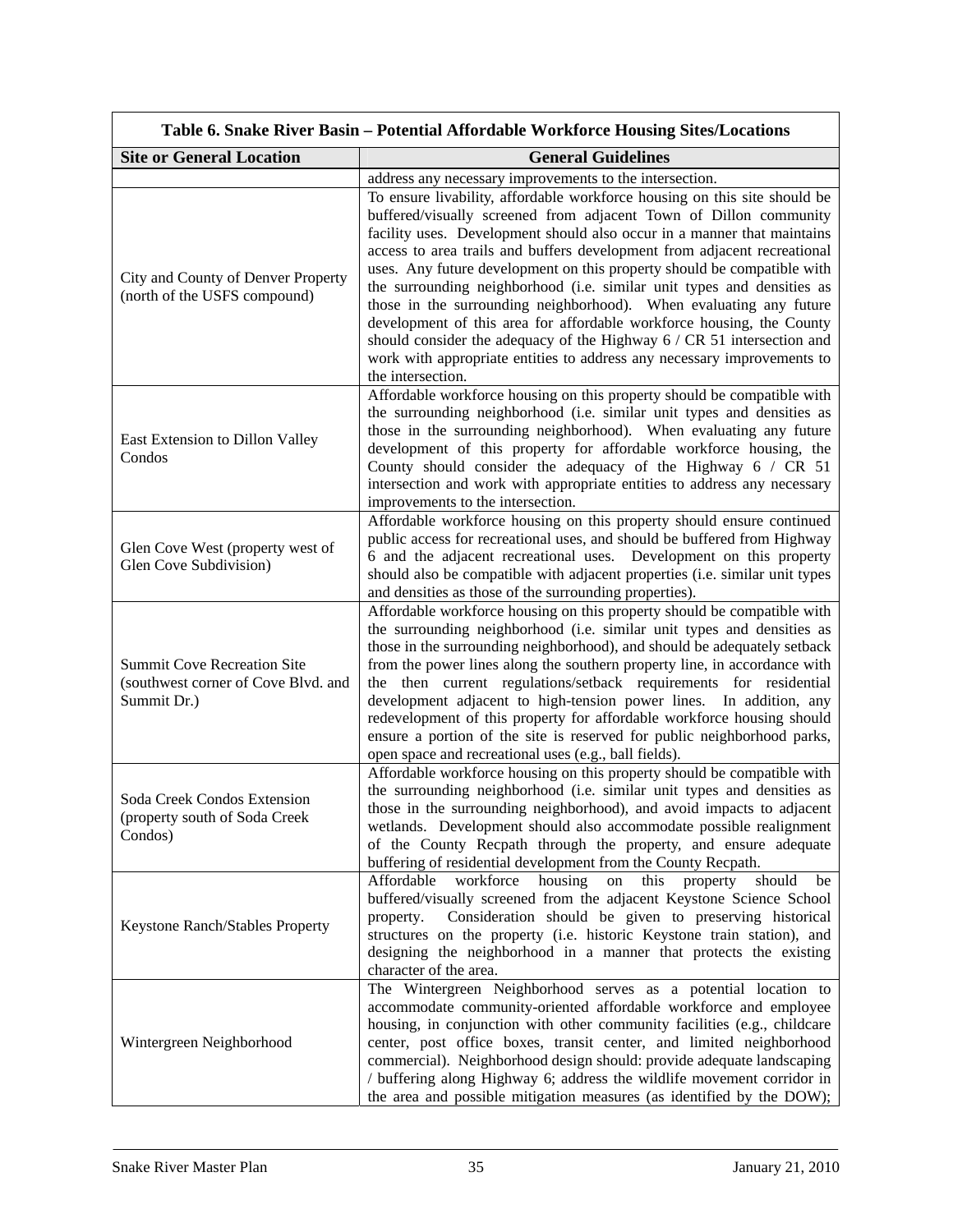|                                 | Table 6. Snake River Basin – Potential Affordable Workforce Housing Sites/Locations                                                                                                                                                                                                                                                                                                                                                                                                                                                                                                                                                                                                |
|---------------------------------|------------------------------------------------------------------------------------------------------------------------------------------------------------------------------------------------------------------------------------------------------------------------------------------------------------------------------------------------------------------------------------------------------------------------------------------------------------------------------------------------------------------------------------------------------------------------------------------------------------------------------------------------------------------------------------|
| <b>Site or General Location</b> | <b>General Guidelines</b>                                                                                                                                                                                                                                                                                                                                                                                                                                                                                                                                                                                                                                                          |
|                                 | preserve or potentially relocate the historical cabin on the site; provide<br>pedestrian connections, parks, open space and recreation areas; and avoid<br>wetland disturbance. Additionally, future development on the property<br>should be designed to provide an aesthetically pleasing entrance/gateway<br>to the Keystone Resort area.                                                                                                                                                                                                                                                                                                                                       |
| <b>Keystone Gulch Property</b>  | Affordable workforce housing in this area should be compatible with the<br>surrounding neighborhood (i.e. similar unit types and densities as those in<br>the surrounding neighborhood). Development should occur in a manner<br>that to the extent reasonable: mitigates wildfire hazard; ensures access to<br>public transit; provides continued access to the Keystone Gulch Road for<br>emergency vehicles and other Keystone Resort vehicles; mitigates<br>potential impacts to wildlife; provides continued public access to trailhead<br>parking and area trails; and buffers development from adjacent<br>recreational uses (i.e. Keystone Gulch Road and Granny's Trail). |
| Brown's Cabin Property          | The property is potentially appropriate for affordable workforce and<br>employee housing. Any development of the site should: avoid impacts to<br>adjacent wetlands; buffer residential development from the County<br>Recpath to the south; and provide high quality design that is compatible<br>with the surrounding neighborhood and resort development.                                                                                                                                                                                                                                                                                                                       |
| Lakeside Neighborhood, Parcel A | This parcel serves as a location to potentially accommodate additional<br>affordable workforce or employee housing. Any future development of<br>the area should: avoid wetland impacts; be buffered/visually screened<br>from the adjacent Keystone Center property; mitigate potential impacts to<br>wildlife; and provide high quality design that is compatible with the<br>surrounding neighborhood and resort development.                                                                                                                                                                                                                                                   |
| Town of Dillon                  | The Town of Dillon is a preferred location for affordable workforce<br>housing due factors including: availability of urban services, employment<br>opportunities, and infrastructure; and access to mass transit. Moreover,<br>concentrating residential development in the Town is consistent with the<br>Plan's goal of focusing development in existing urban areas and<br>protecting rural, outlying areas of the Basin from development. For these<br>reasons, the Town should continue to plan for and accommodate<br>affordable workforce housing (e.g., Ristorante Al Lago redevelopment).                                                                                |

- 2.1 The specific properties or sites listed in the above table represent those identified as a result of a very exhaustive, extensive and thorough process and analysis of all properties in unincorporated portions of the Basin. As a result, these properties are considered to have the highest potential for affordable workforce housing in unincorporated portions of the Basin. The properties or sites display characteristics (e.g., lack of significant development constraints and proximity to employment centers), when weighed against other properties and sites in the Basin that make potential affordable workforce housing seem the most viable or practical.
- 2.2. However, there could be properties not identified in the table that exhibit similar characteristics to those determined to have the highest potential for affordable workforce housing, and would therefore make good affordable workforce housing sites. If there is a situation or instance when such a property (not identified in the above table) is proposed for affordable workforce housing, the property's suitability shall be determined by the appropriate review authority in conjunction with any proposed development application on a case by case basis.
- 2.2 When determining whether the property may be appropriate for affordable workforce housing**,** the review authority shall give consideration to such factors including but not limited to: existing use, proximity to employment centers, availability of necessary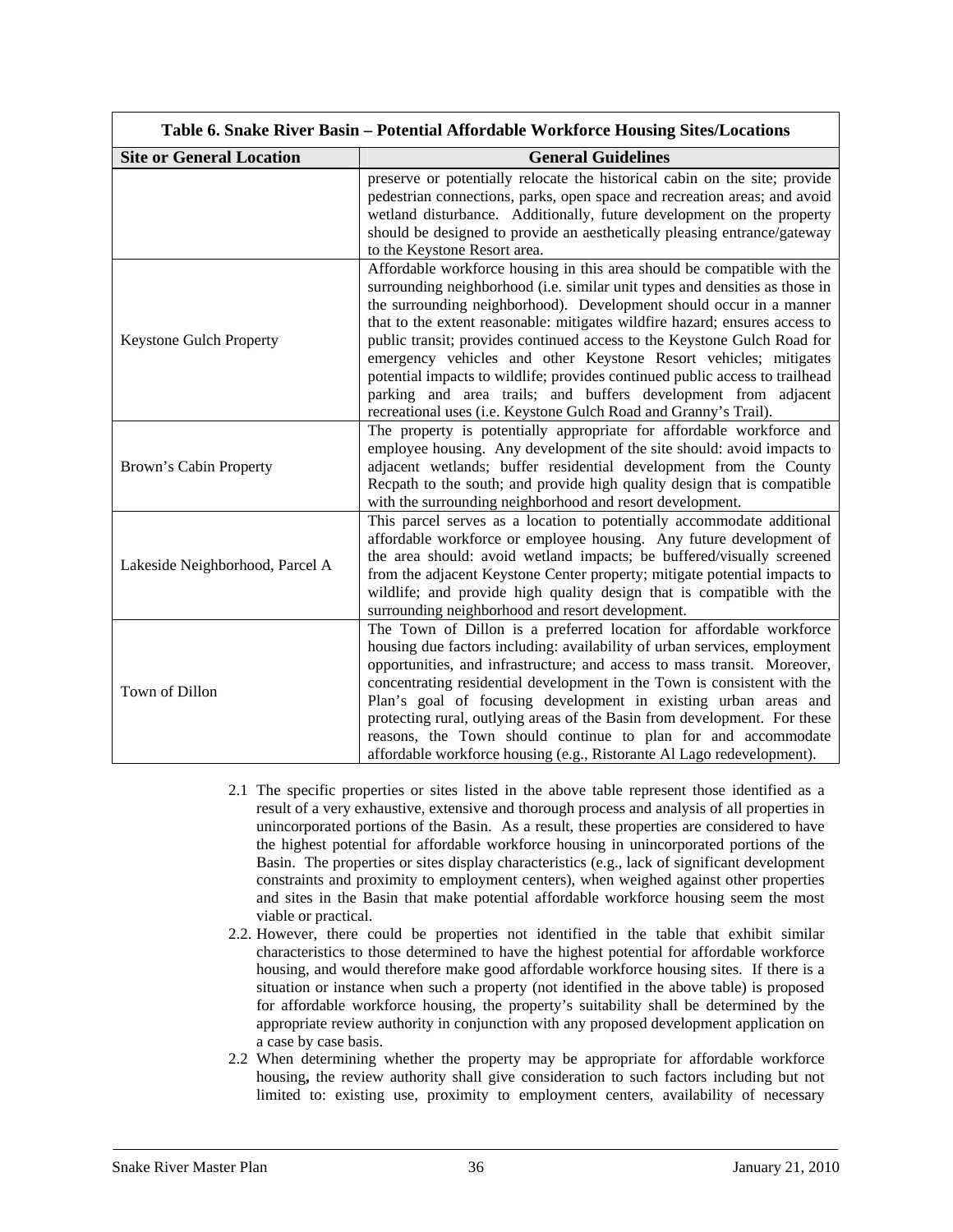infrastructure and utilities, adequate access, access to mass transit, neighborhood compatibility, development constraints on the site, and opportunities to create a quality residential community on the site.

- Policy/Action 3. The Affordable Workforce Housing Map identifies properties that contain existing affordable workforce housing and/or employee housing units. Any future development of these properties should maintain and, to the extent possible, increase the current level of affordable workforce housing and/or employee housing that exists on these sites.
- Policy/Action 4. Encourage future infill or redevelopment of multifamily properties, particularly those that contain older residential buildings, provide permanently deed-restricted affordable workforce housing or employee housing for local residents (e.g. condominiums in the Dillon Valley area).
- Policy/Action 5. Continue to work with the Town of Dillon, Summit Combined Housing Authority or other entities to:
	- Monitor and update the inventory of affordable workforce and employee housing units in the Basin.
	- Explore and support mechanisms or tools to facilitate affordable workforce and employee housing in the future (e.g., land banking, land trades, development and redevelopment opportunities, creative funding, and/or strategic partnerships) in the Basin.

## **Environment**

*"But the breathtaking part of it all was not so much the planning as the fantastic skill with which the planning was concealed." -- Anonymous* 



A key attraction of the County and Basin is the crisp rocky mountain water, clear skies, and a pristine landscape that is home to an abundance of wildlife. A high quality environment is the foundation of the economy and a critical livability factor for residents. Protecting unique habitats, environments, environmentally sensitive areas or those with environmental constraints is critical for maintaining this high quality environment. Environmentally sensitive areas are those lands that contain physical environmental characteristics including: wetlands, streams and riparian areas, floodplains, slopes thirty percent or greater, avalanche hazard areas and other geologic hazards, and alpine tundra. These areas typically

either present a constraint to development or are extremely susceptible to development impacts.

Some unique habitats and environments are found in the Basin. The fen wetlands complex next to the Dillon cemetery is considered one of the most valuable conservation sites in the County. A stand of Ponderosa Pine, a relatively rare occurrence in the County, is found on the hillside next to the County landfill road. The area west of Montezuma and east of Keystone is considered a critically important wildlife movement corridor. Other areas, such as the lower slopes of Tenderfoot Mountain and areas to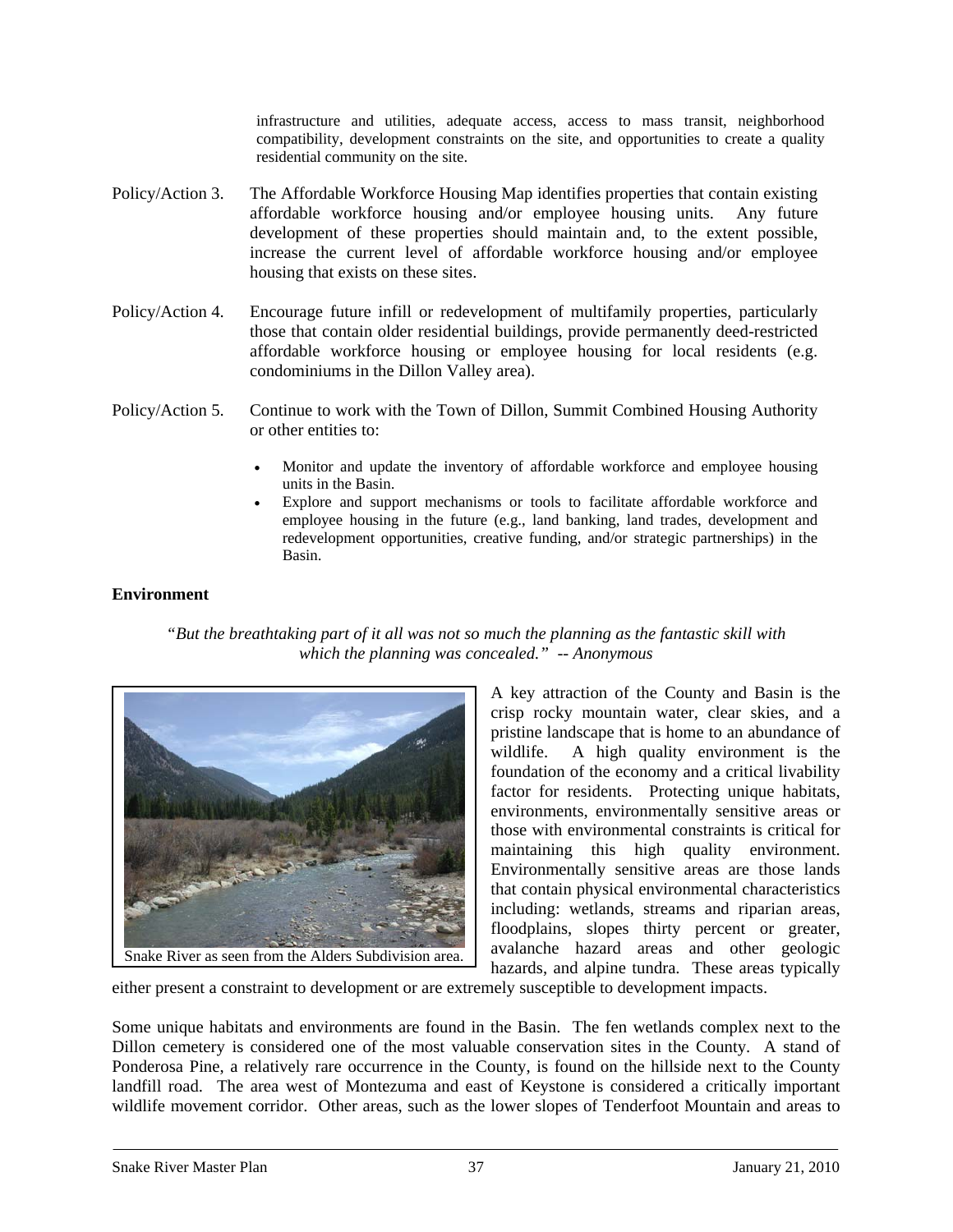the south of Summit Cove, are important habitat for elk.

The Environmentally Sensitive Areas map identifies steep slopes thirty percent or greater and wetland areas in the Basin that development should avoid wherever possible. In addition, much of the Basin borders the Continental Divide and is situated above treeline. These areas are characterized as alpine tundra, which is an extremely sensitive landscape that can be easily damaged and takes many years to recover. Many private parcels/mining claims in the Basin are located in areas typified by alpine tundra. Development in these areas, as well as on steep slopes should be discouraged.

### High Quality Wetlands

Wetlands are diverse and important components of our landscape and provide vital ecological functions. The loss of wetlands can have wide-ranging effects, including increased flood damage, loss of fish habitat, drought damage and bird population declines. Management prescriptions could be developed to help further protect some of the high quality wetlands found throughout the Basin.

Though all wetlands in the County are important, wetlands that have been scientifically documented as fulfilling one or more of the following criteria are considered to be significant assets to the County and termed, "high quality wetlands " or "wetlands of high importance".

- Wetland contains known populations of Federal or State threatened or endangered species.
- Wetland contains fens.
- Wetland performs at a high level of functionality, is relatively undisturbed by humans, and possesses a superior example of a particular wetland habitat type.
- Wetland type is rare in the County.

Wetlands exhibiting one or more of the above criteria are considered to be "the best of the best" and both directly and indirectly play major roles in supporting the overall biological diversity found in the Basin and County. As of 2002 twenty-six wetlands, totaling approximately 2,375 acres, had been scientifically documented as high quality wetlands in the County. Of these there are six high quality wetlands identified in the Basin. When combined these six wetlands total approximately 389 acres.

## **Water Quality**

As a result of extensive past mining activities in the Basin, the Snake River and watersheds that feed it have some significant water quality issues. Peru Creek is the largest contributor of heavy metals in the Snake River and a large portion of the total heavy metals loading in it can likely be attributed to the Pennsylvania Mine. However, for a number of reasons (i.e. impractical water quality standards, liability and mine cleanup investigations) it may not be possible to bring water quality in this area to within established state or federal standards, even with huge monetary investments in cleanup efforts. One of the major obstacles to mine cleanup is federal laws that potentially place long-term environmental liability on parties that take on cleanup efforts.

Water quality policies in this plan address these issues. Particularly, supporting input on changes to water quality regulations for the Basin so that limitations and realistic expectations for water quality standards can be met. For example, if realistic cleanup goals were developed it could be possible to change water quality standards to something that is attainable by cleaning up some of the mining sites in the Basin. Subsequently, this could enable Peru Creek to be removed from the Clean Water Act 303d listing monitored by the Environmental Protection Agency. The 303d listing refers to stream segments that have been identified as having impaired water quality resulting in the production of load capacities and loss of ability to support certain uses.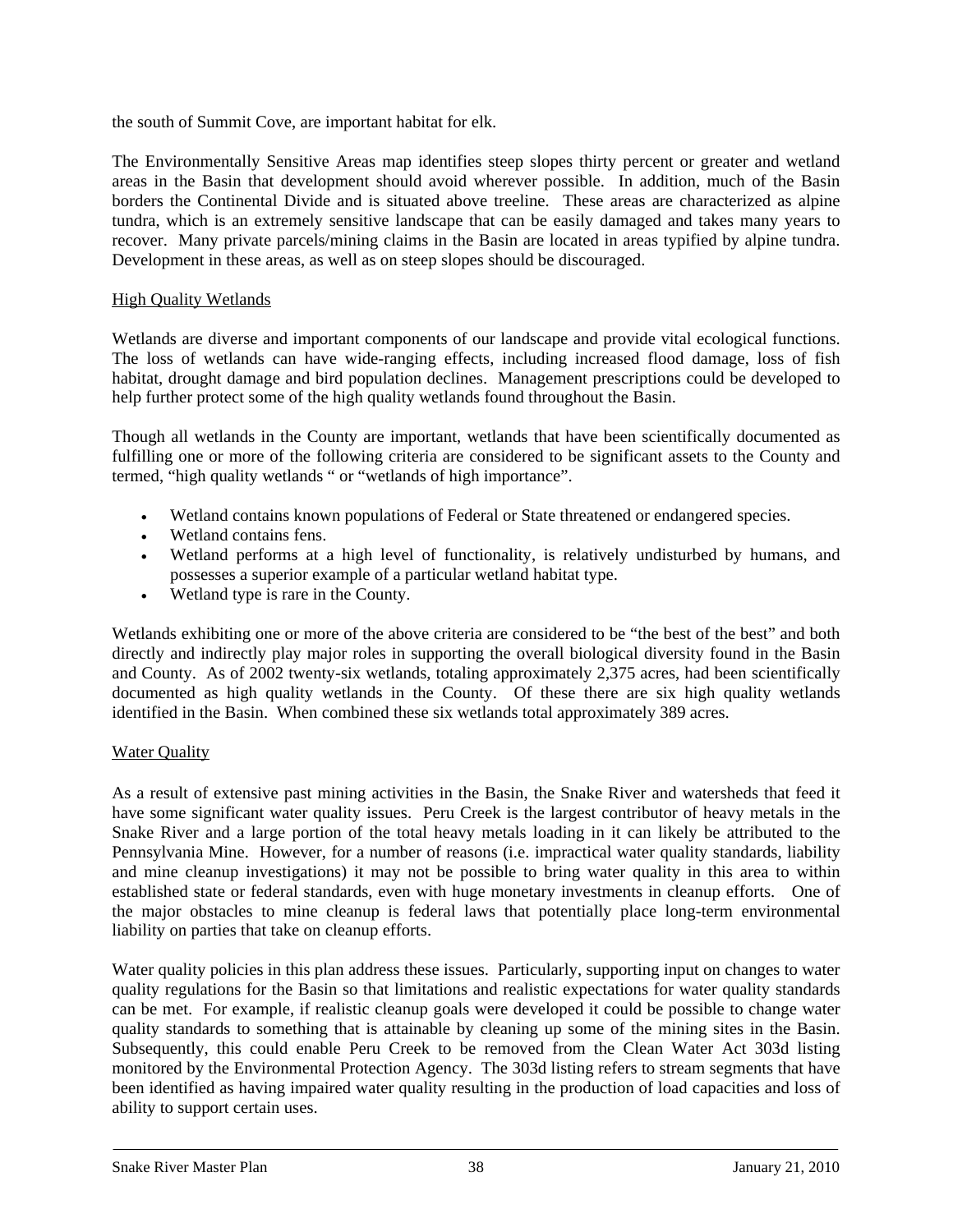## **Goal D. Protect identified environmentally sensitive areas from development.**

Policy/Action 1. Develop management prescriptions to protect high quality wetlands in the Basin. These include but are not limited to: **Blight Placer** Dillon Bay Fen • Montezuma and Surrounding Areas • North Fork Snake Riverine • North Fork Snake Slope Peru Creek Policy/Action 2. Any modifications or road improvements to the County landfill access road should occur in a manner that protects the stand of Ponderosa Pine on the hillside. Policy/Action 3. Development in important wildlife movement corridors (i.e. the Jones Gulch/Montezuma area) should be avoided to the maximum extent possible. *Water Quality*  **Goal E. Improve the quality and quantity of water within the Basin.**  Policy/Action 1. To the extent practicable, reduce acid mine drainage in the Upper Snake River Watershed in cooperation with the Environmental Protection Agency, Colorado Departments of Natural Resources and Health and other appropriate entities through the encouragement of demonstration projects and other techniques. Policy/Action 2. Utilize the Snake River Water Quality/Quantity Task Force for data and strategies to address water issues in the Basin. Provide input to State regulatory changes in water quality protection for the Snake River watershed, such as: • Develop applicable water quality standards, realistic cleanup goals, and remediation technologies for the Basin.

- Establish realistic and attainable aquatic life goals for each delineated stream segment in the Basin (i.e. use an attainability analysis instead of the Colorado Stream Standards and Classifications).
- Policy/Action 3. The County landfill operations shall continue to adhere to State water quality standards and regulations as required by the Colorado Department of Public Health and Environment and as outlined in the approved plan for landfill design, operations, and closure.

## **Transportation**

*"If the only tool you have is a hammer, everything begins to look like a nail" -- Mark Twain* 

Movement to and within the County and the Basin remains a challenge. Providing an effective transportation system, roadway improvements, and transportation alternatives hinges primarily on available funding at the local, state, and federal levels. Additional traffic and impacts from future development in the Basin is imminent as there is continued growth on the Front Range, in year-round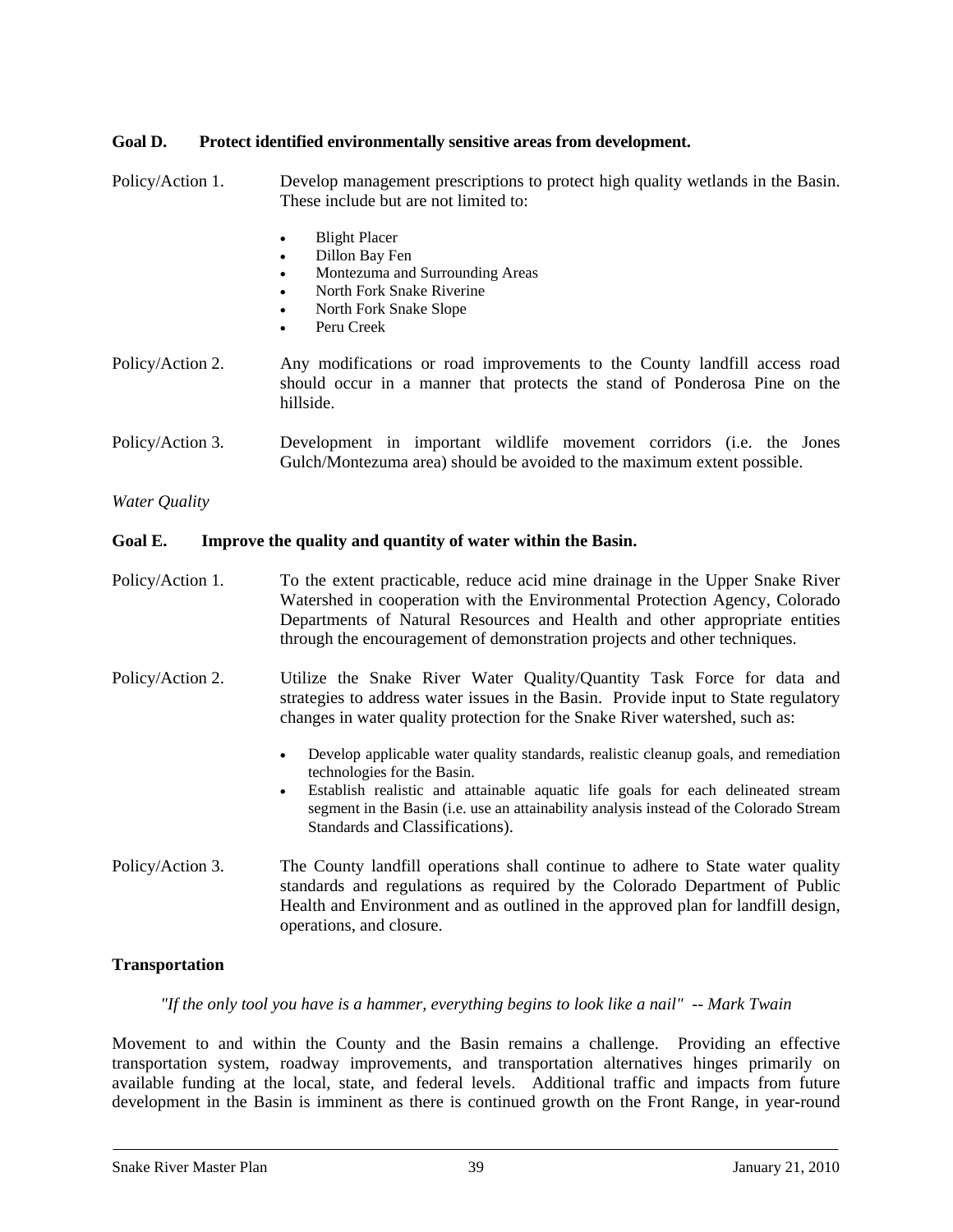visitor numbers, and the County approaches build-out. Significant roadway improvements that could be targeted in the future include the widening of Montezuma and Swan Mountain Roads to provide adequate shoulders and expansion of the Highway 6/Swan Mountain Road intersection to accommodate increased traffic. Other major considerations in addressing future transportation capacity is limiting access to Highway 6, working cooperatively with appropriate entities to evaluate transportation system needs, and possibly developing new standards for roads in resort village cores.

#### **Goal F. Preserve and enhance the Basin's overall transportation capacity, system and roads and roadway improvements.**

- Policy/Action 1. To the extent feasible, maintain and improve roadways to enhance user safety and protect County rights-of-way:
	- Widen the Montezuma and Swan Mountain Roads to provide adequate shoulders.
	- Monitor and enforce County rights-of-way in the Dillon Valley Neighborhood (i.e. residential driveways that are too wide and illegal landscaping or snow storage in County rights-of-way).
	- In redeveloping Cove Boulevard continue to assess the alignment and need for medians.
- Policy/Action 2. Use County Road and Bridge Standards to define Functional Classifications for roads, including:
	- Principle arterials (US Highway 6).
	- Arterials (Dillon Dam Rd., Swan Mountain Rd., and Montezuma Rd.).
	- Collectors (Soda Ridge Rd./Keystone Ranch Rd., East and West Keystone Roads., Cove Blvd., Royal Coachman Blvd. existing/future loop, Evergreen/Deer Path, and Straight Creek Dr.).
- Policy/Action 3. Limit intersections along U.S. Highway 6 for both traffic flow and aesthetic reasons. Where access is necessary, internal circulation paralleling U.S. Highway 6 is encouraged.
- Policy/Action 4. Tie future development into existing access points, or if one does not exist, tie into the access point on the opposite side of US Highway 6 (i.e. four way intersections).
- Policy/Action 5. Work cooperatively with Colorado Department of Transportation, Keystone Resort, and Arapahoe Basin to maintain a current database for road information; conducting traffic counts during the winter season; and evaluating traffic counts every few years.
- Policy/Action 6. Explore developing new standards for roads in resort village cores to allow flexibility in design and to accommodate unique circumstances.
- Policy/Action 7. Continue to support CDOT's Adopt-a-Highway program along Highway 6.
- Policy/Action 8. Explore different incentives to encourage the development of a tramway to link core neighborhoods located in Keystone Resort, as a means of enhancing the Basin's overall transportation system.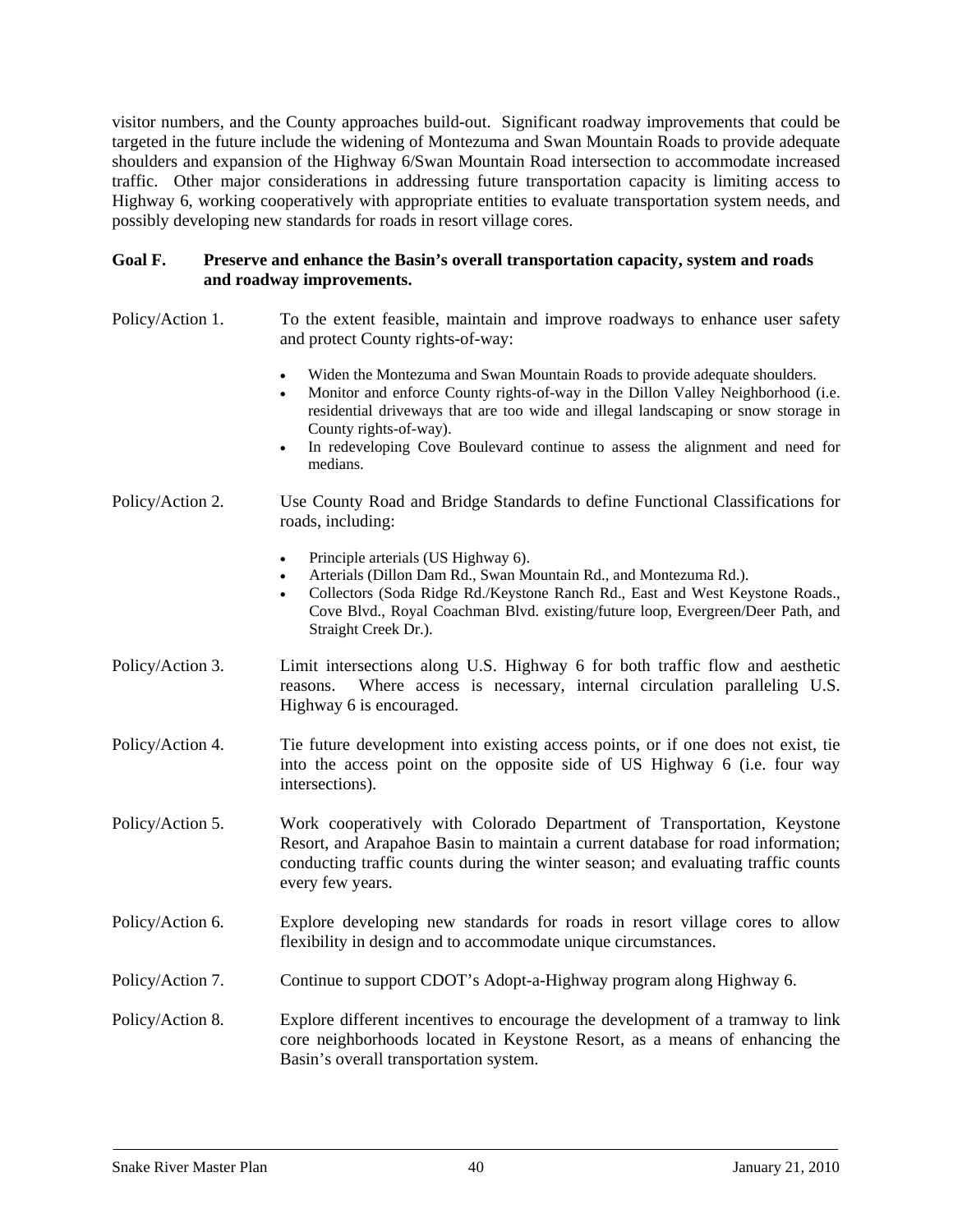#### Pedestrian and Bikepaths

This section attempts to address pedestrian and bikepaths as part of the transportation system within the Basin. As development within the Basin continues, it will be important to provide pedestrian and bicycle transportation routes as alternatives to motorized vehicle use. Some specific examples that emulate a deficiency in safe pedestrian routes include: the lack of paved and plowed shoulder or sidewalks in the Summit Cove neighborhood and pedestrian movement across Highway 6 in the Keystone area. In addition, a section of the final connection to completing the County's recreational pathway system that would circumnavigate the Dillon Reservoir is located in the Basin. Funding and completion of this final link should be facilitated.

- Policy/Action 9. During the development review process and in future road improvements, enhance pedestrian and bike routes by providing neighborhood linkages and paved and plowed shoulders or sidewalks in the following areas:
	- Along Highway 6
	- Dillon Valley (Straight Creek Drive)
	- Montezuma Road
	- Soda Ridge Road
	- Summit Cove—Cove Boulevard, Summit Drive and Swan Meadow Drive (specifically from the bus stop at Cove Boulevard to the elementary school and mobile home park).
- Policy/Action 10. Improvements to enhance transportation and pedestrian traffic in Summit Cove should encourage sidewalks to be grade-separated to the extent practicable and where appropriate.
- Policy/Action 11. Accommodate safe pedestrian access across and along US Highway 6 in developed areas.
- Policy/Action 12. Pedestrian areas in the River Run and Mountain House areas should be free from vehicles (including delivery vehicles) to the greatest extent possible.
- Policy/Action 13. Develop pedestrian networks along main arterials in Summit Cove leading from bus stops to the elementary school (i.e. Summit Drive and Cove Boulevard).

Hazardous Waste Transport Through the Basin

- Policy/Action 14. Work cooperatively with CDOT, State Patrol and other appropriate agencies to explore alternatives to transporting hazardous materials over Loveland Pass.
- Policy/Action 15. Work cooperatively with CDOT, State Water Quality Control Division, State Patrol, Summit Water Quality Committee, Summit County Environmental Health and other appropriate agencies to identify and evaluate areas and the times most prone to hazardous material spills on Highway 6.
- Policy/Action 16. Work with appropriate agencies to develop proper diversion methods, containment structures, catch basins or shut-off valves to mitigate potential hazardous material spills into the Snake River and its tributaries.
- Policy/Action 17. Require large projects to minimize cross-traffic patterns on Highway 6 to decrease the potential of a hazardous material spill.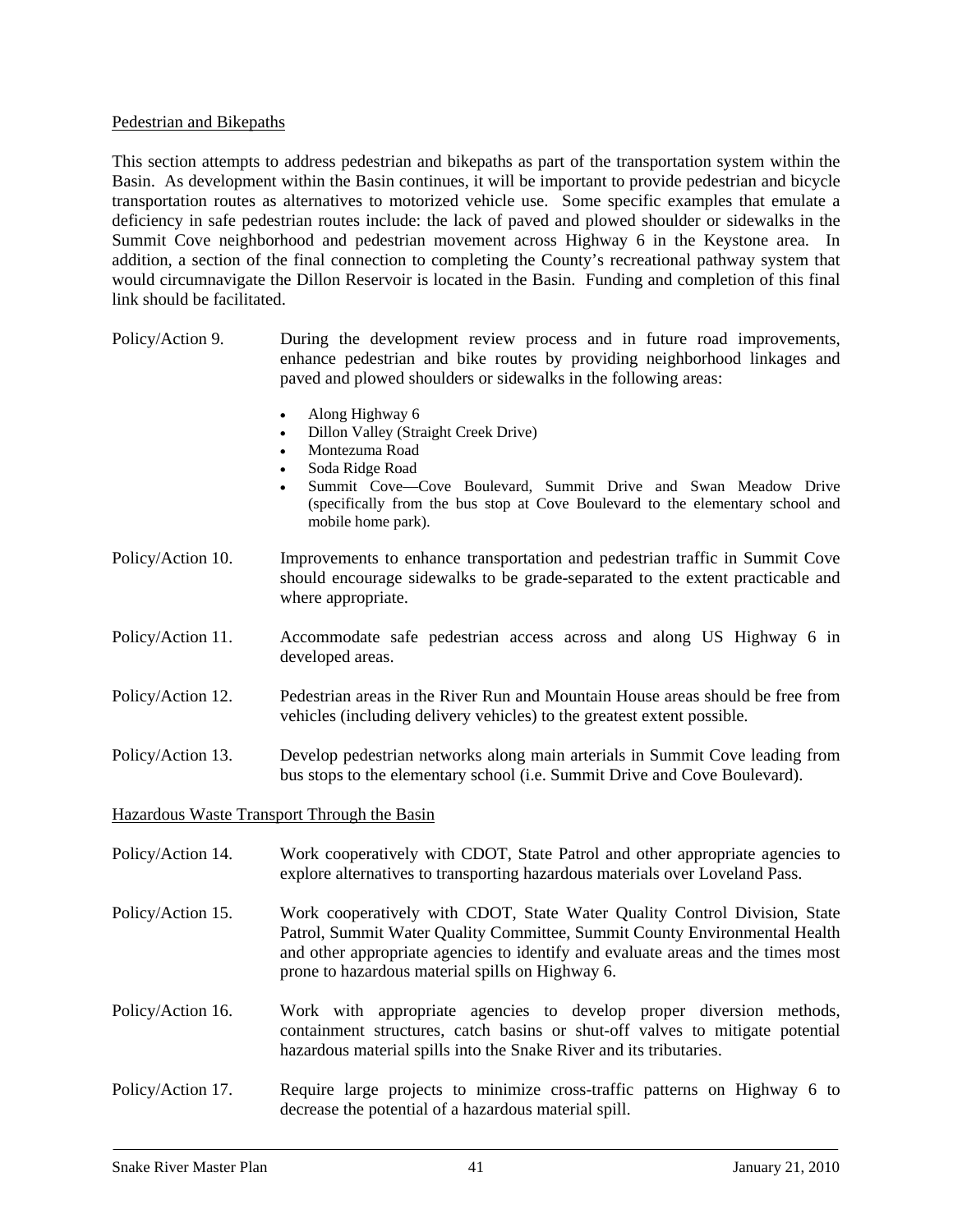## Parking

There are a number of factors that make projecting and providing for future skier parking in the County and the Basin challenging. Currently, skier parking at Keystone Resort and Arapahoe Basin is accommodated primarily in surface lots.

## *Keystone Resort Parking*

Parking issues specific to Keystone Resort include:

- An increased demand for parking that parallels the projected increase in population on the Front Range and in the County.
- Possible loss of parking in the interior of the Keystone Resort due to construction of additional lodging facilities.
- Finding space where additional parking can be provided to maintain adequate parking facilities.

It has been concluded that there is a reasonably certain and foreseeable need to replace anywhere from approximately 1,000 to 1,600 day skier parking spaces in the Keystone Resort area that are expected to be lost as development in existing parking lots occurs. To address some of these demands a site plan for Parcel H (Powerline) Parking Lot was approved in 2004. Parcel H is located on the north side of the Ski Tip Neighborhood and was approved for a day skier parking lot, bus stop building, parking booth, entry gates and other parking lot improvements on approximately 8.4 acres.

#### *Arapahoe Basin Parking*



Currently there are four surface parking lots at Arapahoe Basin ski area. The Early Riser parking lot is located directly adjacent to the mountain, between the Exhibition and Pallavicini lifts; the High Noon parking lot is located across Highway 6, a few hundred yards east of the base area (towards Loveland Pass); the Last Chance parking lot is located further up Highway 6 towards Loveland Pass; and the Administration parking lot is located directly outside the Guest Services Building and the Ticket/Season Pass Office adjacent to the base area.

To accommodate increased parking demand, Arapahoe Basin added a \$1.2 million parking expansion and reconfiguration for the 2008-2009 ski season. Improvements included:

- A new pedestrian tunnel under Highway 6, between the High Noon parking lot and the base area. The tunnel is intended to improve safety by eliminating the need for guests to walk across Highway 6.
- Reconfiguration and the addition of 300 new parking spaces in the High Noon and Last Chance parking lots.
- A new shuttle bus system to take guests from the upper parking lots to the base area.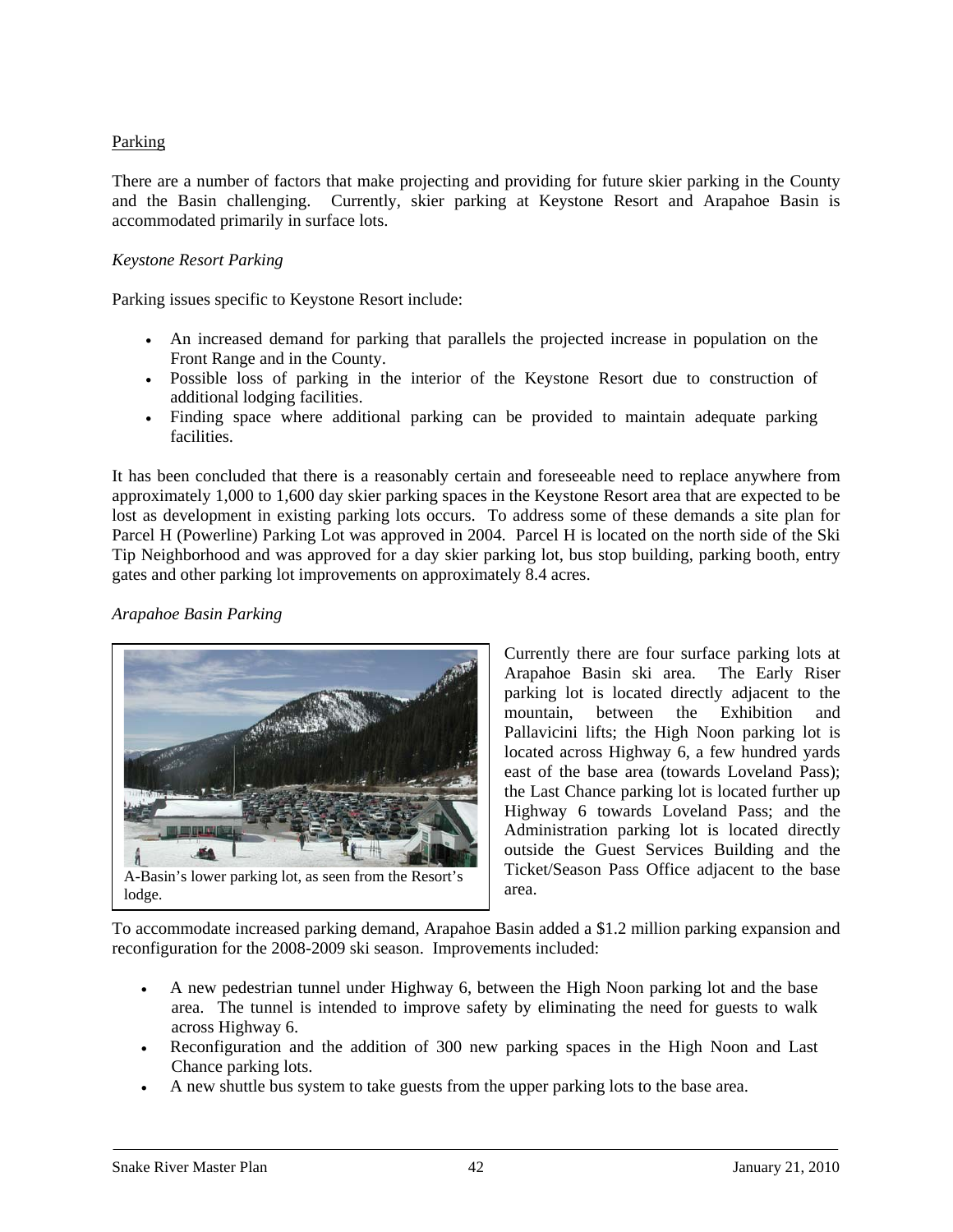Source: Arapahoe Basin website (<http://www.arapahoebasin.com/ABasin/mountain/guest-info/parking.aspx>, 2008).

#### *Alternatives*

Alternatives to constructing new parking facilities and alternative means of transportation to reduce parking needs must continue to be examined (i.e. neighborhood park-n-rides). However, to address parking needs in a more comprehensive manner it is suggested to encourage the development of a long range parking demand model that takes into consideration the ultimate build-out of both the Basin and County.

## **Goal G. Accommodate new parking facilities in the Basin in a manner that meets increasing parking demands and maintains the visual quality and environmental protection goals of this Plan, while promoting alternatives to constructing new parking facilities.**

- Policy/Action 1. Work with Keystone Resort and Arapahoe Basin to enhance existing parking lots that allow safe pedestrian access to ski slopes.
- Policy/Action 2. In determining day skier parking lot locations, consider the following:
	- Access should not interfere with arterial and collector roads, that is, maintain free traffic flow via minimizing access points and signalization.
	- Location should be compatible with the neighborhood and meet visual standards as recommended in the Design and Visual Resources Element of this Plan, in accordance with the applicable Development Code provisions.
	- Discourage pedestrians and buses from crossing arterial and collector roads to reach ski slopes.
	- CDOT future plans for signalization.
- Policy/Action 3. Encourage the development of a long range parking demand model (via a task force, community committee or group) based on current demographic, economic and infrastructure changes; the model should be kept current, take into consideration ultimate build-out of both the Basin and County and identify suitable parcels of land for eventual use as surface or structured parking lots.
- Policy/Action 4. Work with appropriate entities to identify and evaluate appropriate sites for neighborhood park-n-rides (e.g., adjacent to Snake River Water Treatment Plant, elementary schools, and the middle of the Town of Dillon).

## **Design and Visual Resources**

## *"The loftier the building the deeper the foundation must be." -- [Thomas ã Kempis](http://www.cybernation.com/victory/quotations/authors/quotes_kempis_thomas%C3%A3.html)*

The high alpine scenery, natural setting, and relatively unspoiled environment in large part, determine the quality of life for residents and the visitor experience within the Basin. The incredible scenery and unspoiled views contribute to creating the Basin's and County's sense of place. The value associated with this beauty is immeasurable and visual quality can be changed whenever new land uses are introduced. In this context the County has a need and responsibility to consider aesthetics when planning. Inadequate consideration of the visual impact of proposed land uses can lead to degradation of the visual quality of an area.

This Plan provides direction to protect lands of highest visual importance in the Basin. These lands are identified on the Visually Important Lands Map and development that impacts these areas shall consider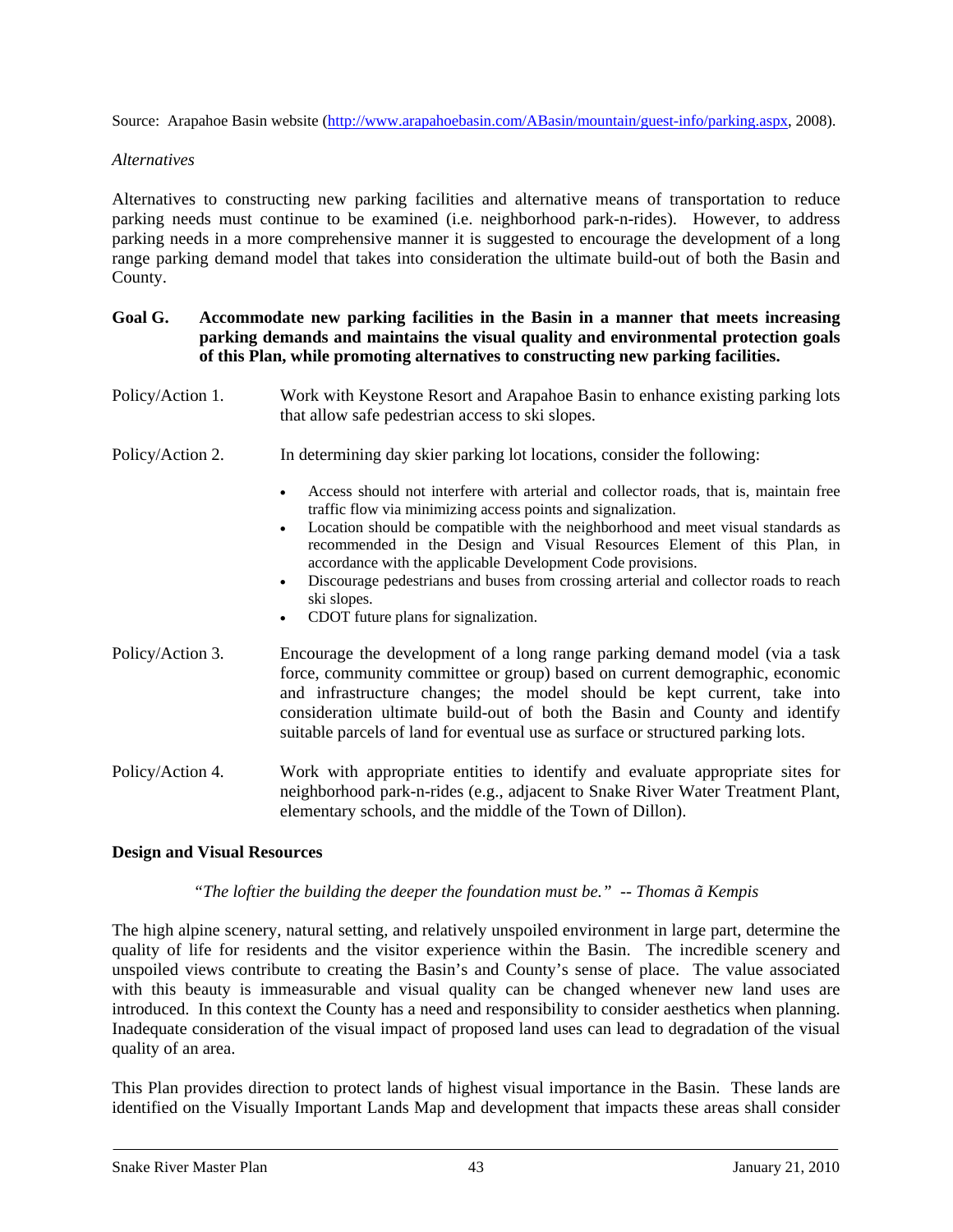and incorporate policies contained in the Countywide Comprehensive Plan Design and Visual Resources Element. In addition, strategies to encourage improving visually blighted/less attractive areas and appearance of existing development are introduced.

Visually Important Lands

## **Goal H. Preserve the Basin's scenic beauty through identification, protection and planned development prescriptions of visually important lands.**

Policy/Action 1. New development that will impact areas identified on the Visually Important Lands Map as highest visual importance shall be evaluated for conformity with the Countywide Comprehensive Plan Design and Visual Resources Element.

Improve Visually Blighted/Less Attractive Areas

## **Goal I. Improve the visual quality of existing development in areas that are less attractive yet highly visible from the Highway 6 corridor.**

- Policy/Action 1. Encourage improving the appearance of lands through enhanced landscaping, berming and other techniques that soften the visual character of buildings, outdoor storage areas, and parking lots.
- Policy/Action 2. Develop incentives to encourage appropriate entities to improve the appearance of their property.

## Design Guidelines

Without attention to detail in where development is placed and how it is designed within the Basin, the natural setting and quality environment could be threatened. It is important to have standards to achieve development that compliments and respects the Basin's beautiful mountain setting. Examples of projects that could contribute to enhancing the aesthetics of the Basin include improved gateways into the Keystone and Summit Cove areas, a coordinated signage or wayfinding program in the Keystone Resort, and better landscaping along the Highway 6 corridor.

Design and architectural guidelines are addressed and applied through a few different regulations in the Basin:

**Countywide Comprehensive Plan**—The Countywide Comprehensive Plan contains a Design and Visual Resources Element. The policies contained in the element can be used as a guide for decisions that affect the physical development of the County such as major development proposals, rezonings or PUDs.



These proposals must be evaluated to ensure that they are in general conformity with the Countywide Plan's provisions. Specifically, to focus development in areas where it is screened, protect the overall visual character of the forest, and avoid adverse environmental impacts.

**Snake River Basin and Keystone Resort PUD**—Design and architectural guidelines in the Snake River Basin and the Keystone Resort PUD are guided by Appendix C (Architectural and Environmental Design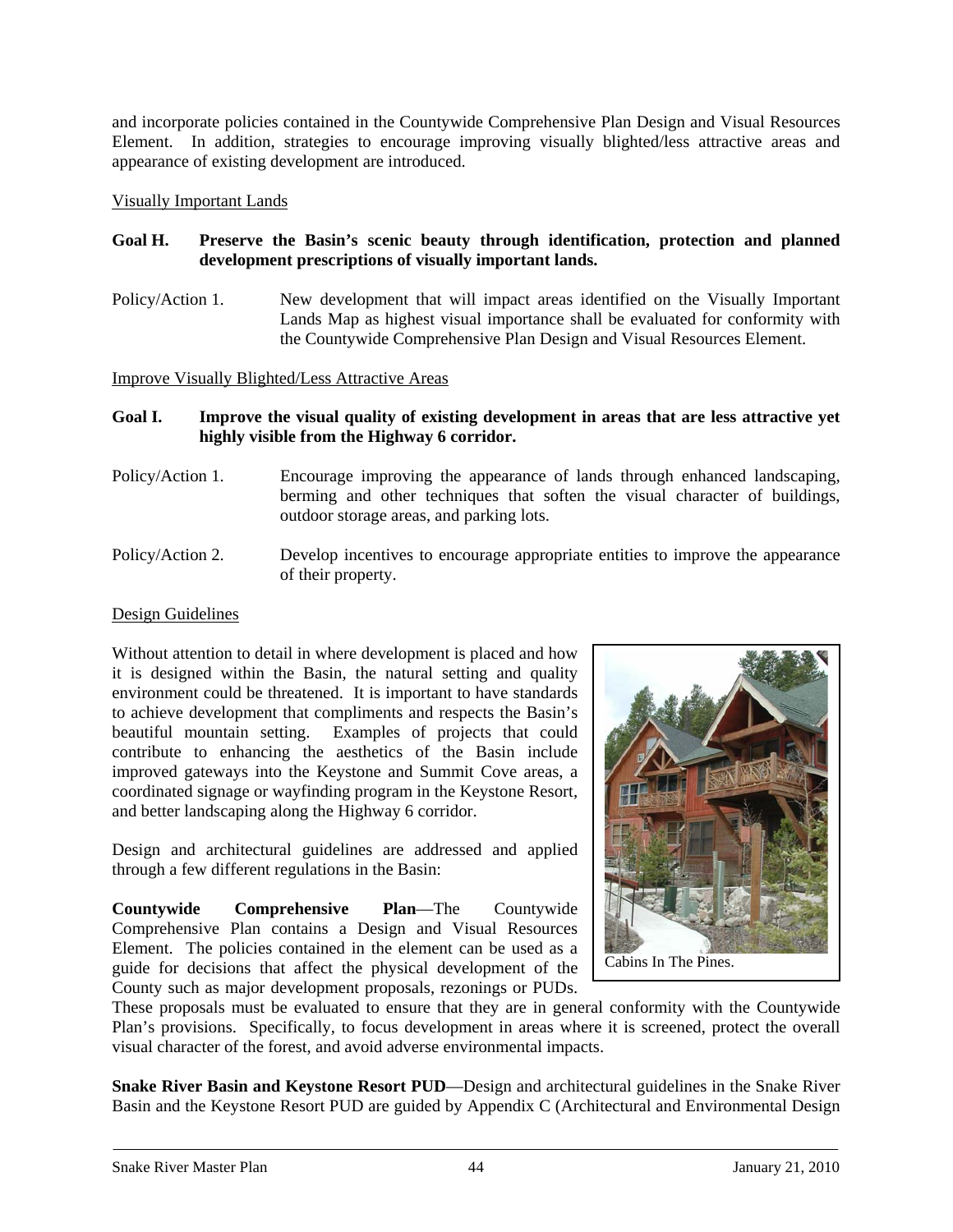Standards). Appendix C provides specific architectural and environmental design standards, policies and figures keyed to the varying landforms, vegetative cover types, and development types in the Basin and the Keystone Resort area.

**Countywide Building Architectural Design Standards** - In May 2007, the County adopted Building Architectural Design Standards, which are contained in Section 3505.05 of the Development Code. These design standards are applicable to duplex, multi-family, commercial, industrial and other nonresidential development in the County. The purpose of the Countywide design standards is to accomplish the following goals:

- To encourage the design of buildings that will be compatible in terms of scale, materials and forms with the mountain setting in which the buildings are being established.
- To ensure that buildings are designed to convey a human scale and provide interest to pedestrians, particularly along the edges of large commercial, industrial and multi-family structures.
- To provide variations in building mass and scale.

## **Goal J. Provide attractive living environments for residents and visitors in the Basin.**

| Policy/Action 1. | Encourage the enhancement of the Basin's gateway and sense of arrival through<br>buildings and structures (e.g., signed monuments or historic reproductions).                                                                                                                                                                       |
|------------------|-------------------------------------------------------------------------------------------------------------------------------------------------------------------------------------------------------------------------------------------------------------------------------------------------------------------------------------|
| Policy/Action 2. | Develop a coordinated and comprehensive sign program for the Keystone Resort<br>area that purports consistent styles compatible with the mountain resort<br>community. The Keystone Resort area encompasses all developed areas between<br>Settlers Creek on the east and Antlers Gulch and Keystone Science School on the<br>west. |
| Policy/Action 3. | Develop a coordinated and comprehensive wayfinding program for the Keystone<br>Resort area.                                                                                                                                                                                                                                         |
|                  | 3.1<br>Work with Keystone Resort, CDOT and other appropriate agencies to<br>coordinate and implement an effective wayfinding program (e.g., allow<br>for off-premise signs in rights-of-way).                                                                                                                                       |
| Policy/Action 4. | Establish landscaping to screen any potential facilities or structures seen from<br>Highway 6 (e.g., buildings associated with landfill operations).                                                                                                                                                                                |
| Goal K.          | Ensure that future development in the Basin is subject to design standards.                                                                                                                                                                                                                                                         |

Policy/Action 1. Development proposals within the Basin shall be subject to the Architectural and Environmental Design Standards contained in Appendix C.

## **Historic and Cultural Resources**

*"If you want to know your past - look into your present conditions. If you want to know your future - look into your present actions." -- Chinese Proverb* 

#### Historic Resources

Historical, cultural and archeological resources are important links in helping to identify and understand the Basin's colorful past. These resources are valued and when preserved can contribute significantly to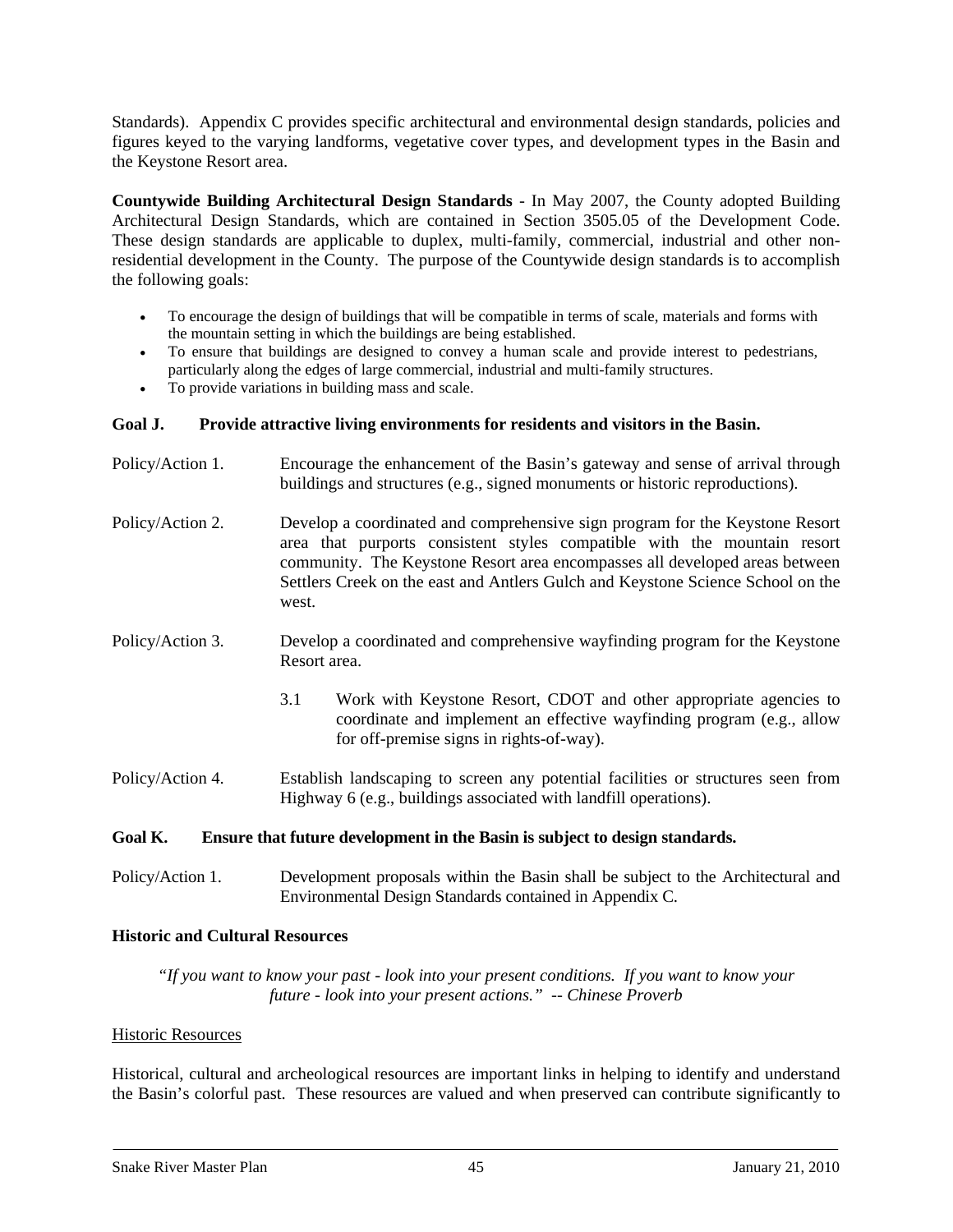enriching the experiences and the character of the Basin. Inversely, the destruction of these resources can be an irreversible loss. Cooperative efforts among residents and appropriate entities are needed to protect these resources and to consider impacts prior to new development within the vicinity of the respective resource.

An in depth inventory and research conducted in the Basin indicates approximately 700 sites exist that qualify as historic, cultural or archeological resources (conducted by Mike Cleary; County resident). These resources are peppered throughout the Basin but are predominately located in the backcountry areas and are a byproduct of past mining activities. Specific examples of these sites include the Towns of Chihuahua and Old Keystone, the Highline Stage and Wagon Road, Montezuma Cemetery, Wild Irishman Mining Camp, Hunky Dory Mine, Pennsylvania Mine, Ida Belle Mine, and the Montezuma School House. It is recommended that a comprehensive inventory of historic resources for the entire County be conducted and that those resources identified in the Basin be incorporated.

## **Goal L. Preserve historic structures and sites in their existing location when possible and practical.**

Policy/Action 1. Preserve historic structures and sites in their existing location when possible and practical and no significant environmental constraints or concerns exist. In the Basin, examples of these sites and resources include, but are not limited to:

- Highline Stage and Wagon Road;
- Hunky Dory, Pennsylvania and Ida Belle Mines
- Montezuma Cemetery
- Montezuma School House
- Pennsylvania Mine
- Saints John(s)
- Towns of Chihuahua and Old Keystone
- Wild Irishman Mining Camp.
- Policy/Action 2. Historic, cultural or archeological resources identified in the Basin should be incorporated into the County's comprehensive inventory of historical and cultural resources. When finished the County's comprehensive inventory should be used to identify and consider specific sites to be protected in the Basin prior to development.

#### Cultural Resources / Economic and Community Sustainability

Many destination ski resorts are beset by a challenging economic situation. This situation is characterized by high visitation during peak ski season followed by low visitation in the shoulder seasons and summer ("off season"). As a destination resort, Keystone Resort feels the effects of the fluctuations in seasonal visitation and lack of off season activity.

In this regard, it is felt measures could to be taken to bolster economic activity and create more year round opportunities at Keystone. This in turn could make the Resort more sustainable. Strategies that may be developed to guide the Resort toward being more sustainable could be based on an underlying premise of the need to develop a heightened sense of community. Existing residents, property owners, Resort Operator, and other stakeholders at Keystone should continue to engage in and expand discussions on means to broaden economic opportunities and sustainable community development activity. Encouraging civic and cultural activities, amenities, and community events that better balance social, cultural and economic goals could make the Resort a more livable and vibrant year round community in the future.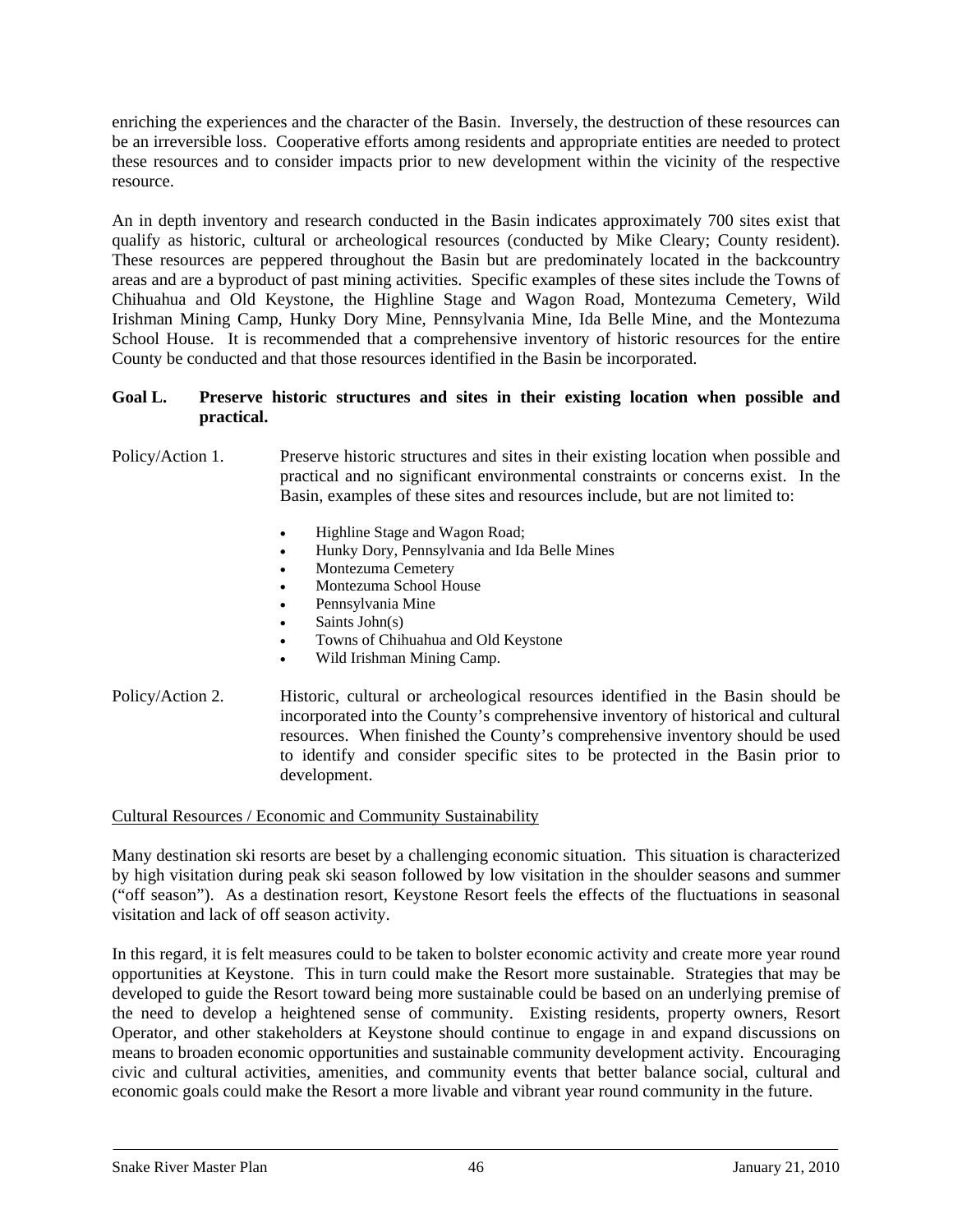#### **Goal M: Foster economic vitality, a sense of community, and heightened cultural and civic consciousness.**

- Policy/Action 1. Stimulate activities, amenities or actions to involve existing resident, property owners, Resort Operator, and other stakeholders in building a stronger sense of community and engagement. For example, this could be accomplished through initiating discussions in future amendments to the Snake River Master Plan, major amendments to the Keystone Resort PUD, affordable workforce housing projects, encouraging more opportunities for cultural amenities and permanent residency.
	- 1.1 Work with the Resort Operator, homeowners associations, appropriate stakeholders and entities to make the River Run Pavilion (multipurpose community facility) a permanent structure.

#### **Recreation and Trails**

#### *"Be not afraid of growing slowly; be afraid only of standing still." – Chinese Proverb*

Recreational facilities and trails are important resources and an invaluable asset the Basin has to offer. The many roads and trails throughout the Basin enable people to experience firsthand the stunning mountain views and natural features. Whether by foot, snowshoe, backcountry ski, mountain bike, or motorized vehicle, the enjoyment of the Basin's backcountry can be experienced.

However, existing and desirable trails and accesses to the National Forest and other protected areas could be jeopardized if access points are not identified and protected for public access. The Significant Summer and Winter Routes Maps included in this Plan outline the priority recreational trails, roads and accesses for protection by the County, and appropriate uses of the identified routes (i.e. non-motorized, shared use). In addition, the recreation and trails goals and policies



located in Summit Cove.

address specific topics related to summer and winter trails, trailheads, accesses, connections and the County landfill and recognize the importance of cooperative planning efforts between various governmental jurisdictions.

Of particular importance in the Basin is the need to:

- Continue to differentiate and where appropriate separate motorized and non-motorized use on trails (e.g., Peru Creek and Deer Creek).
- Enhance trail or pedestrian connections to and from Dillon Valley.
- Develop improved access to the Oro Grande Trail adjacent to the Town of Dillon maintenance yards.
- Use a portion of the vacant land near the entrance to Summit Cove to develop a neighborhood park.
- Construct the remaining portions of the Swan Mountain Recreational Pathway.
- Improve trail connections through the Keystone area, effectively manage the Nordic centers, and better regulate access to Keystone Gulch.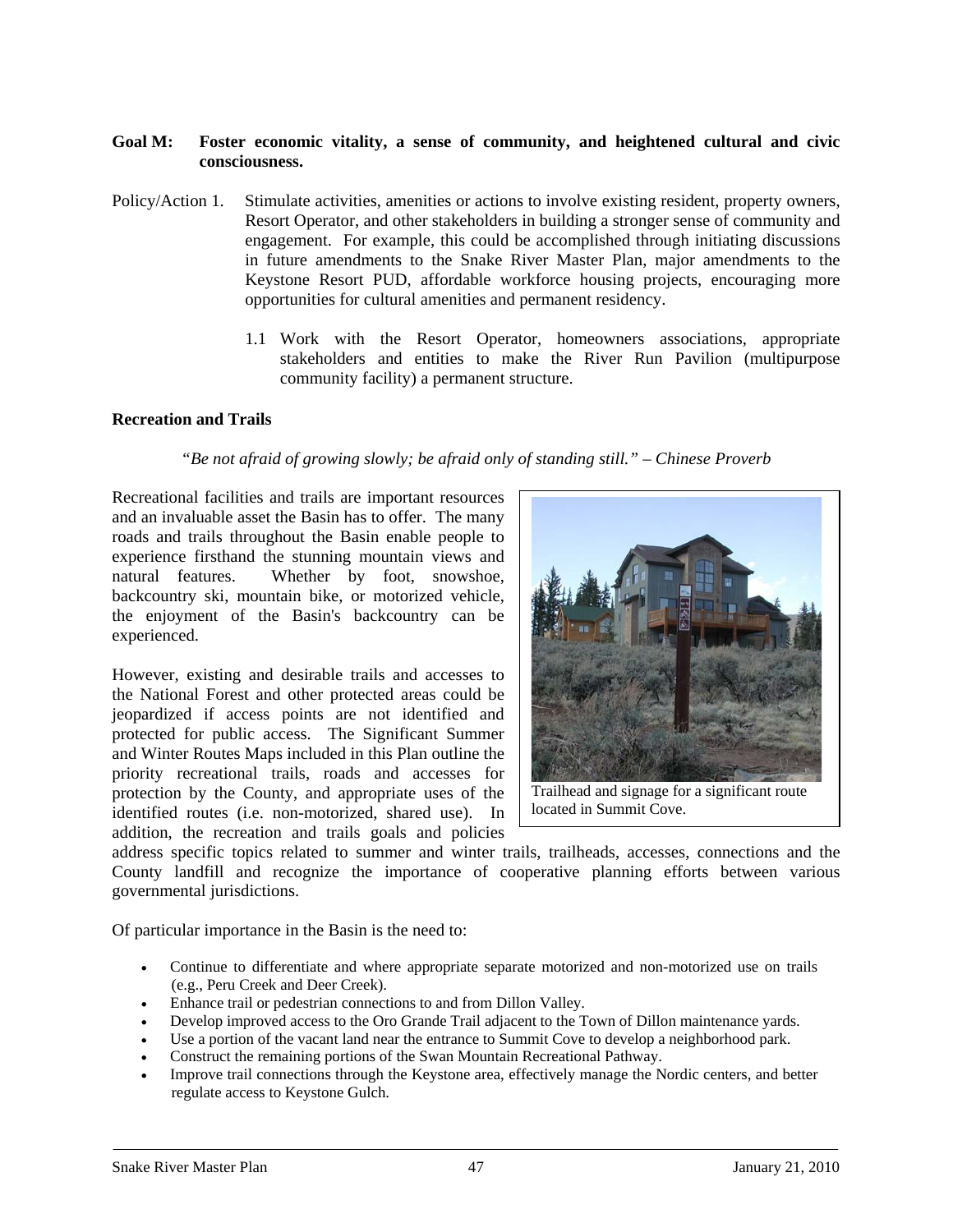• Continue to coordinate with appropriate governmental and private entities to enable better planning of all recreational opportunities in the Basin (i.e. enhanced access to the Dillon Reservoir and designated uses on National Forest System lands).

#### **Goal N. Maintain and improve recreational and trail access throughout the Basin.**

Policy/Action 1. Ensure that access to significant trails and trailheads as identified on the Significant Summer and Winter Route Maps are secured and maintained. Specific locations include but are not limited to: Saints John Condominium/Keystone Center Trail (accessing Frey Gulch) • Blight Placer (Denver Water property up Montezuma Road) **Keystone Ranch** Between Ski Tip and Peru Creek Trailhead (this trail needs to be constructed). Policy/Action 2. Differentiate and separate motorized and non-motorized use on trails where possible and appropriate. Specific locations may include: Deer Creek • Webster Pass • Peru Creek • Old Montezuma Toll Road (a.k.a. Montezuma Highline Road) • Tenderfoot Mountain Area. Keystone Gulch. Policy/Action 3. Develop appropriate public park and recreational areas in Summit Cove, Dillon Valley and the Keystone Resort area in cooperation with the school district, homeowners associations and other appropriate entities to meet neighborhood recreational needs and to serve as a neighborhood focus while maintaining and protecting dedicated open space areas (e.g., Summit Cove Subdivision #4 parcel east of Lakeside Townhouses and Cove Condo). Policy/Action 4. Complete the Recpath through the Keystone Mountain House Neighborhood, and the community pathway connection on the northern side of the Snake River in the Keystone Resort area (i.e. between Liftside, Snowflake and Tenderfoot Condominiums). Policy/Action 5. Improve pedestrian and bicycle connections between Dillon Valley trails and the Oro Grande Trail. Policy/Action 6. Work to improve pedestrian access between Dillon Valley and the towns of Dillon and Silverthorne. Policy/Action 7. If development is to occur on the identified triangle parcel, south of the County Road 4 (Soda Ridge Road) and County Road 8 (West Keystone Road) junction, realign the identified significant summer and winter routes on the property (e.g., Granny Trail).

#### Tenderfoot Mountain Area

*Note: The boundary of the Tenderfoot Mountain Area is delineated on the Significant Summer and Winter Routes Maps.*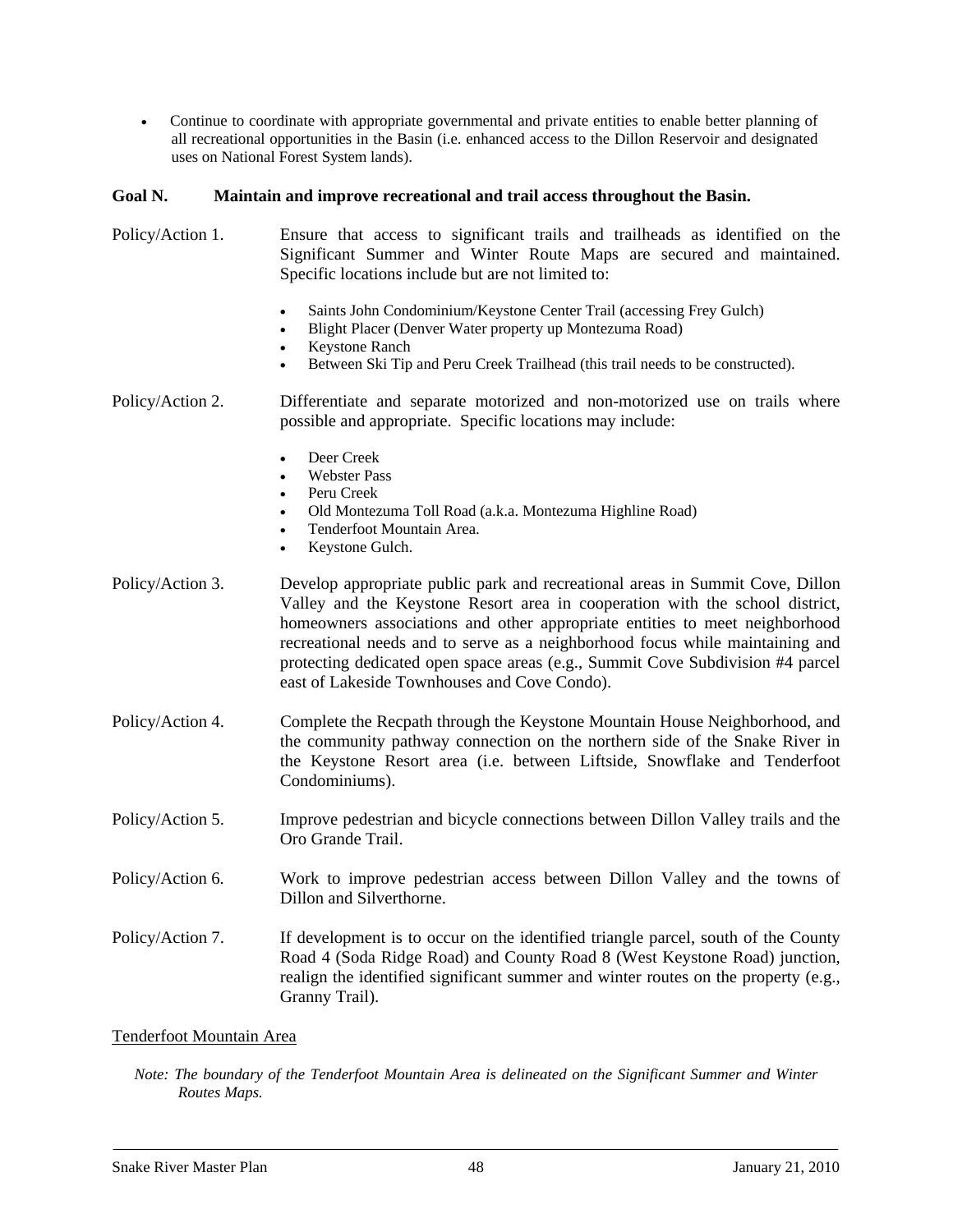During the 2009 update to the Plan, attention was given to motorized and non-motorized uses in the Tenderfoot Mountain area as a result of a concurrent process for the County to comment on the White River National Forest Travel Management Plan. After discussing and making a recommendation on the Travel Management Plan, the Commission requested that the Plan be amended to designate all significant routes in the Tenderfoot Mountain area as "non-motorized", with the limited exceptions noted below, and to include these modifications in the 2009 Plan update.

To correspond with the recommendation forwarded to the USFS on the Travel Management Plan, amendments were made to the Recreation and Trails Element and the corresponding Significant Summer and Winter Routes Maps to address motorized and non-motorized uses in the Tenderfoot Mountain area. Specifically, the designation on trails in the Tenderfoot Mountain area was changed from "shared-use" to "non-motorized use". Moreover, a few exceptions were made to the "non-motorized" designation for specific roads in the Tenderfoot Mountain area (as identified on the Significant Routes Maps) to allow access only for: 1) full-sized licensed vehicles; and 2) ATVs exclusively during the designated hunting season.

## **Goal O. Sustainably plan and manage access points to National Forest System lands in the Tenderfoot Mountain Area to provide for and accommodate recreational opportunities aligned with the Significant Summer and Winter Routes maps.**

| Policy/Action 1. | Work with the US Forest Service to restrict motorized recreation in the<br>Tenderfoot Mountain Area to the specific routes designated for "Non-motorized"<br>and Full-Sized Licensed Vehicles Only" on the Significant Summer and Winter<br>Routes Maps with the following limitations: |
|------------------|-----------------------------------------------------------------------------------------------------------------------------------------------------------------------------------------------------------------------------------------------------------------------------------------|
|                  | Prohibit all "off-road" motorized recreation.<br>٠<br>Limit public motorized recreational uses to: 1) full-sized licensed vehicles; and 2)<br>٠<br>ATVs exclusively during the designated hunting season, according to US Forest<br>Service Regulations.                                |
| Policy/Action 2. | Take appropriate actions to implement restrictions of off-road motorized uses on<br>Tenderfoot Mountain during summer and winter.                                                                                                                                                       |
| Policy/Action 3. | Work with the US Forest Service to evaluate existing trails identified in the US                                                                                                                                                                                                        |

Forest Service Travel Management Plan to determine the potential to sustainably manage these as non-motorized trails, while protecting sensitive resources.

## Landfill / Solid Waste Facility and Recreation

A unique and important facility in the Basin is the approximately 465-acre solid waste facility owned and managed by the County. This Plan suggests that the County work to develop a plan to better protect and sustainably manage the property, and to outline the appropriate range of facilities, services and recreational opportunities that should be provided on the property to meet the community's needs. More details on this future planning effort for the solid waste facility property are provided in the Land Use Element of this Plan.

## **Goal P. Plan and sustainably manage the County solid waste facility property to provide for and accommodate recreational opportunities that are compatible with both the adjacent residential areas and the solid waste facility operations.**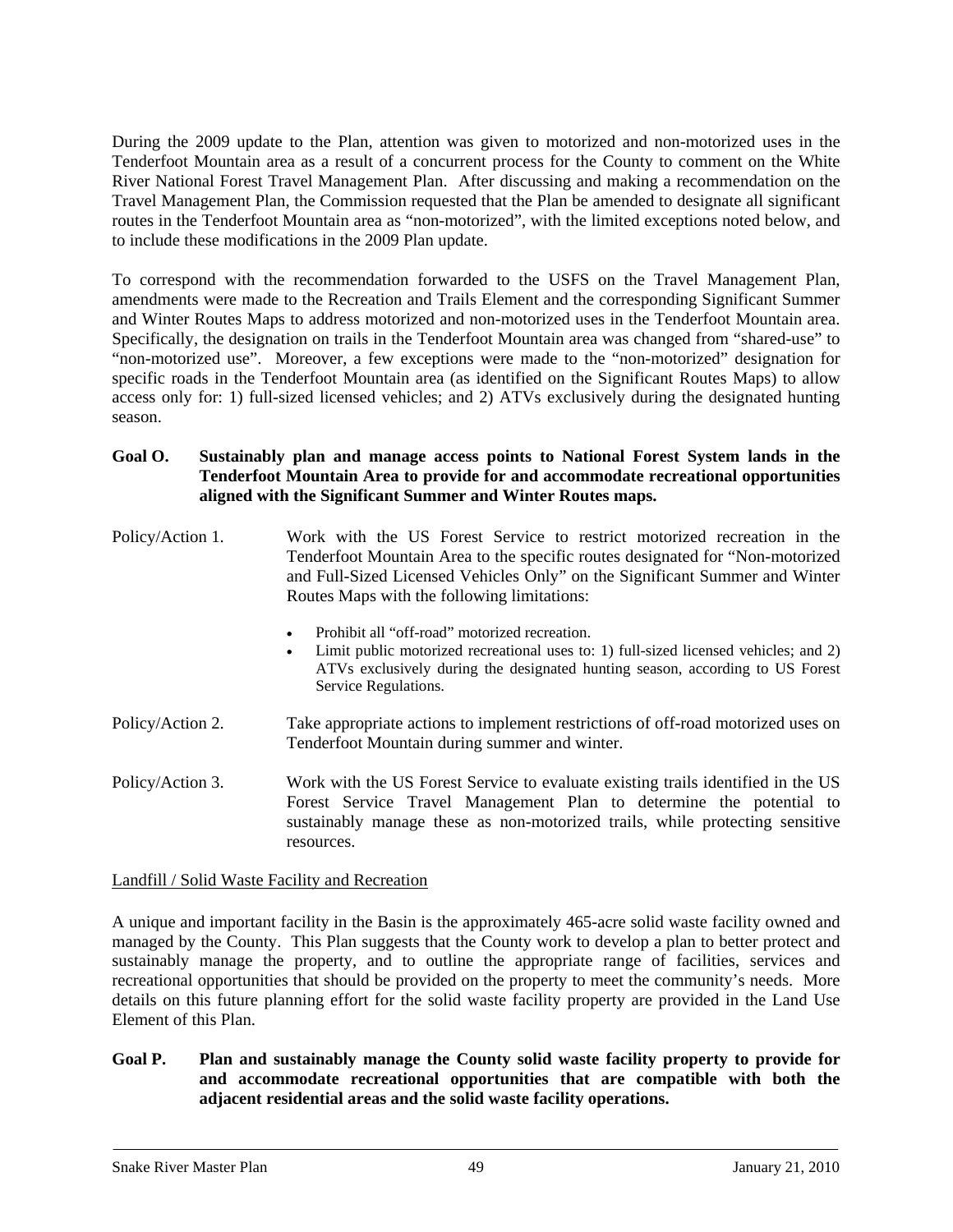- Policy/Action 1. Trails and appropriate recreational uses in the landfill area should be evaluated and addressed in a future plan for the County solid waste facility property (as described in more detail in the Land Use Element of this Plan).
- Policy/Action 2. Manage the County solid waste facility property to promote safe, sustainable and appropriate use of the area, to minimize wetland and natural resource impacts, and to require users to remain on designated routes or in designated areas.
- Policy/Action 3. Provide appropriate signage on the County solid waste facility property that delineates the designated routes and use areas.
- Policy/Action 4. Appropriately manage the shooting range at the County solid waste facility property to ensure user safety and use compatibility (e.g., electric power substation and mountain bike trails).

#### Joint Efforts

## **Goal Q. Work with appropriate entities to enhance trail and recreational opportunities within the Basin.**

- Policy/Action 1. Work with Keystone Resort to organize transit routes from the Montezuma free skier parking lot to various trailheads.
- Policy/Action 2. Work with Keystone Resort, Arapahoe Basin, CDOT and other appropriate entities and businesses to: develop a comprehensive signage system and educational materials in the Keystone Resort area to encourage pedestrians to utilize appropriate pathways, rather than roadways, and promote recreational opportunities.
- Policy/Action 3. Work with the appropriate local, state, and federal agencies, user groups, homeowners associations and Keystone Resort to ensure a suitable parallel, natural surface route for non-motorized uses (i.e. cyclists, cross country skiers, and hikers) along the Snake River between Settler's Creek Subdivision and Peru Creek.
- Policy/Action 4. Continue to work with the Dillon Reservoir Recreation Committee (DRReC), residents, and appropriate user groups to ensure adequate trailheads and public access to Dillon Reservoir for aquatic sports such as kayaking, sailing, and fishing.
- Policy/Action 5. Provide input to and work with the USFS and local residents to determine if the development of improved camping sites would be more appropriate and less environmentally impacting than the unrestricted camping now occurring in the Basin (e.g., Peru Creek, Montezuma Road and Tenderfoot Mountain area).
- Policy/Action 6. Work with appropriate local, state, and federal agencies to provide appropriate trailhead-related facilities and amenities (e.g. signage and maps) to encourage environmental stewardship and enhance user experience. Some of the trailheads that have been identified include: